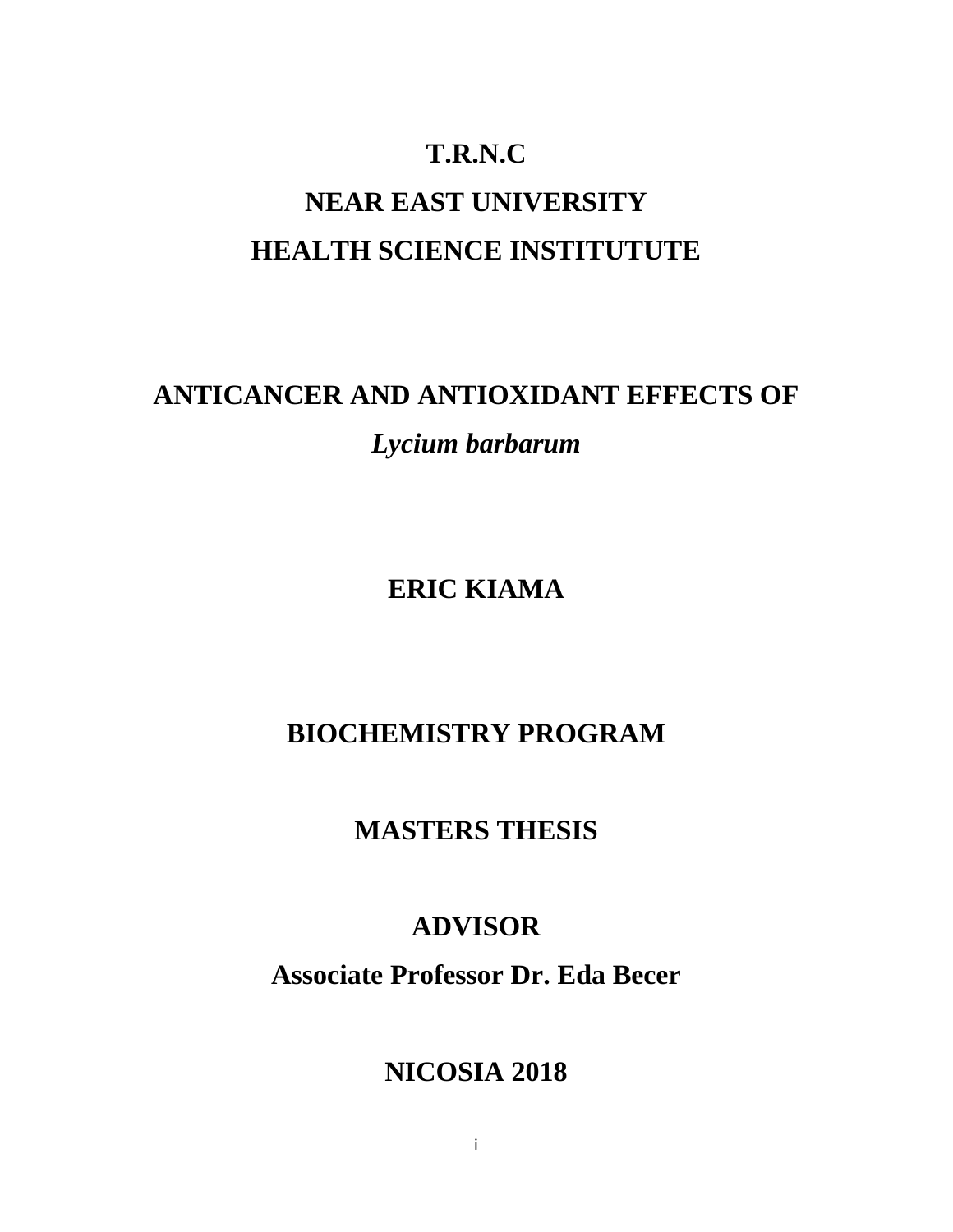## **T.R.N.C**

# **NEAR EAST UNIVERSITY HEALTH SCIENCE INSTITUTUTE**

# **ANTICANCER AND ANTIOXIDANT EFFECTS OF**  *Lycium barbarum*

**ERIC KIAMA**

# **BIOCHEMISTRY PROGRAM**

**MASTERS THESIS**

# **ADVISOR**

**Associate Professor Dr. Eda Becer**

# **NICOSIA 2018**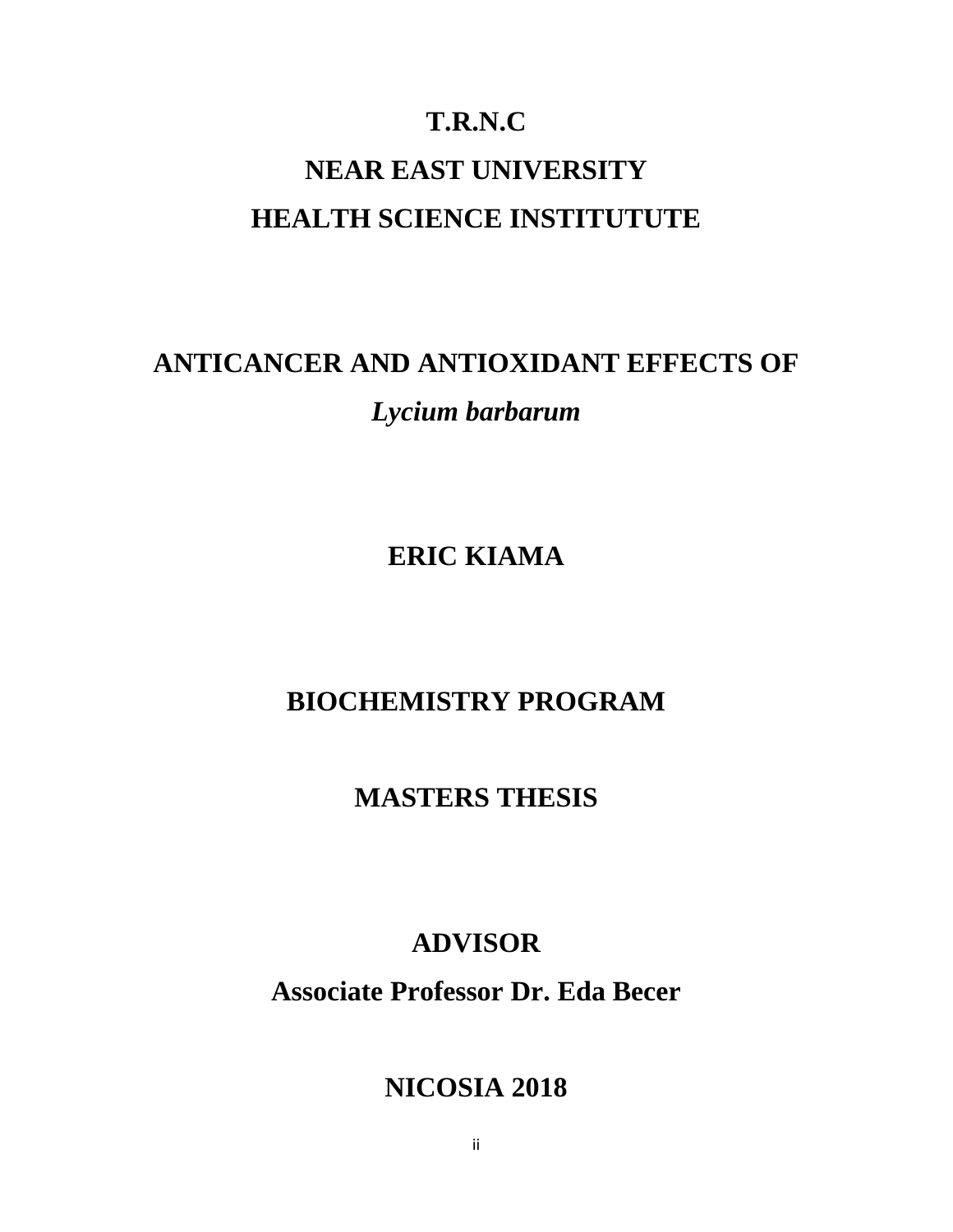# **APPROVAL**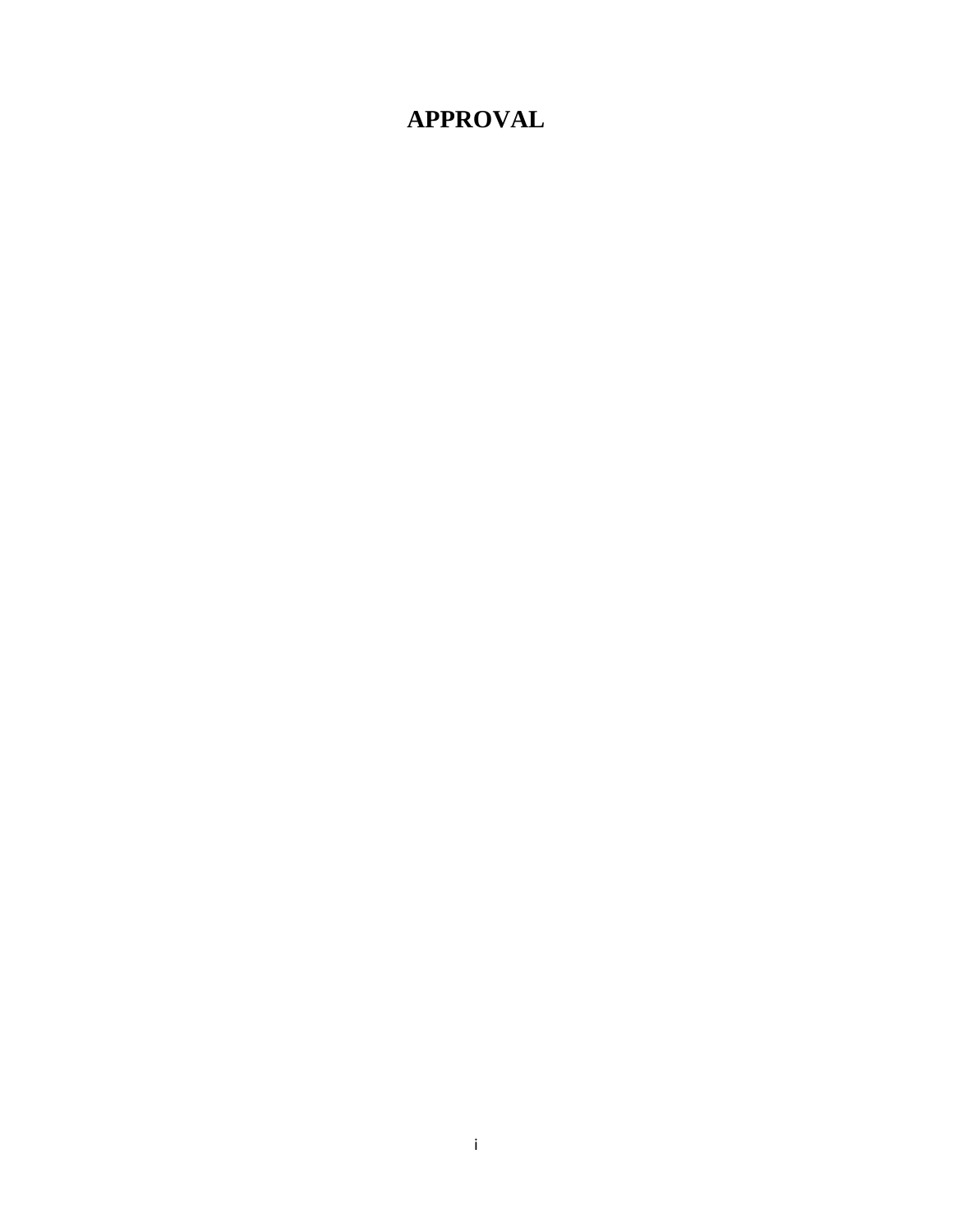### **ACKNOWLEDGEMENT**

I would like to first give thanks to God Almighty for strength, wisdom and the zeal to keep at it and finally finish my postgraduate studies.

I would want to thank my supervisor Associate Professor Eda Becer for guiding me through. Her supervision, guidance and support were essential in my completion of this thesis.

I would also like to appreciate Professor Filiz Mericli for her guidance on the topic. Her input and constant advice helped me achieve this goal of completion.

Finally, to my family back home. Thank for believing in me and constant praying for me. I would never have done this without you guys.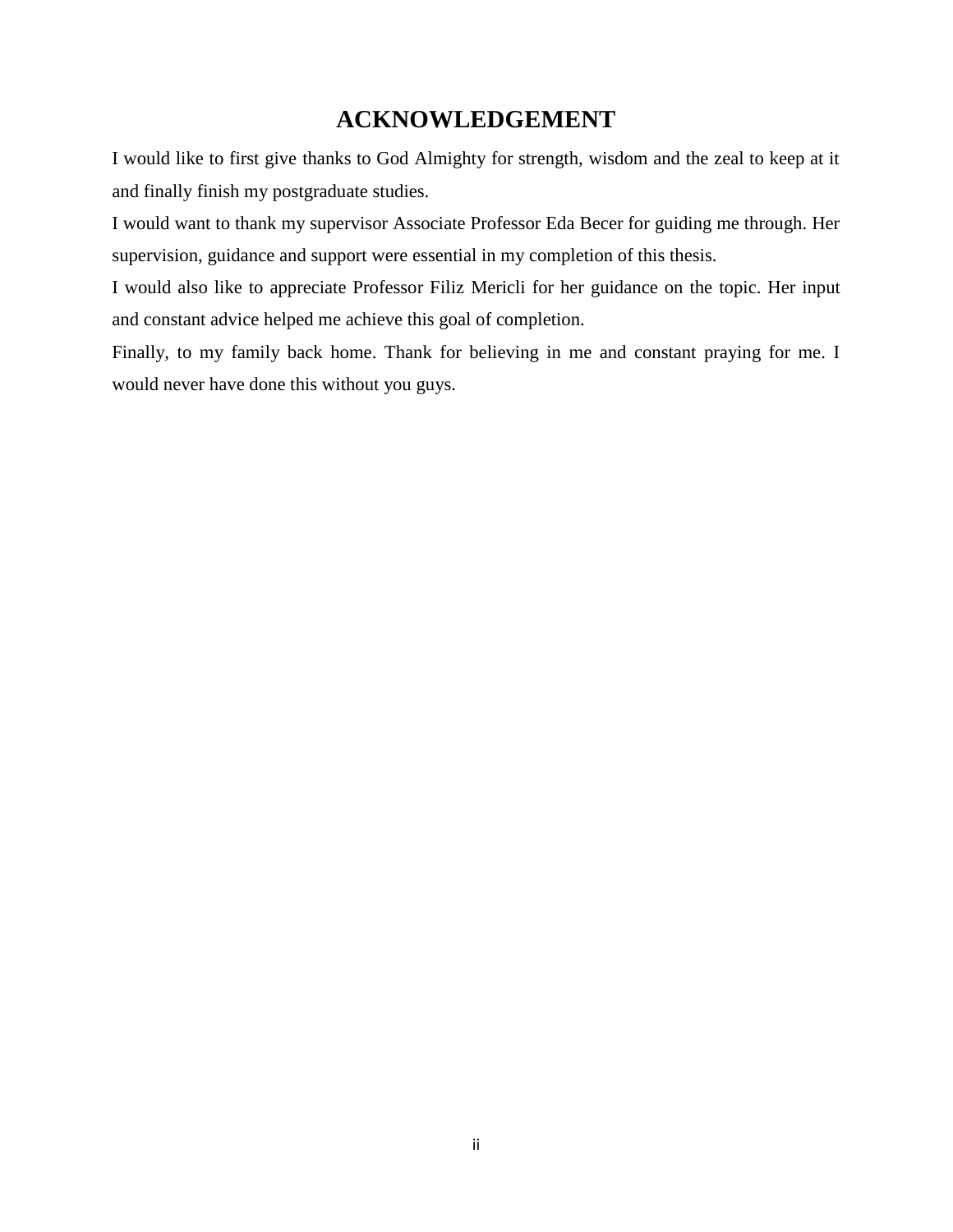### **ABSTRACT**

**Eric Kiama. Anticancer and Antioxidant effects of** *Lycium barbarum***. Near East University, Graduate School of Health Sciences, Graduation Thesis in Biochemistry Program, Nicosia, 2018**

Cancer is one of the topreasons of demise in the world today.It is caused by uncontrolled growth and multiplication of cells. Reactive oxygen species are chemicals that can cause oxidation in an organism leading to damage of the cells. In this research, we study and report on the effect of phytochemical *Lycium barbarum.* L polysaccharide against both cancer and oxidation*. Lycium barbarum* has been present for many 2000 and has mostly been used as a traditional medicine to help in improving the well-being for individuals and as an anti-aging remedy.Today it is sold as a "super food" to most parts of the world. Despite little knowledge on the biochemical processes, it was observed that *Lycium barbarum* Polysaccharide (LBP)shows both antitumor and antioxidant properties. Phytochemical tests have been carried out on the plant and it has shown a reduction of tumour growth in cells via cell cycle arrest and apoptosis. This is brought about by the inhibition of cell cycle proteins namely cyclins and cyclin dependent kinases(CDKs)by gene regulation mechanisms. Apoptosis can also be brought about via the mitochondria pathways activated mostly by an apoptotic stimulus sent to the cell. *Lycium barbarum* hasshown various antioxidant properties when used on cells damaged by oxidation by increasing antioxidants such as glutathione and enzymes levels, which aid in combating free radicals.

**Keywords**: *Lycium barbarum* polysaccharide, anti-cancer, anti-oxidant, apoptosis, tumour,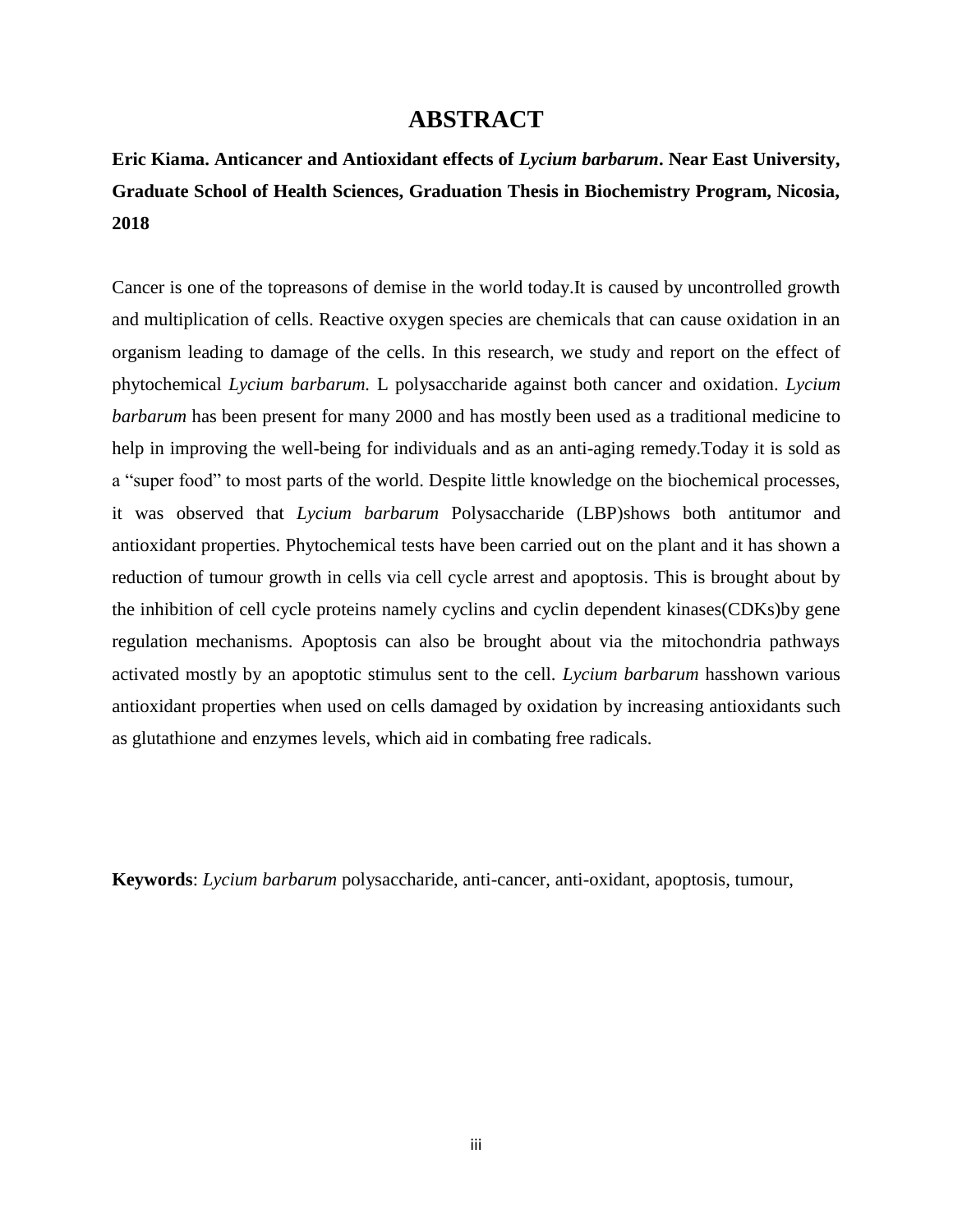# **TABLE OF CONTENTS**

Page No

|    |                       | <b>ACKNOWLEDGEMENTS</b>                          | iii            |
|----|-----------------------|--------------------------------------------------|----------------|
|    | <b>ABSTRACT</b>       |                                                  | iv             |
|    |                       | <b>TABLE OF CONTENTS</b>                         | V              |
|    |                       | <b>LIST OF ABBREVIATIONS</b>                     | vii            |
|    |                       | <b>LIST OF FIGURES</b>                           | viii           |
|    | <b>LIST OF TABLES</b> |                                                  | ix             |
| 1. | <b>INTRODUCTION</b>   |                                                  | 1              |
| 2. |                       | <b>GENERAL INFORMATION</b>                       | $\overline{2}$ |
|    | 2.1 Lycium species    |                                                  |                |
|    | 2.1.1                 | <b>Botany</b>                                    | $\overline{2}$ |
|    |                       | 2.1.2 Traditional Uses                           | 3              |
|    | 2.1.3                 | <b>Biological Activities</b>                     | 4              |
|    |                       | 2.2 Lycium barbarum                              |                |
|    | 2.2.1                 | Origin and Local Names                           | 5              |
|    | 2.2.2                 | <b>Botany</b>                                    | 5              |
|    | 2.2.3                 | <b>Traditional Uses</b>                          | 7              |
|    |                       | 2.3 Chemical Compounds of Lycium species         |                |
|    | 2.3.1                 | <b>Chemical Compounds</b>                        | 8              |
|    | 2.3.2                 | Other Compounds found in Lycium barbarum         | 9              |
|    | 2.3.3                 | <b>Bioactive CompoundsStructures</b>             | 11             |
|    | 2.3.4                 | Polysaccharides of Lycium barbarum               | 16             |
|    |                       | 2.4 Lycium ferocissimum                          |                |
|    | 2.4.1                 | <b>Chemical Compounds</b>                        | 18             |
|    |                       | 2.5 Biological Activities of Lycium species      |                |
|    | 2.5.1                 | <b>Anti-cancer Properties</b>                    | 19             |
|    | 2.5.2                 | <b>Anti-oxidant Properties</b>                   | 21             |
|    | 2.5.3                 | <b>Immunomodulating Properties</b>               | 24             |
|    |                       | 2.6 Biological Activities of Lycium ferocissimum |                |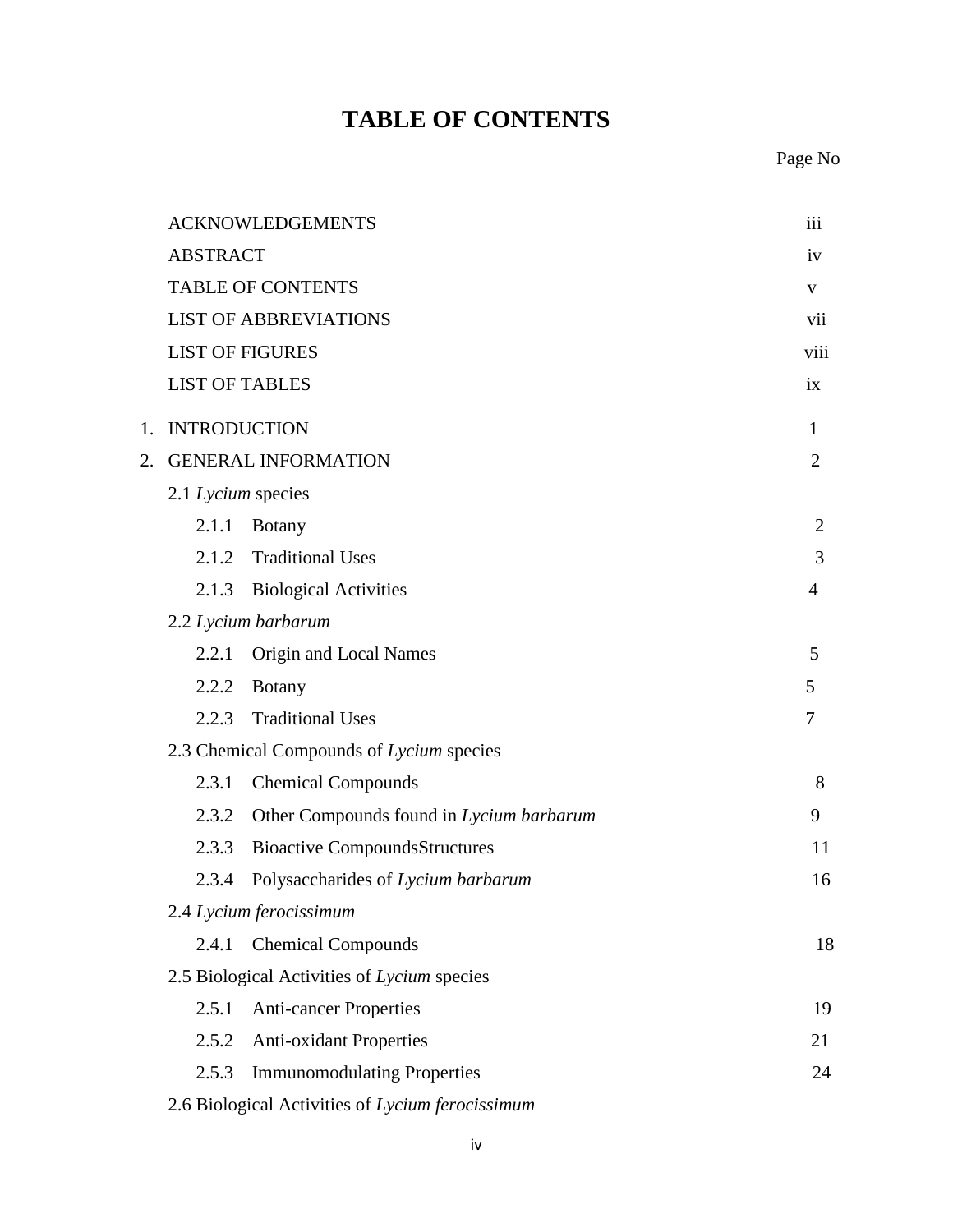| 3. MATERIALS AND METHODS | 28 |
|--------------------------|----|
| 4. RESULTS               | 29 |
| 5. DISCUSSION            | 33 |
| 6. CONCLUSION            | 38 |
| 7. REFERENCES            | 39 |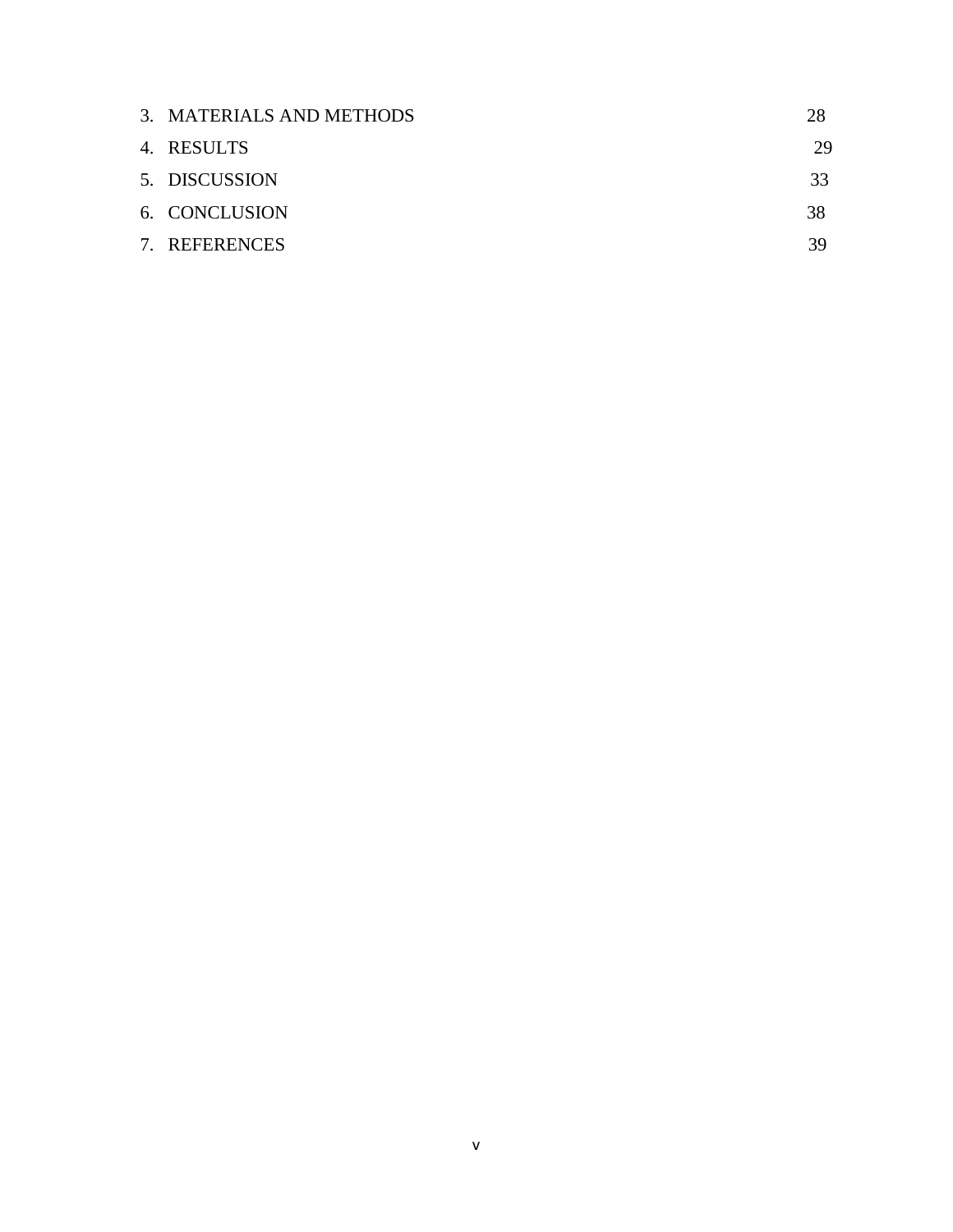## **LIST OF ABBREVIATIONS**

AA-2ΒG: 2-O-β-D-glucopyranosyl-L-ascorbic acid Apaf-1:Apoptotic protease activating factor 1 BDMC : Bone marrow dendritic cells CDKs:Cyclin Dependent Kinases DC: Dendritic cells DNA: Deoxyribonucleic Acid GSH: Glutathione GSH-Px: Glutathione peroxidase H2O2: Hydrogen Peroxide IFN-ˠ : Interferon-ˠ IL-2: Interleukin 2 kDa: Dalton LBP:*Lycium barbarum* polysaccharide MCF-7 : Michigan cancer foundation 7 MDA: Malondialdehyde Mw: Molecular weight NF-kB : Nuclear factor kappa-light-chain-enhancer of activated B cells Nrf2: Nuclear factor erythroid- 2 related factor 2 ROS: Reactive Oxygen species SOD: Superoxide Dismutase Sp: Species TC:Total cholesterol TG: Triglyceride TNF-α: Tumour necrosis factor Vit: Vitamin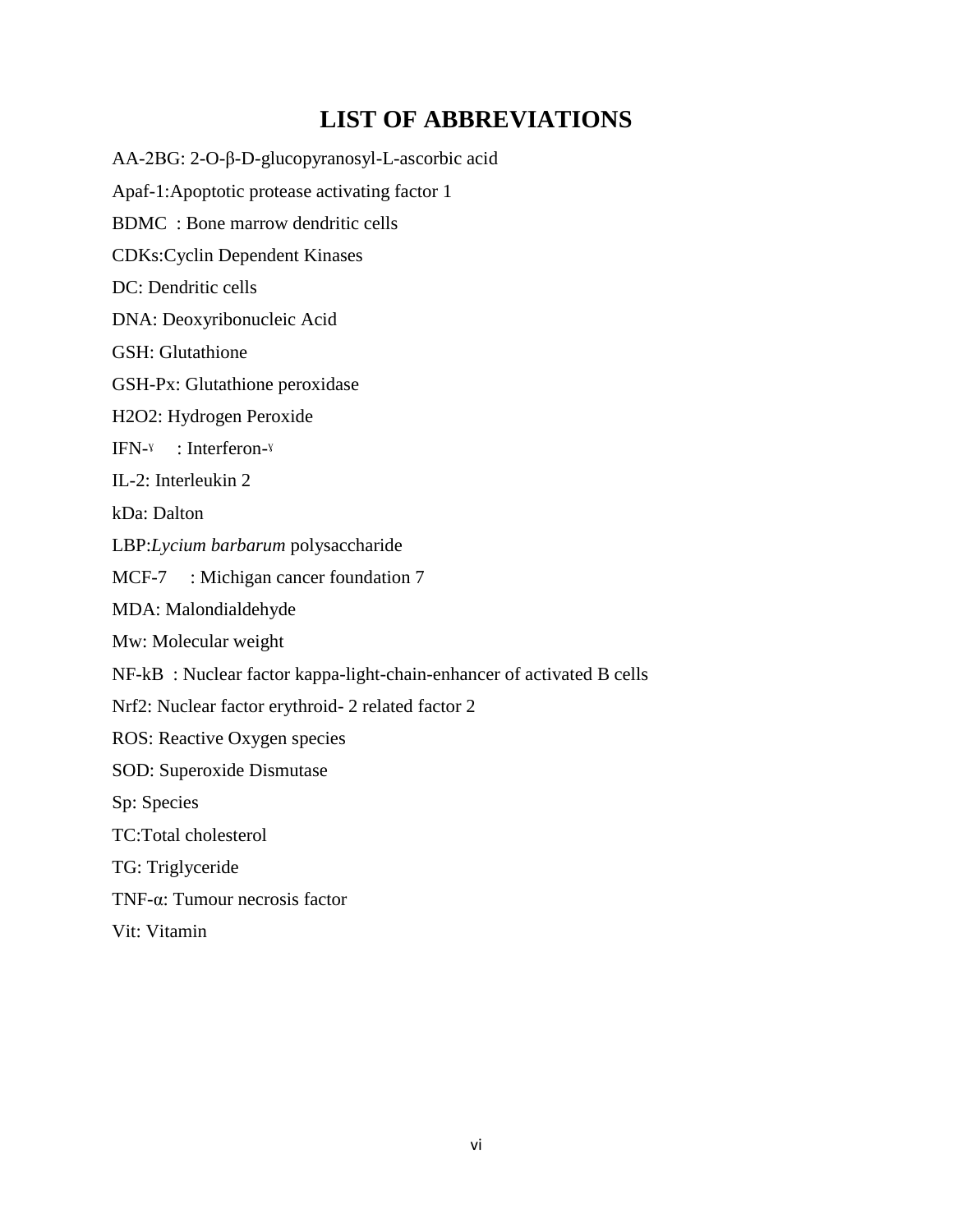# **LIST OF FIGURES**

| Figure 1: Fruits and leaves of Lycium barbarum                                  | 6  |
|---------------------------------------------------------------------------------|----|
| Figure 2: Dried fruits of Lycium barbarum                                       | 6  |
| Figure 3: Chemical structure of Scopoletin                                      | 9  |
| Figure4: Chemical structure of 2-O-β-D-Glucopyranosyl-L-Ascorbic acid structure | 9  |
| Figure 5: Carotenoids structure                                                 | 10 |
| Figure 6: Flavonoids structure                                                  | 11 |
| Figure 7: Non-proteinogenic amino acids structure                               | 12 |
| Figure 8: Fatty acids structure                                                 | 12 |
| Figure 9: Vitamins structure                                                    | 13 |
| Figure 10: Structure of other Compounds                                         | 14 |
| Figure 11: Possible mechanisms for the anticancer activity of LBP               | 39 |
| Figure 12: Caspase activation40                                                 |    |
| Figure 13: Possible mechanisms for the antioxidant activity of LBP              | 42 |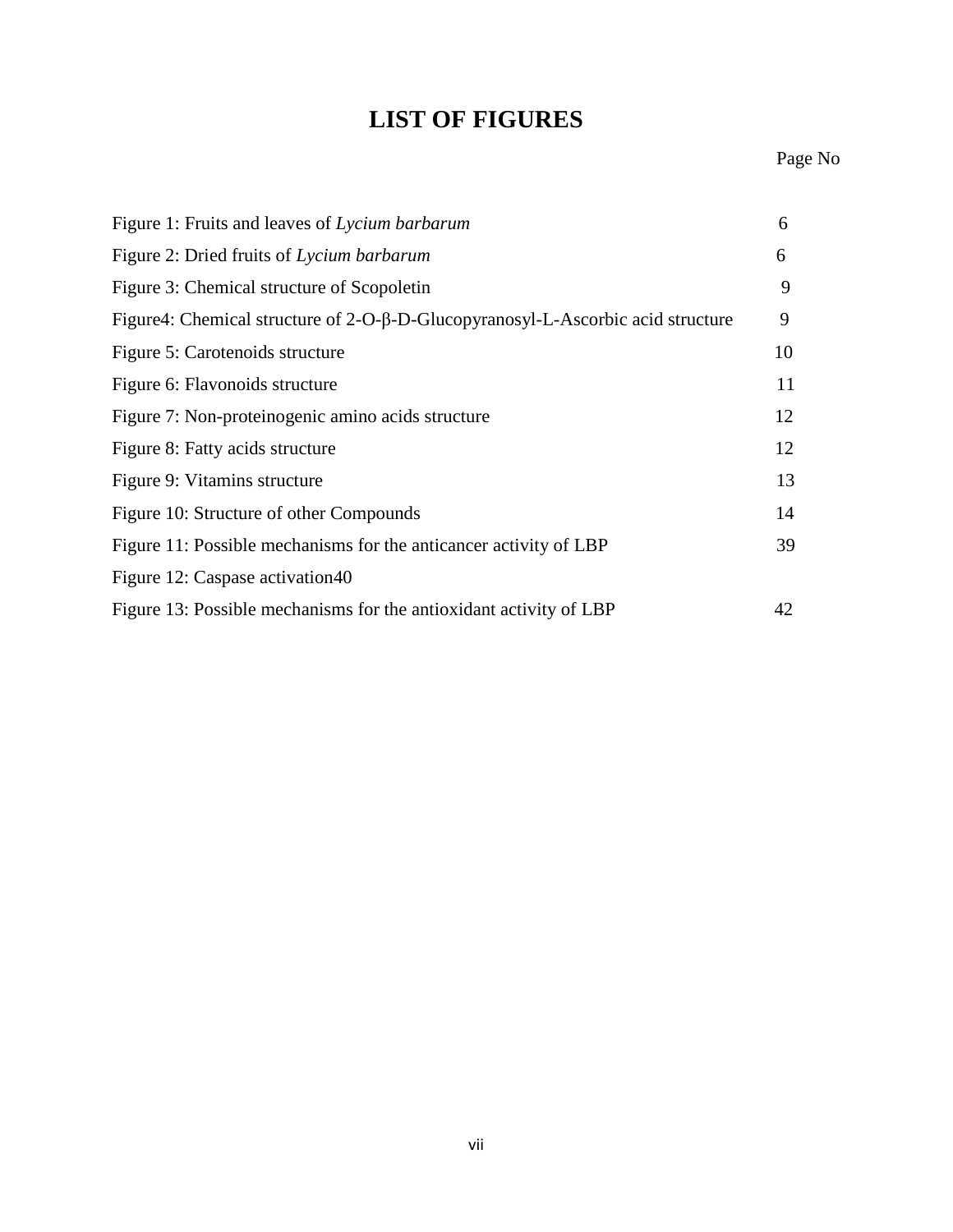# **LIST OF TABLES**

# Pages No

| Table 1: Biological activities and major compounds of Lycium sp  | 4  |
|------------------------------------------------------------------|----|
| Table 2: Most active compounds of Lycium barbarum                | 8  |
| Table 3: Other compounds determined by Lycium barbarum           | 10 |
| Table 4: Polysaccharides of Lycium barbarum                      | 16 |
| Table 5: Active compounds of Lycium ferocissimum                 | 18 |
| Table 6: Anticancer activities of Lycium barbarum                | 19 |
| Table 7: Antioxidant activities of Lycium barbarum               | 21 |
| Table 8: Immunomodulating effects of Lycium barbarum             | 24 |
| Table 9: Summary of biological activities of Lycium ferocissimum | 26 |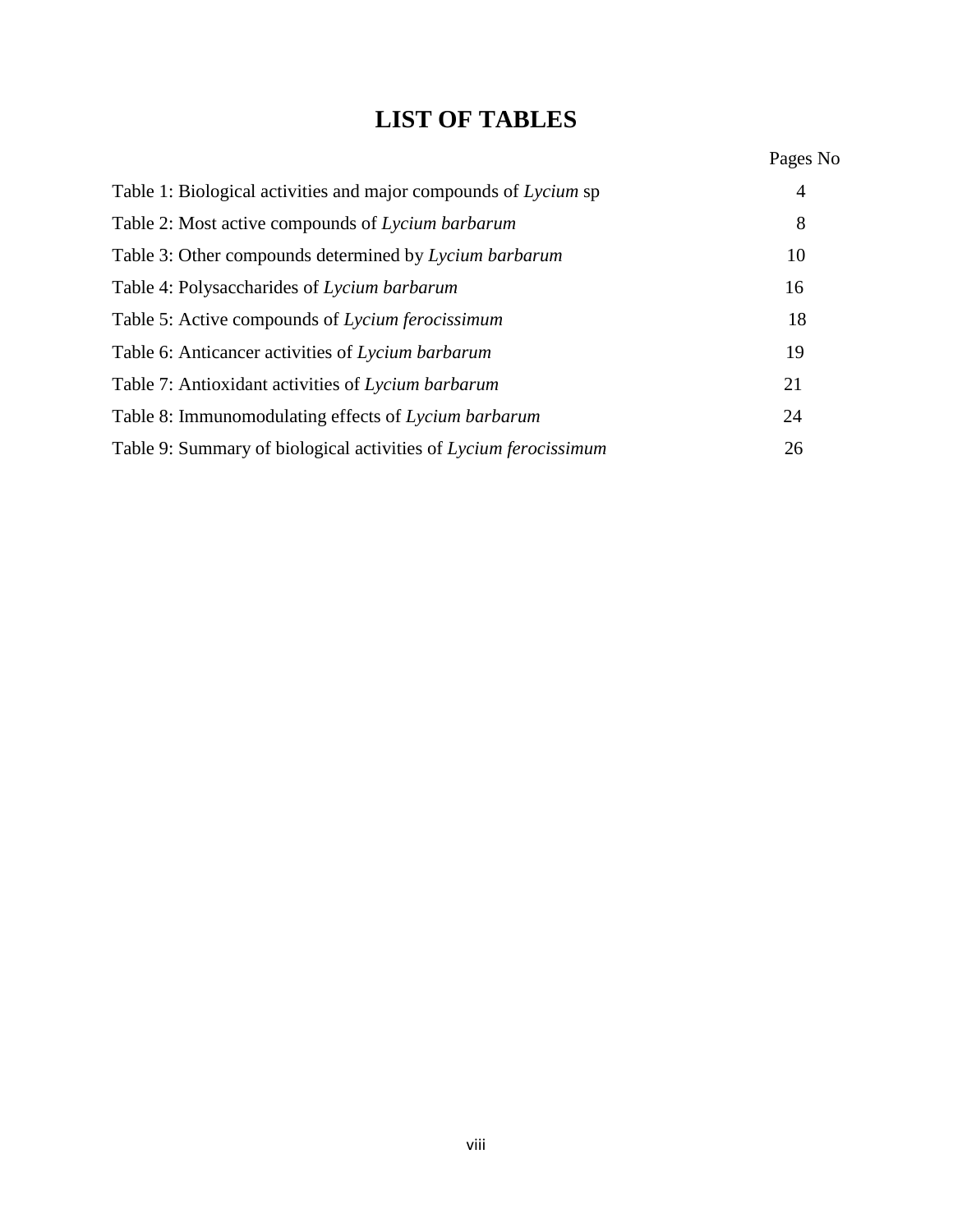#### **1. INTRODUCTION**

The genus *Lycium* contains about 80 species of shrubs and small trees growing in subtropical and temperate areas. *Lycium barbarum* L. commonly identified as goji berry belongs to the Solanaceae family. It is normally found growing on sandy loam and alkaline soils.Mostly found in the Southwest and Central Asia and Mediterranean countries (Potterat,2010). It has been in use for thousands of years as a traditional Chinese medicine, source of food and in the making of beverages. With the progress of analysis methods; various chemical ingredients and pharmacological properties have been discovered. *Lycium barbarum* polysaccharides (LBP) are one of its main primary components. There are about 30 polysaccharides that have been identified so far. The bioactivities of the polysaccharides are affected by physiochemical properties and chemical structure.It is said to have varying biological and pharmacological activities such as anti-oxidant, anti-aging, anti-tumor, anti-fatigue and immunoregulatory. Other constituents include amino acids, trace elements,carotenoids, protein and flavonoids. Carotenoids mainly include β-carotene, β-cryptoxanthin and zeaxanthin.The objective of this study was to research and report on the anti-cancer and antioxidant effects of *Lycium barbarum.* Though various clinicals trials and research are still ongoing on *Lycium barbarum* and its chemical components, LBP has been used as a treatment for antitumor and it has been seen to cause cell arrest on the G0/G1 and S phases through apoptosis and this has an effect by reducing tumor size and growth. Antioxidant properties have effectively been shown by LBP whereby itincreases the levels of antioxidant enzymes such as SOD, catalase and GSH-Px in cells which are chief in fighting off free radicals.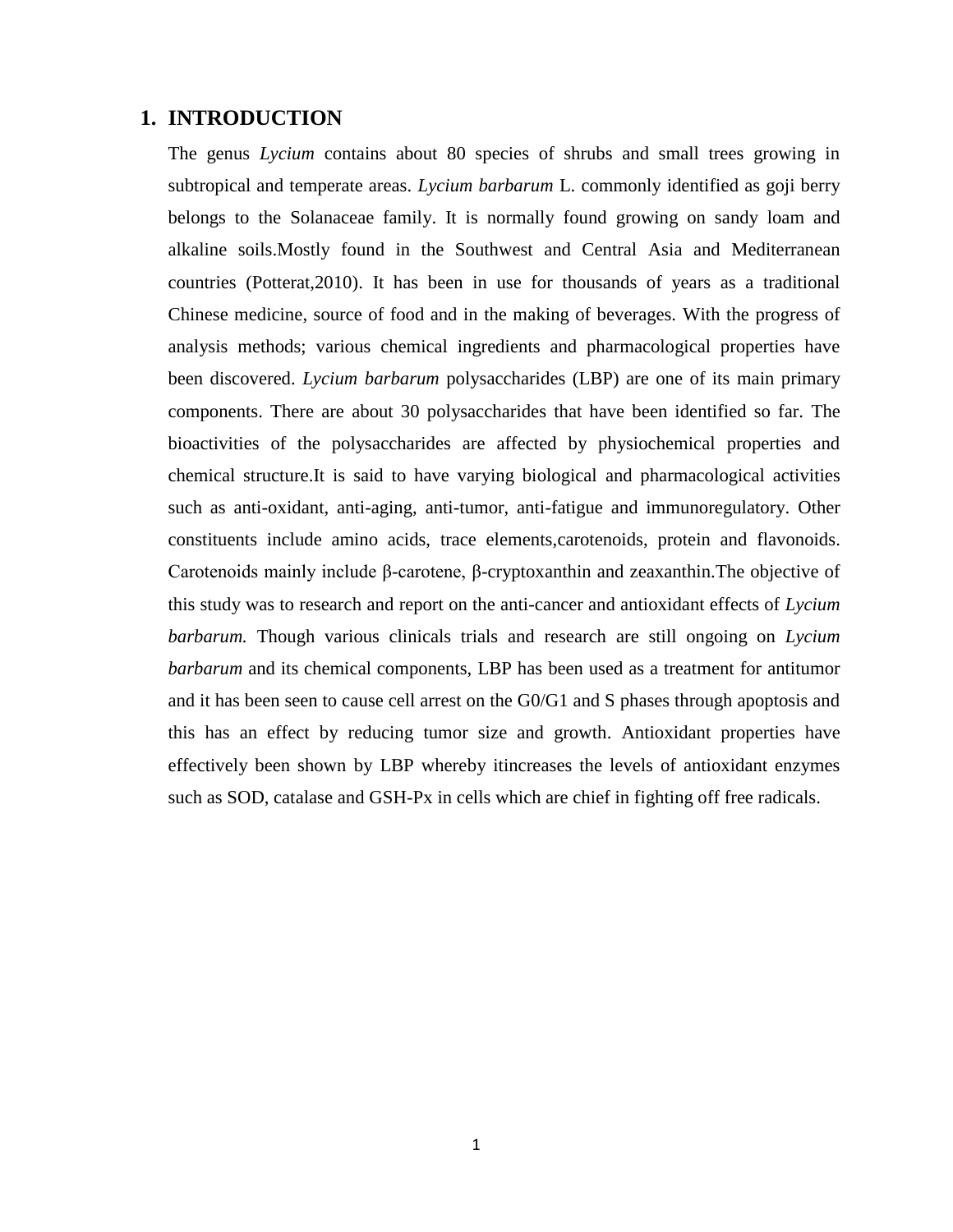#### **2. GENERAL INFORMATION**

Plants have been in existence for millions of years and are important inthe ecosystem. They are mostly a source of food giving muchnutrition needed. Over the last 3 decades, plant have been collected, investigated and evidence has shown that not only do they have nutritional value but contain active biologicalcompounds that are important. Phytochemical studies have indicated richness in various constituents such as polysaccharides, carotenoids, flavonoids, alkaloids, amides and so on. This has been used to create a pool of data where one can refer to while seeking knowledge about the plant kingdom. *Lycium barbarum* L.is commonly consumed as food,used in the manufacture of certain beverages and as herbal medicine (Wagner et al. 2011). It is also marketed as a superfood in Europe and some parts of N. America (Wolfe, 2010; Chang & So, 2015). When investigated using the various scientific procedures, biological active compounds were isolated from the plant (Qian et al. 2017; Yao et al. 2011.).Theyseem to be effective in treatment of numerous diseases such as cancer, diabetes and in the manufacture of synthetic drugs. Ongoing clinical trials basis of the plant are being used to show its full potential and help to discover newer active compounds that may be of use in science today.

#### 2.1. *Lycium Sp.*

#### 2.1.1**Botany**

They are mostly shrubs, thorny and can grow upwards between 1-4 meters. Its leaves are narrow, fleshy and small and are alternately arranged on the branches. Flowers are mostly in clusters and are funnel or bell shaped with a corolla that is purple-white in colour. Fruits are found in 2 chambers and are orange-red or yellow in colour. They contain many seeds inside the fruits. *Lycium* sp are either monoecious with male and female parts or gynodioecious plants. It is part of the genus of flowering plants in the nightshade family of Solanaceae. They are distributed all over the world and are mostly found in continents with subtropical and temperate regions. There are about 80 known species of *Lycium*and mostly located in South America, North America & Southern Africa.*Lycium* sp was first printed by Linnaeus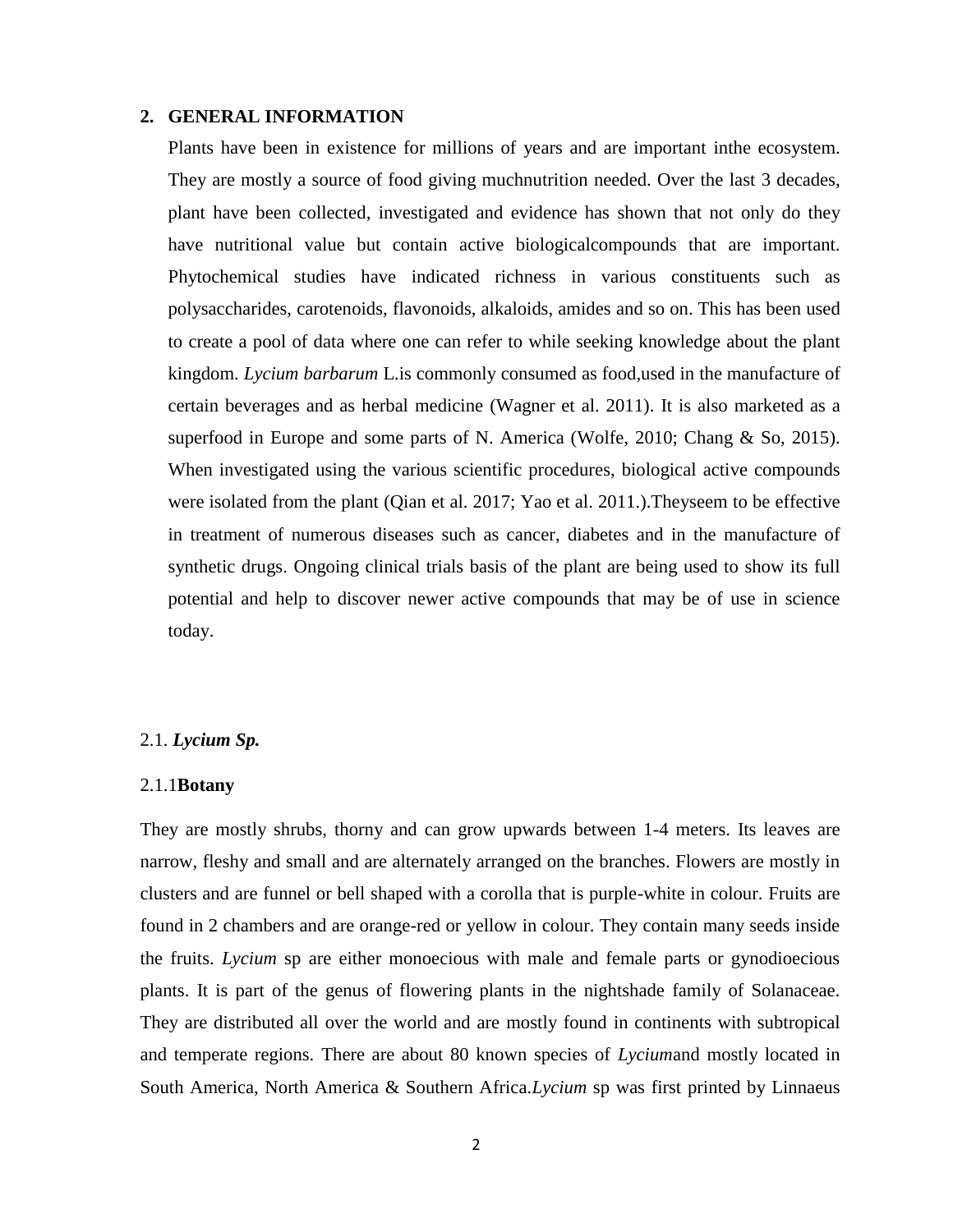and only 3 species (*L.europaeum, L.barbarum*&*L.afrum*) were known and described in species Planturum (Linnaeus, 1753). In 1932 Hitchcock published a systematic taxonomic study on 43 *Lycium* species. *Lycium* first originated in the Americana continent and later was dispersed to other parts of the world as investigated by (Olmstead et al.1999; Fukuda, 2001; Miller, 2002; Levin et al. 2009a).

#### 2.1.2. **Traditional uses**

About 28 of the species plant parts have been used for medicinal purposes.They have been used to sustain body organs such as liver and kidney, improve eye sight, enrich the blood, improve sexuality and many more. Leaves, fruit, bark root and young shoots are consumed. The leaves and bark are used in making most medicines while the young shoots are consumed as food. The berries are commonly used in the making of teas or consumed as food. In today's society it is used clinically for its purposes which are anti-cancer, antioxidant, anti-aging, anti-diabetic, growth stimulant and many more. It is also useful in the brewing of certain beverages. *Lycium chinese* and *Lycium barbarum* have been marketed as "superfoods" and are consumed all over the world.

#### 2.1.3**Biological activities**

Phytochemical investigation of *Lycium* species have showed that the fullness in constituents of diverseclasses such as polysaccharides, carotenoids, amides, flavonoids, terpenoids etc. gives it a variety of biological activities(Yao et al.2017). The table below is a summary: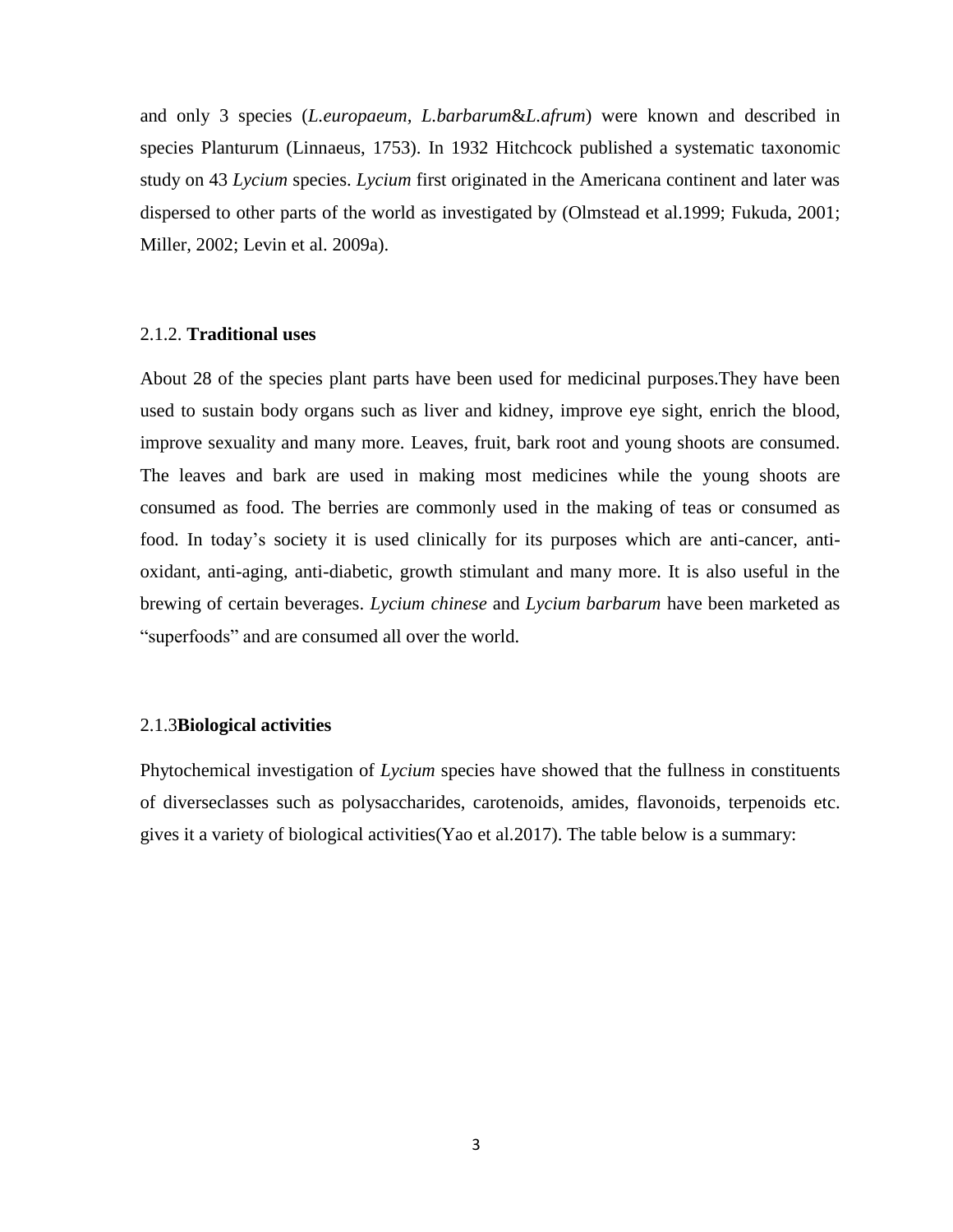| <b>Bioactivity</b> | <b>Compounds, extracts or</b>   | <b>Reference</b>                     |
|--------------------|---------------------------------|--------------------------------------|
|                    | plant constituents              |                                      |
| Antioxidant        | Flavonoids, polysaccharides,    | Le et al.2007; Li & Zhou 2007; Bai   |
|                    | pigments, fatty acids           | et al.2008; Wang et al.2010          |
| Anti-aging         | Polysaccharides,                | Bucheli et al.2011; Kim et al.1997;  |
|                    | vitamins, pigments              | Tao et al.2008; Yi et al.2013        |
| Immunomodulation   | Polysaccharides-protein         | Zhang et al.2014; Chen et al.2012;   |
|                    | complex, polysaccharides,       | Xie et al.2016; Gan et al.2004       |
|                    | pigments                        |                                      |
| Anti-tumour        | Polysaccharides-protein         | He et al.2012; Cui et al.2012; Tang  |
|                    | complex, polysaccharides,       | et al.2012; Hu et al.1994            |
|                    | scopoletin, AA-2Bg              |                                      |
| Anti-microbial     | Lyciumoside I, AcOEt-soluble    | Terauchi et al.1998; Lee et al.2005; |
|                    | fraction                        | Kim et al.2000                       |
| Anti-diabetic      | Water extract,                  | Ye et al.2008; Song et al.2012; Li   |
|                    | polysaccharides, organic acids, | et al.2004; Jia et al.2003; Luo et   |
|                    | alkaloids                       | al.2004                              |
| Anti-fatigue       | Betaine, Polysaccharides        | Wu & Guo 2015; Kim & Back            |
|                    |                                 | 2014                                 |
| Neuroprotective    | Alkaline extract,               | Ho et al.2007; Chan et al.2010; Mi   |
|                    | Polysaccharides, Water extract  | et al.2013; Wang et al.2014          |

**Table 1:**Biological activities and major compounds of *Lycium* sp. (Yao et al. 2017)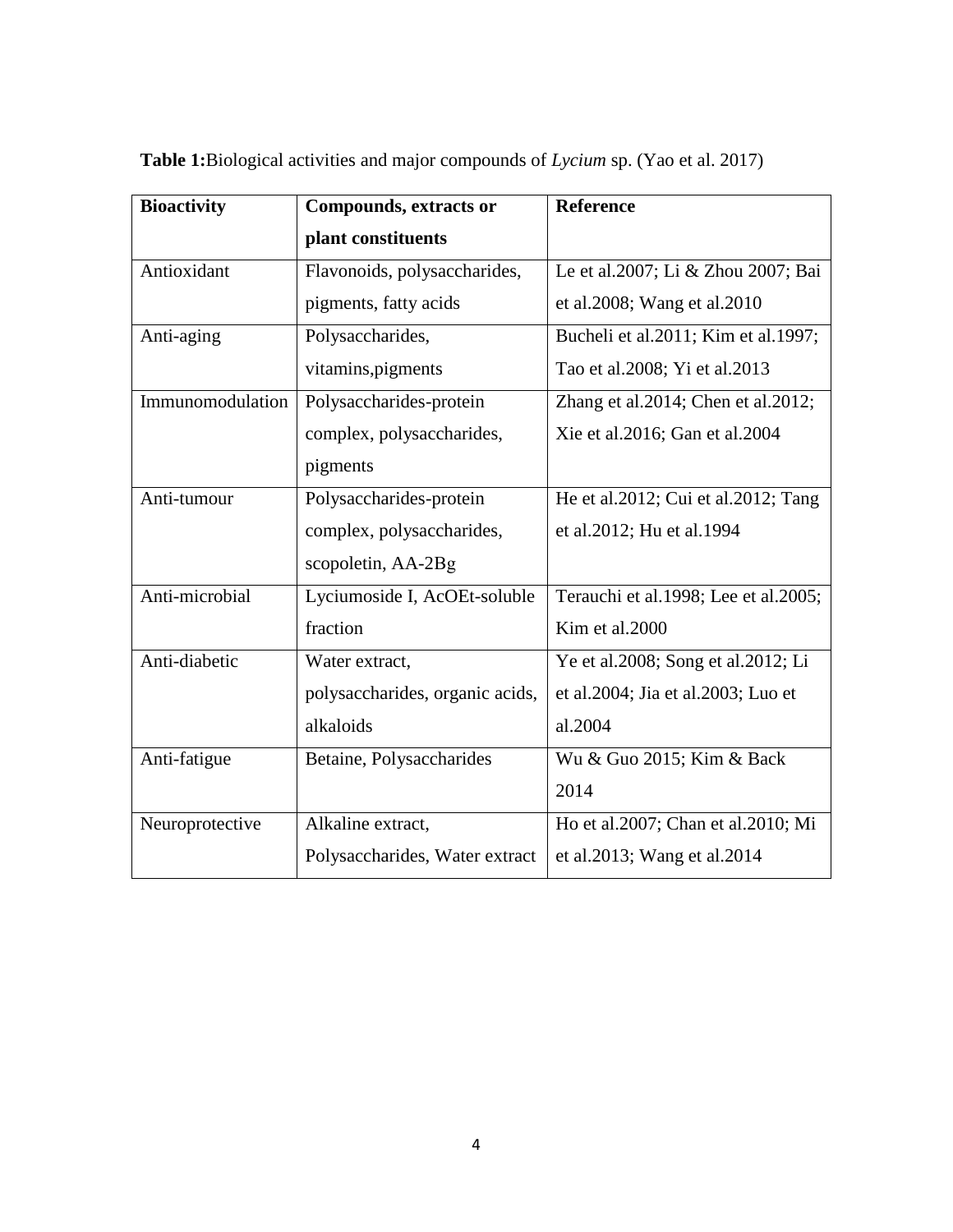#### 2.2. *Lycium barbarum* **L.**

#### 2.2.1 **Origin and local name**

*Lycium barbarum* was named by Carolus Linnaeus, a Swedish botanist in 1753 while its botanical name was designed and given by Philip Miller in 1768, a British botanist (Dharmananda, 2007). It was later included in the new taxonomy system set by the Department of Agriculture in the United States of America (ITIS 2007), (USDA 2010a). It grows naturally in parts of China (Bensky & Gamble, 1993). Goji berries are harvested during the summer and autumn where they are dried, and the pulp is removed for further processing (Zhu 2008). Some of the local names identified with *Lycium barbarum* include Chinese wolfberry, Barbary wolfberry, red medlar, lycii berry, lycii fruit, *Lycium* fruit.

#### 2.2.2. **Botany**

*Lycium barbarum L.* is a shrubbery that is located in North West China, Tibet and other part of Asia. It grows up to 3 meters high. It has grey-green leaves that are alternate, lanceolate and gradually narrow to the petiole. It has 1-3 auxiliary flowers and the calyx and pistil are fused. Its corolla is funnel shaped with light purple violet with a 5-lobbed margin. It has a 4 stamen that is hairy at the base and its ovary has 2 chambers with 1 style (Amagose, Sun, & Borek. 2009). Its fruit commonly known as Goji berry or Wolfberry is 1-2 cm long, bright orange-red in colour and is an ellipsoid berry. Its leaves areovoidal with an apex of 6-20mm and a length of 3-8mm in diameter (Potterrat, 2010; Zhao et al, 2009).Photo of fruits and leaves are shown in Figure 1 while the photo of the fruit is shown on Figure 2.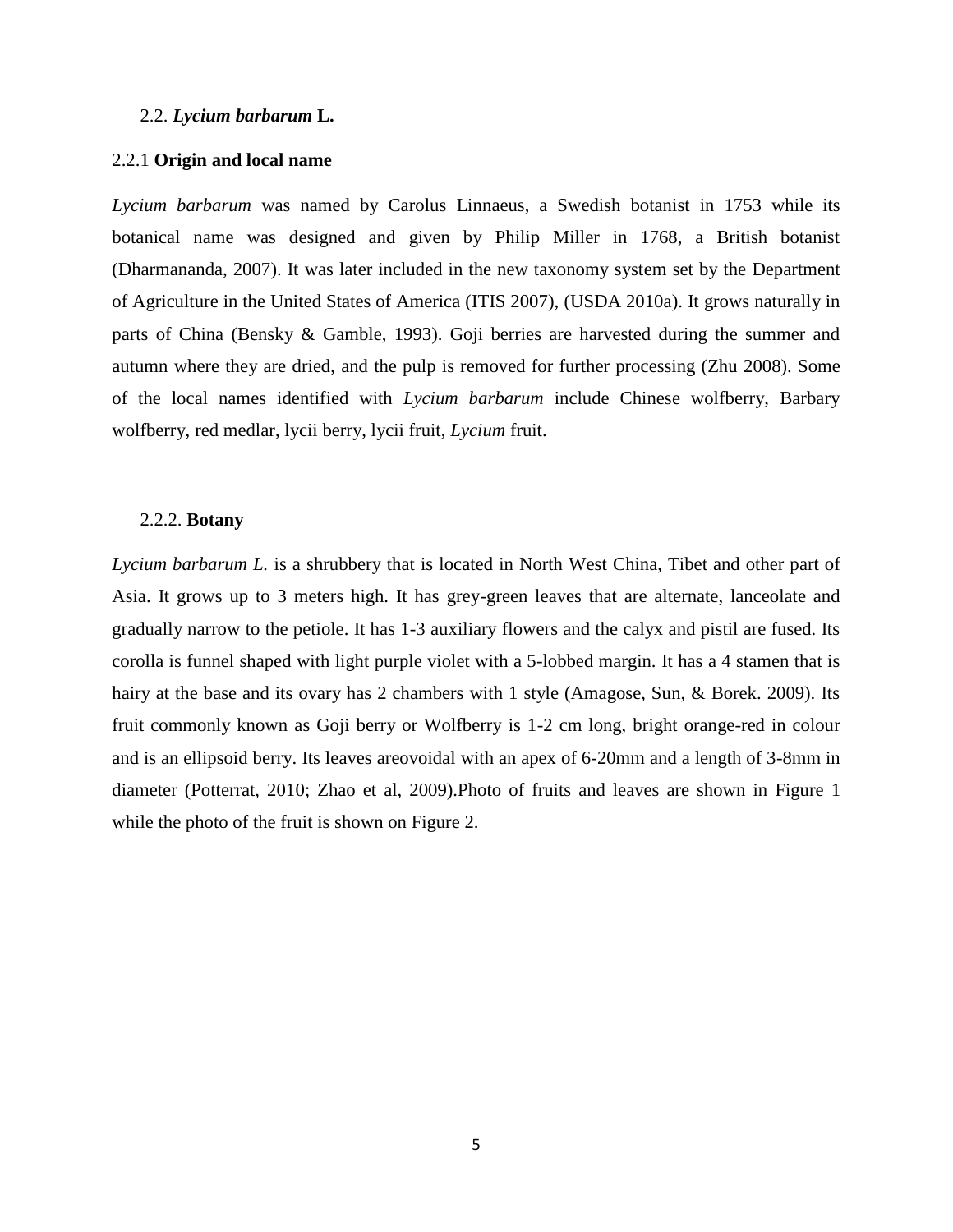

**Figure 1:**Fruits and leaves of*Lycium barbarum* (Goji berry)



**Figure2:**Dried fruits of *Lycium barbarum* (Goji berry)(Tang et al.2011)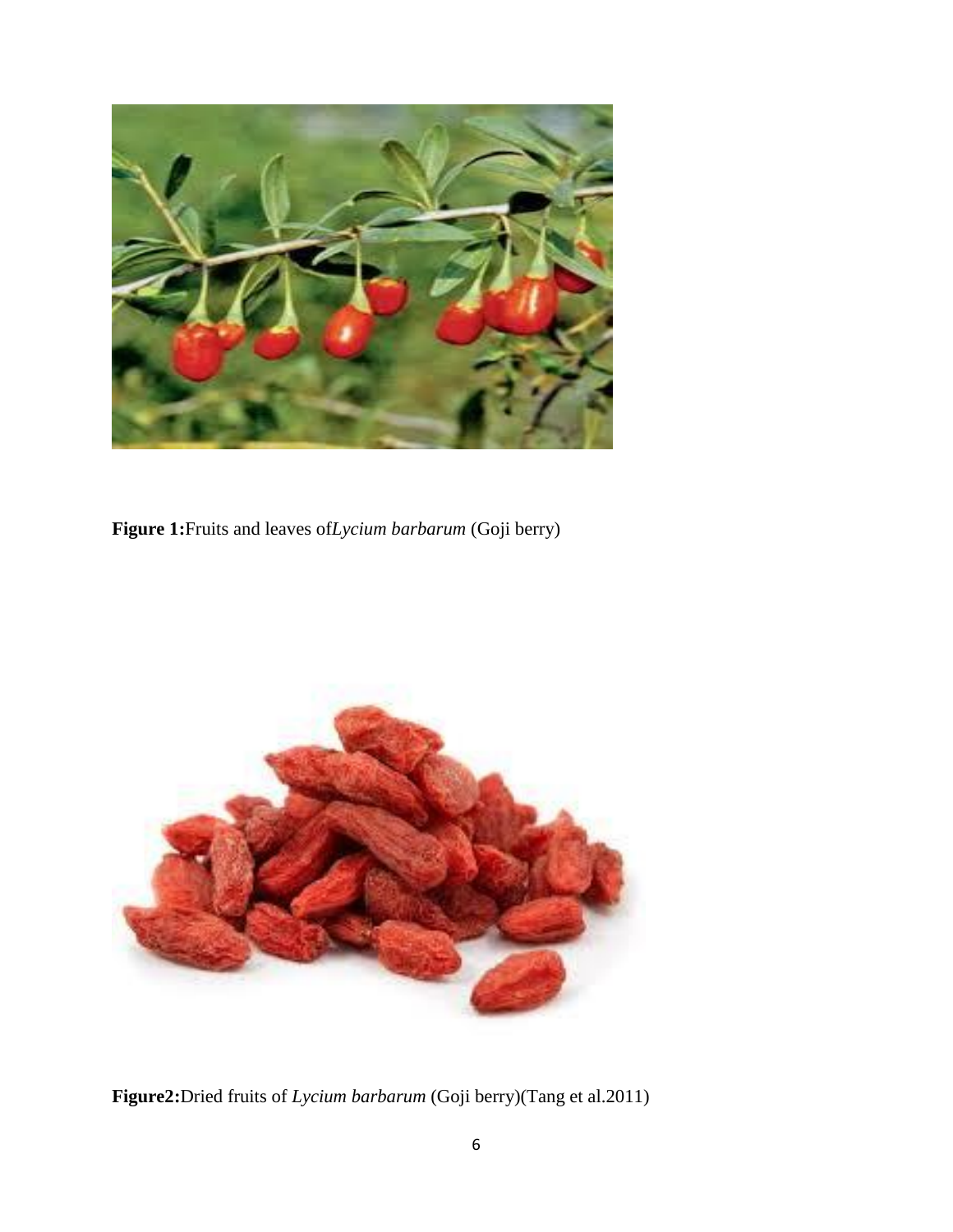#### 2.2.3**Traditional uses of** *Lycium barbarum*

Traditionary it was used as food, medicine oralcohol brewing. Its fruits were dried up and soaked to form a local alcoholic drink. It was used as a medicine and nutritional purposesby locals around China and other neighboring countries (Bensky & Gamble,1993; Chang & But, 2001). Herbalists from Israel used it as a "magic" plant which was believed to adjust "yin & yang" and supplement blood energy (Wang, 2006; Dafni & Yaniv,1994). In Japan, its berries were used in the making of a formula that was used in the treatment of poor eye sight (JapanMinistry of health labour and welfare, Pharmaceutical and safety bureau, 2010a). The bark and root are also used in Japan to come up with a drug formula"Jikoppi"used in the treatment dry mouth and urination difficulties (Zhou et al.1996).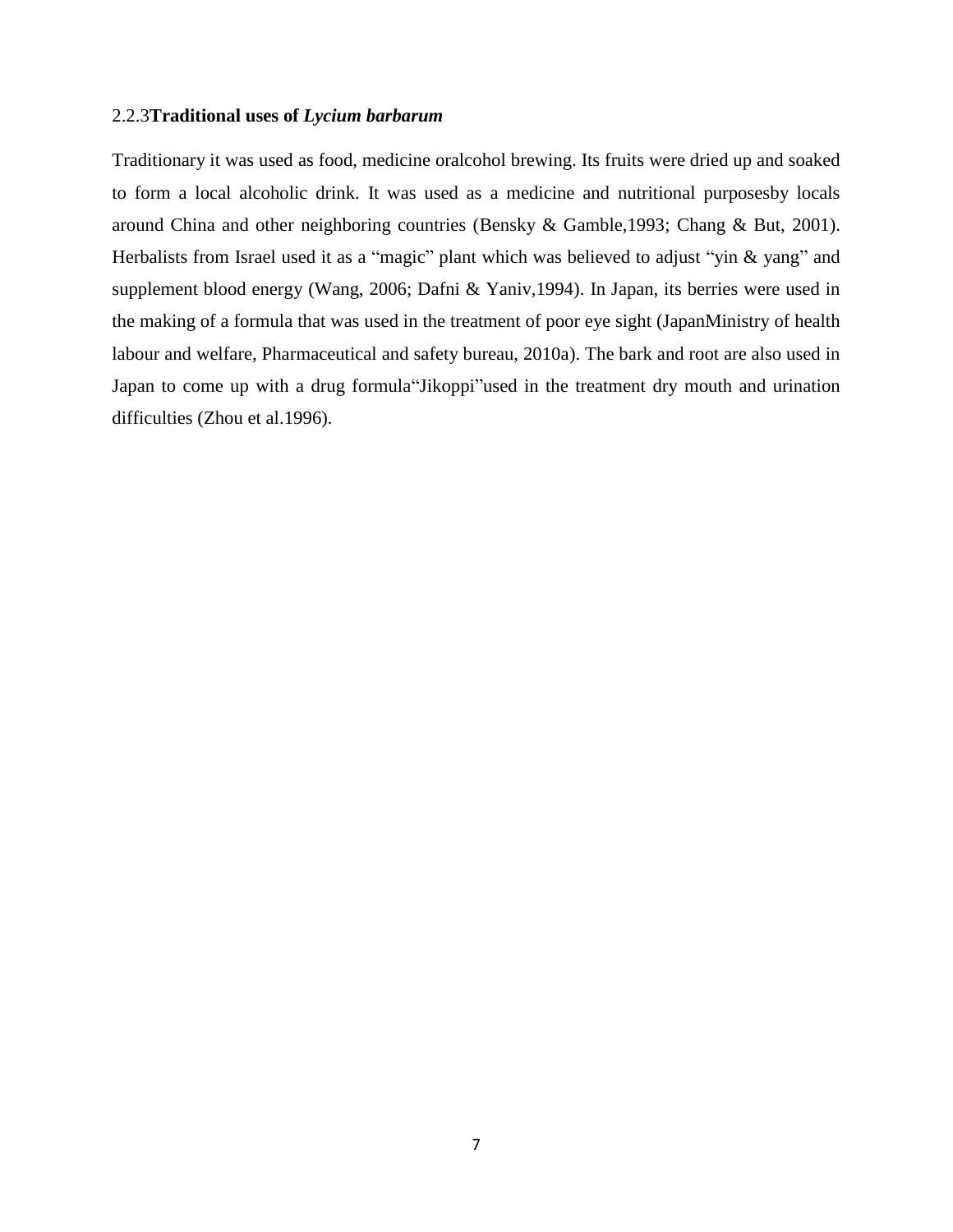### **2.3. CHEMICAL COMPOUNDS OF** *LYCIUM* **SP**

There are numerous investigations that have been carried out on the active ingredients of *Lycium sp.* Most of them have been on *Lycium barbarum* as it is the most commonly found in certain areas and seems to give most biological active compounds such as polysaccharides, flavonoids, vitamins and so forth(Tang et al.2011).

### 2.3.1. **Chemical compounds of** *Lycium barbarum*

The following chemicalcompounds have been isolated and branded from *Lycium barbarum*. The most active ingredients isolated from *Lycium barbarum* are illustrated on the table below. The structures of the compounds are given on Figure 3 and 4

| <b>Classifications</b> | <b>Compounds</b>   | <b>MW</b> | <b>Molecular</b> | <b>Reference</b> |
|------------------------|--------------------|-----------|------------------|------------------|
|                        |                    |           | formula          |                  |
| Proteoglycans          | Lycium barbarum    |           |                  | Wanga<br>et al.  |
|                        | polysaccharides    |           |                  | 2009; Wu et al.  |
|                        |                    |           |                  | 2010; Zhu et al. |
|                        |                    |           |                  | 2010             |
| Phytoalexin            | Scopoletin         | C10H8O4   | 192.17           | Liu et al. 2000; |
|                        |                    |           |                  | Kim et al. 2005; |
|                        |                    |           |                  | Shawet<br>al.    |
|                        |                    |           |                  | 2003; Oliviera   |
|                        |                    |           |                  | et al. 2001      |
| $\mathbf C$<br>Vitamin | $2-O-\beta-D-$     | C12H18O11 | 338.27           | Toyada-Ono et    |
| analogue               | glucopyranosyl-    |           |                  | al. 2004; Zhang  |
|                        | L-ascorbic<br>acid |           |                  | et al. 2010      |
|                        | $(AA-2\beta G)$    |           |                  |                  |

**Table 2:**Most active compounds of *Lycium barbarum* (Tang et al.2011)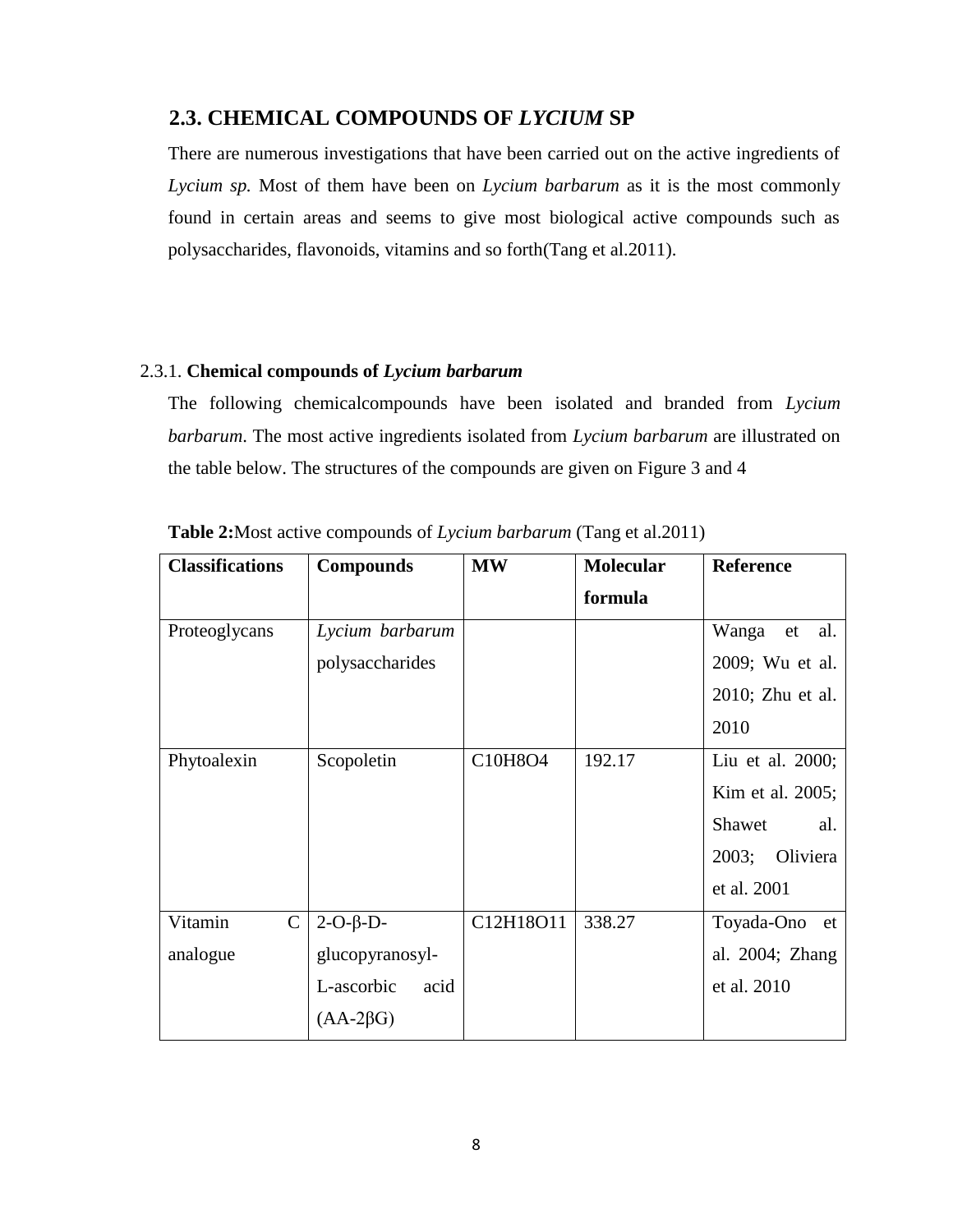Figure 3: **Chemical structure of Scopoletin**



Scopoletin

Figure 4: **Chemical structure of AA-2βG**



### 2.3.2 **Other compounds found in** *Lycium barbarum*

Other compounds were also isolated from the *Lycium barbarum* and identified as shown the table 3.1. The structures of the compounds are given on figure 2.5-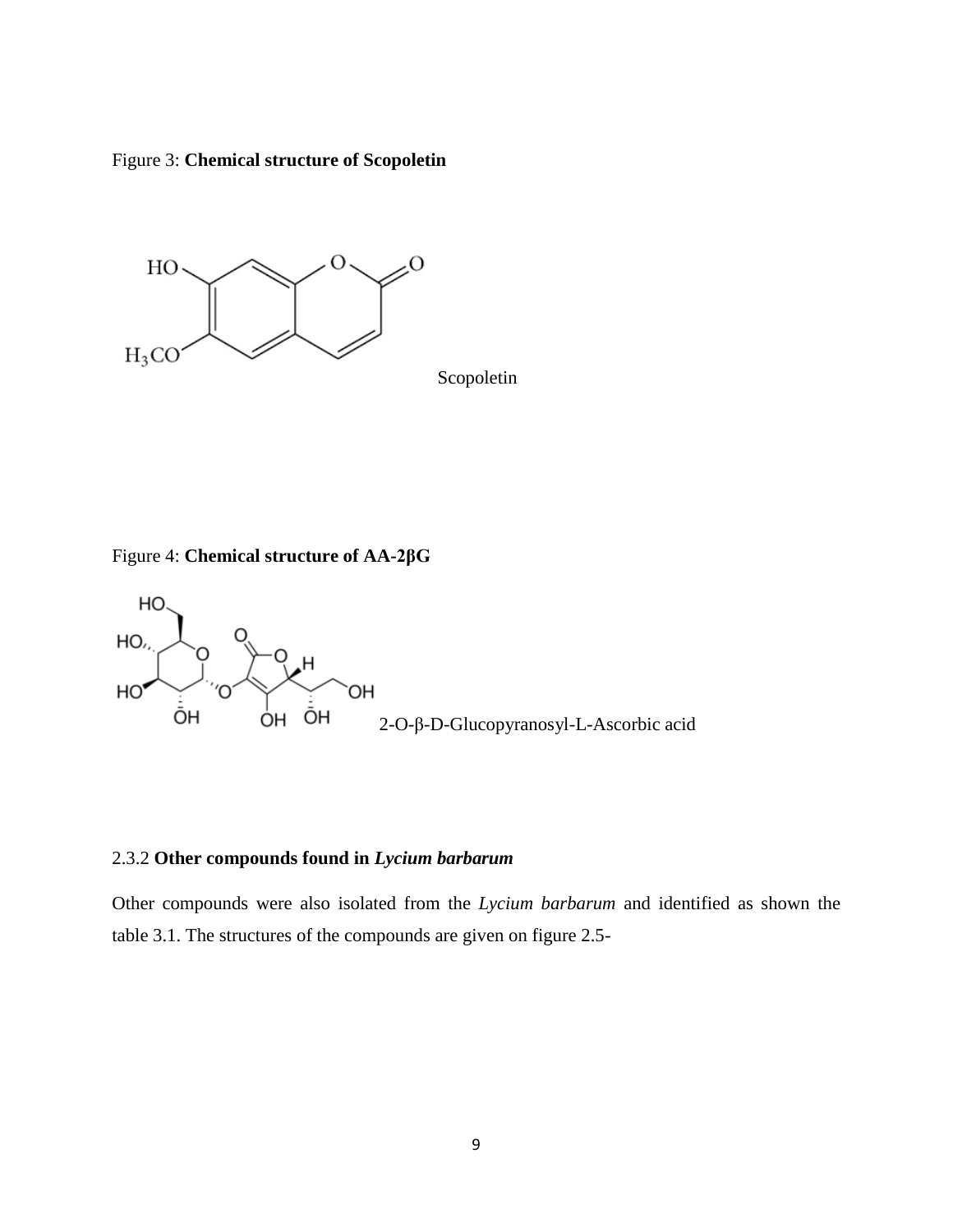| <b>Types</b>                   | <b>Nutritional ingredients</b>         | <b>References</b>                |
|--------------------------------|----------------------------------------|----------------------------------|
| Carotenoids                    | Zeaxanthin dipalmitate, $\beta$ -      | Weller and Breithaupt 2003;      |
|                                | cryptoxanthin palmitate,               | Peng et al. 2005; Inbaraj et al. |
|                                | zeaxanthin monopalmitate, $\beta$ -    | 2005                             |
|                                | carotene                               |                                  |
| Flavonoids                     | Myricetin, quercetin,                  | Le et al.2007                    |
|                                | kaempferol                             |                                  |
| Amino acids                    | 10 non-essential, 8 essential          | Yin and Dang 2008                |
|                                | amino acids                            |                                  |
| Non-proteinogenic amino        | Taurine, <i>v</i> - aminobutyric acid, | Qun et al. 1998; Cao et al.      |
| acids                          | betaine                                | 2003                             |
| Essential oils and fatty acids | Hexadecanoic acid, Linoleic            | Altintas et al.2006              |
|                                | acid, myristic acid                    |                                  |
| <b>Vitamins</b>                | B1, B2, B3, B6, C, E                   | Qun et al. 1998; Yin and         |
|                                |                                        | Dang 2008                        |
| Others                         | B-sitosterol, Daucositerol, p-         | Xie et al. 2001; Zou et al.      |
|                                | coumaric acid, lyciumide               | 1999; Hiserodt et al. 2004       |

**Table 3:** Other compounds determined in *Lycium barbarum* (Tang et al.2011)

### **Figure 5: Carotenoids**

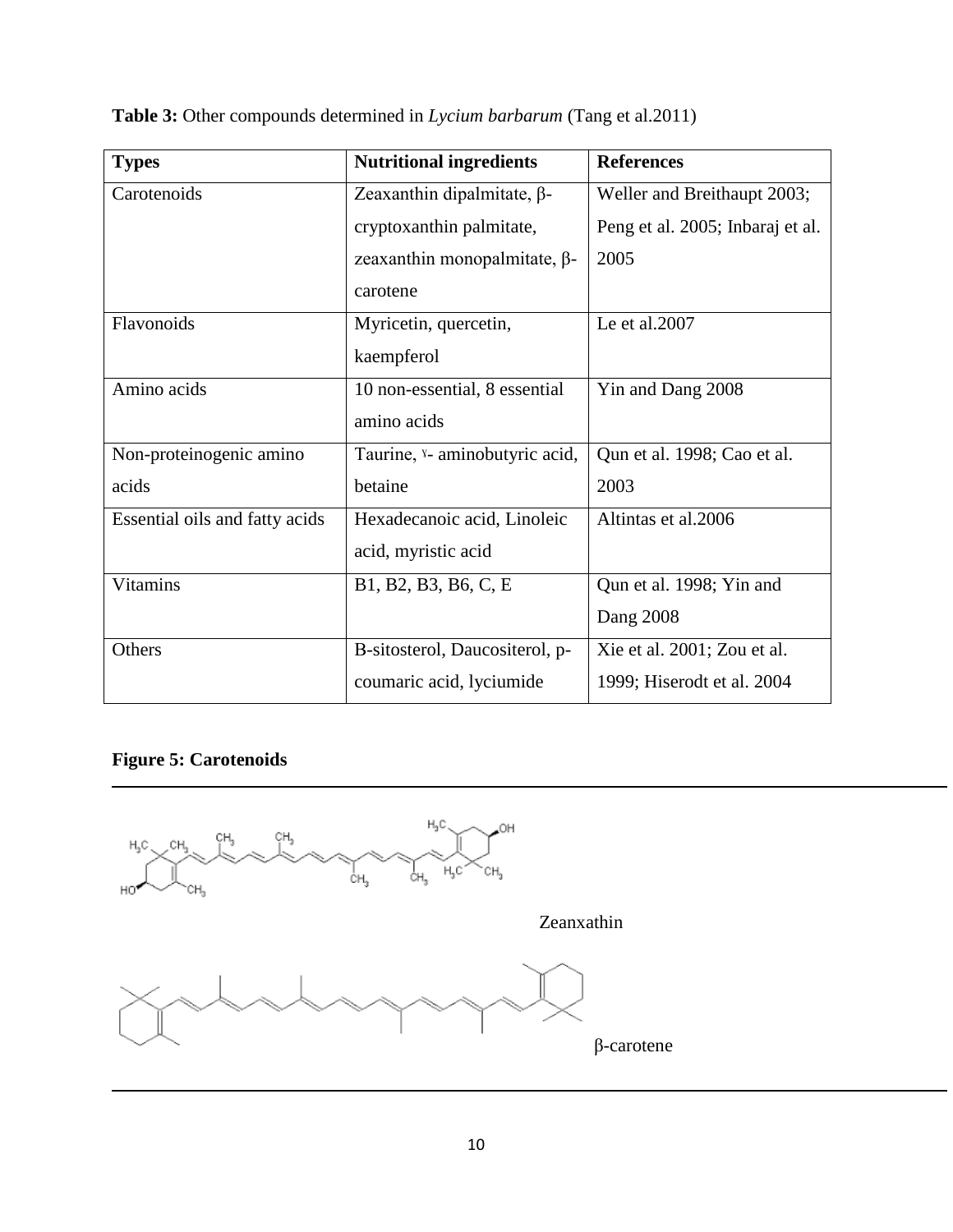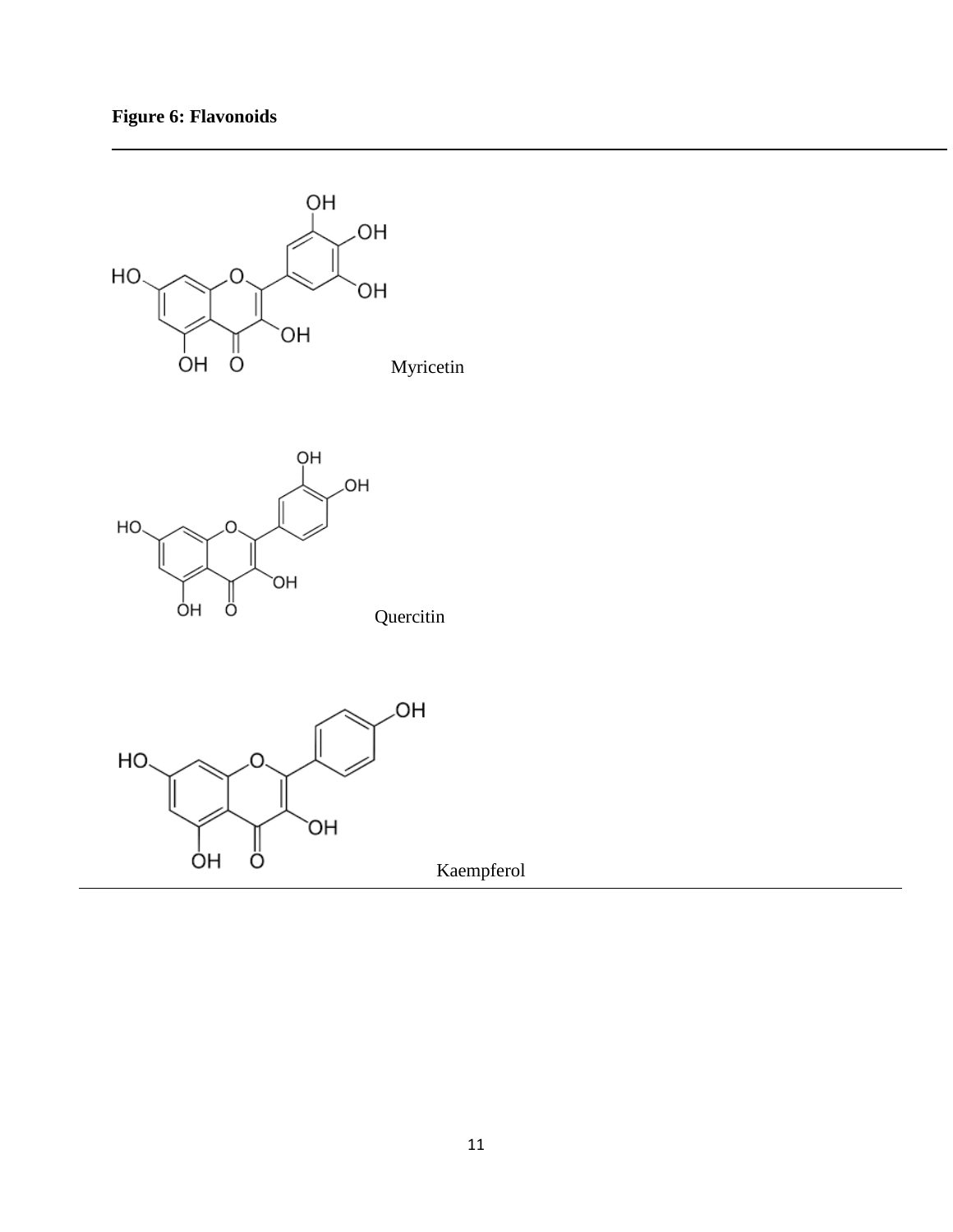

**Figure 8: Fatty acids**

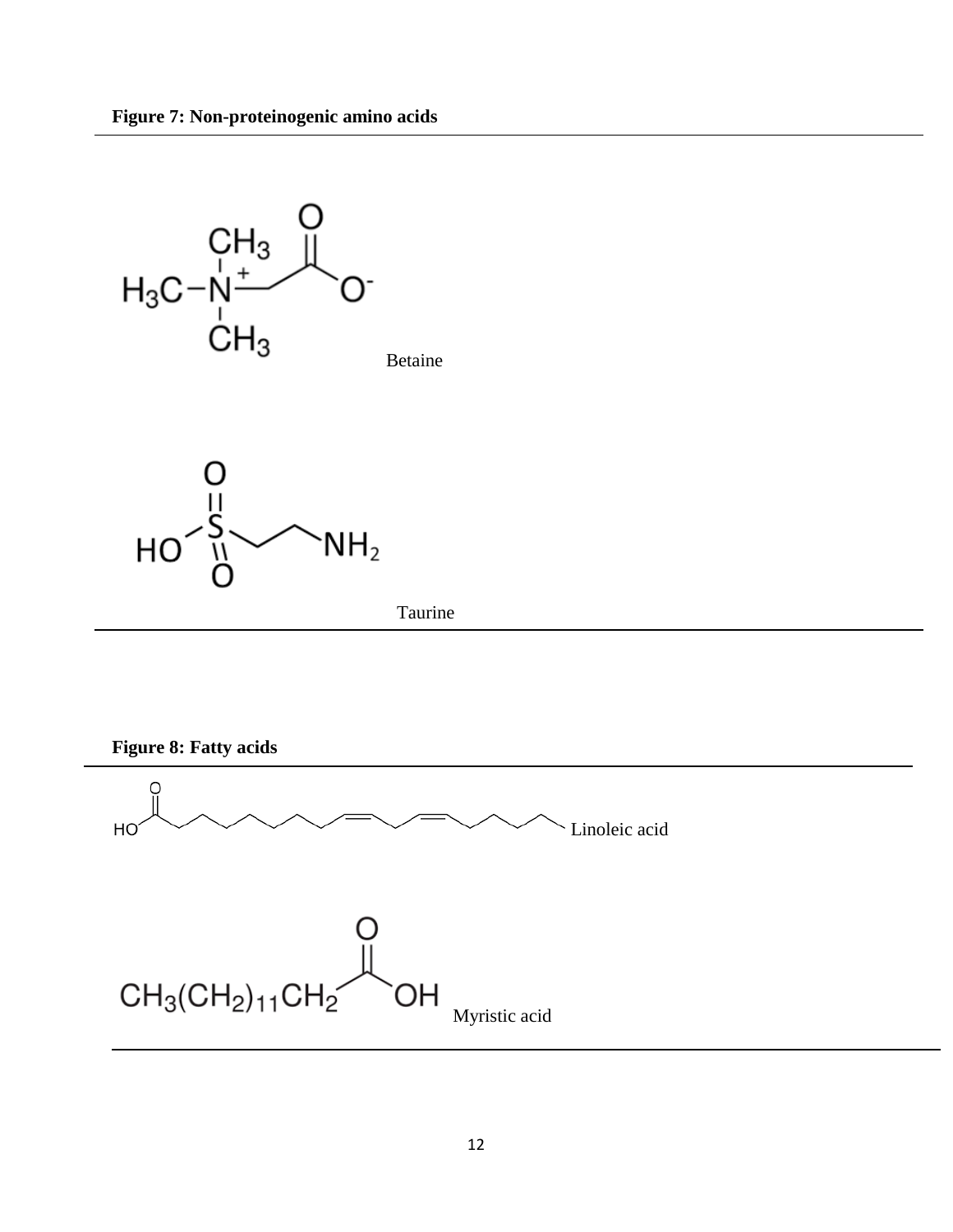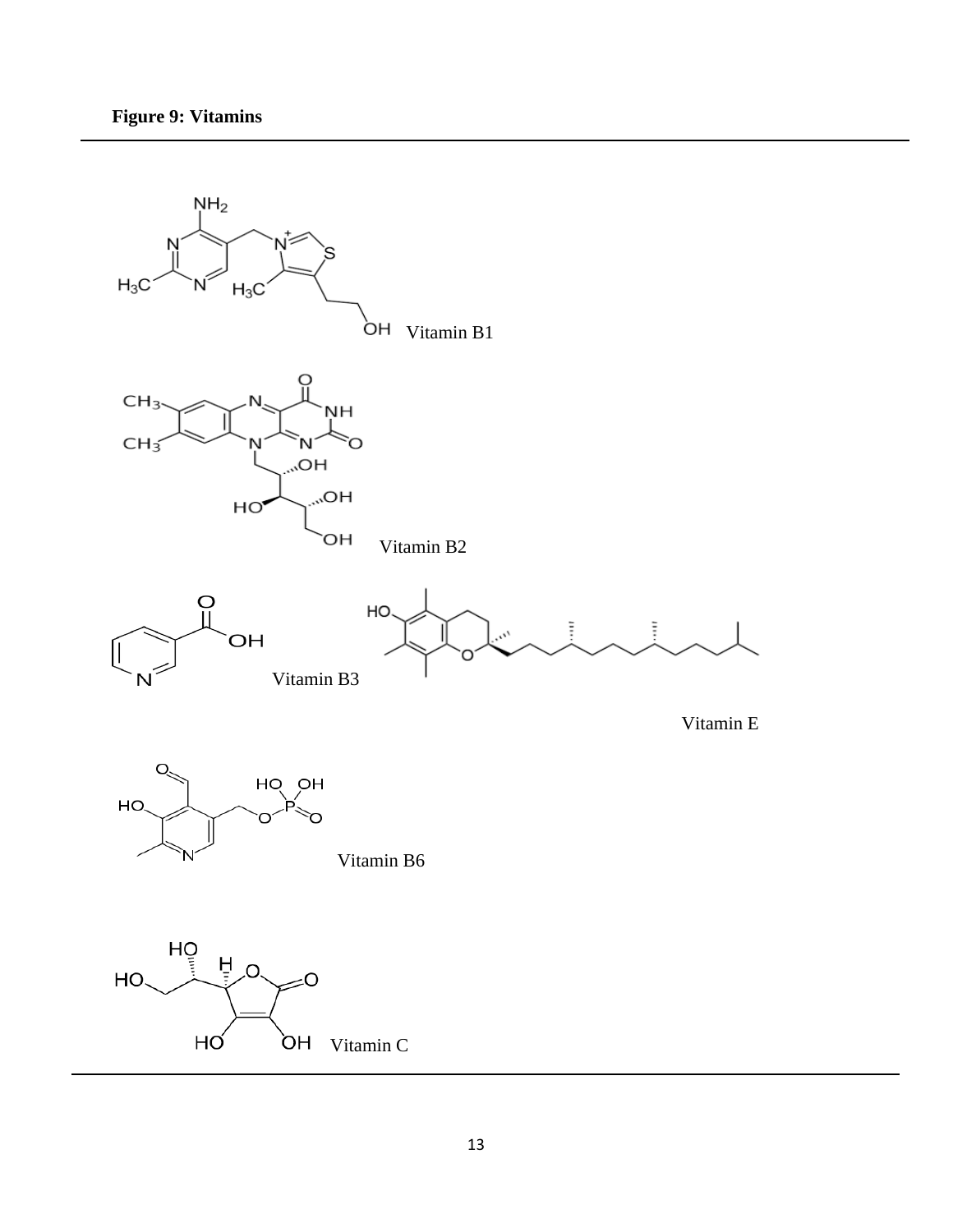



p-coumaric

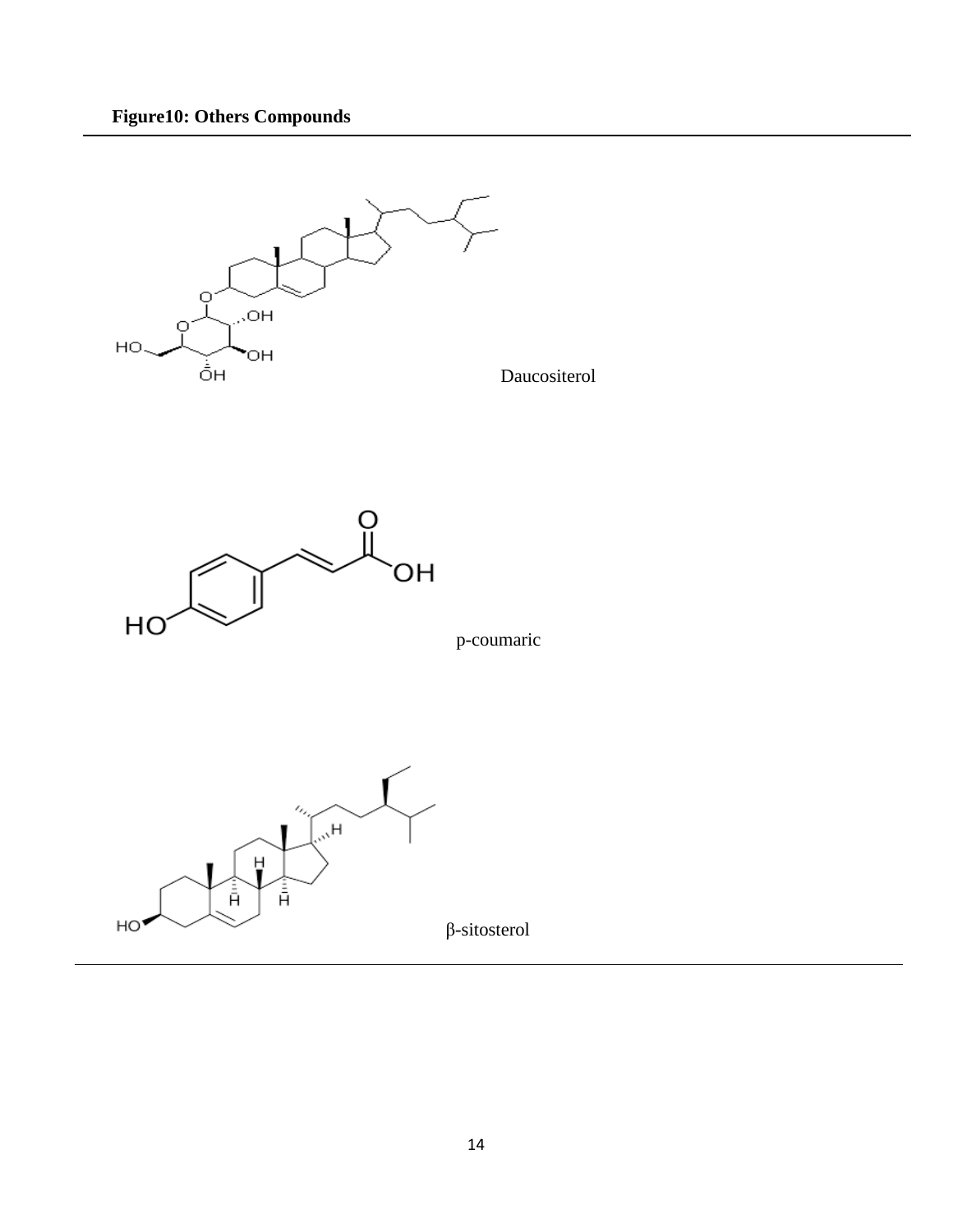### 2.3.3. **Polysaccharides of** *Lycium barbarum*

Polysaccharides are a continuous chain of repetitive monosaccharide subunits. LBP is a polar polysaccharide which is made up of the following monosaccharides: Rhamnose, Xylose, Mannose, Arabinose, Glucose and Galactose. Together this mixture of monosaccharides makes up *Lycium barbarum* polysaccharide. It makes up about 6-8% of the dry fruit. *Lycium barbarum* polysaccharide isolation from goji berry yielded the below constituents on table 4

| Glycoconjugate | <b>MW</b> | Carbohydrate  | Monosaccharide       | <b>Reference</b> |
|----------------|-----------|---------------|----------------------|------------------|
|                | (kDa)     | $\frac{0}{0}$ | (molar ratio or      |                  |
|                |           |               | $\frac{6}{2}$        |                  |
|                |           |               |                      |                  |
| LBGp2          | 68.2      | 90.71         | Ara, Gal (4:5)       | Peng and         |
|                |           |               |                      | <b>Tian 2001</b> |
| LBGp3          | 92.5      | 93.6          | Ara, Gal (1:1)       | Huang et         |
|                |           |               |                      | al.1998          |
| LBGp4          | 214.8     | 85.6          | Ara, Gal, Rha, Glc   | Huang et al.     |
|                |           |               | (1.5:2.5:0.43:0.23)  | 1998             |
|                |           |               |                      | Peng et al.      |
|                |           |               |                      | 2001a            |
| LBGp5          | 23.7      | 8.6           | Rha, Ara, Gal,       | Huang et al.     |
|                |           |               | Man, Glc             | 1998             |
|                |           |               | (033:0.52:0.42:0.94) |                  |
|                |           |               | :0.85:1)             |                  |
| LBGp5B         | 23.7      |               | Rha. Ara, Glc,       | Peng et al.      |
|                |           |               | (0.1"1:1.2:0.3);     | 2001b            |
|                |           |               | Galu (0.9%)          |                  |
| LBP3p          | 157       | 92.4          | Gal, Glc, Rha, Ara,  | Gan et al.       |
|                |           |               | Man, Xyl             | 2003             |
|                |           |               | (1:2.12:1.25:1.10:1. |                  |
|                |           |               | 95:1.76)             |                  |

**Table 4:** Polysaccharides of *Lycium barbarum* (Tang et al.2011)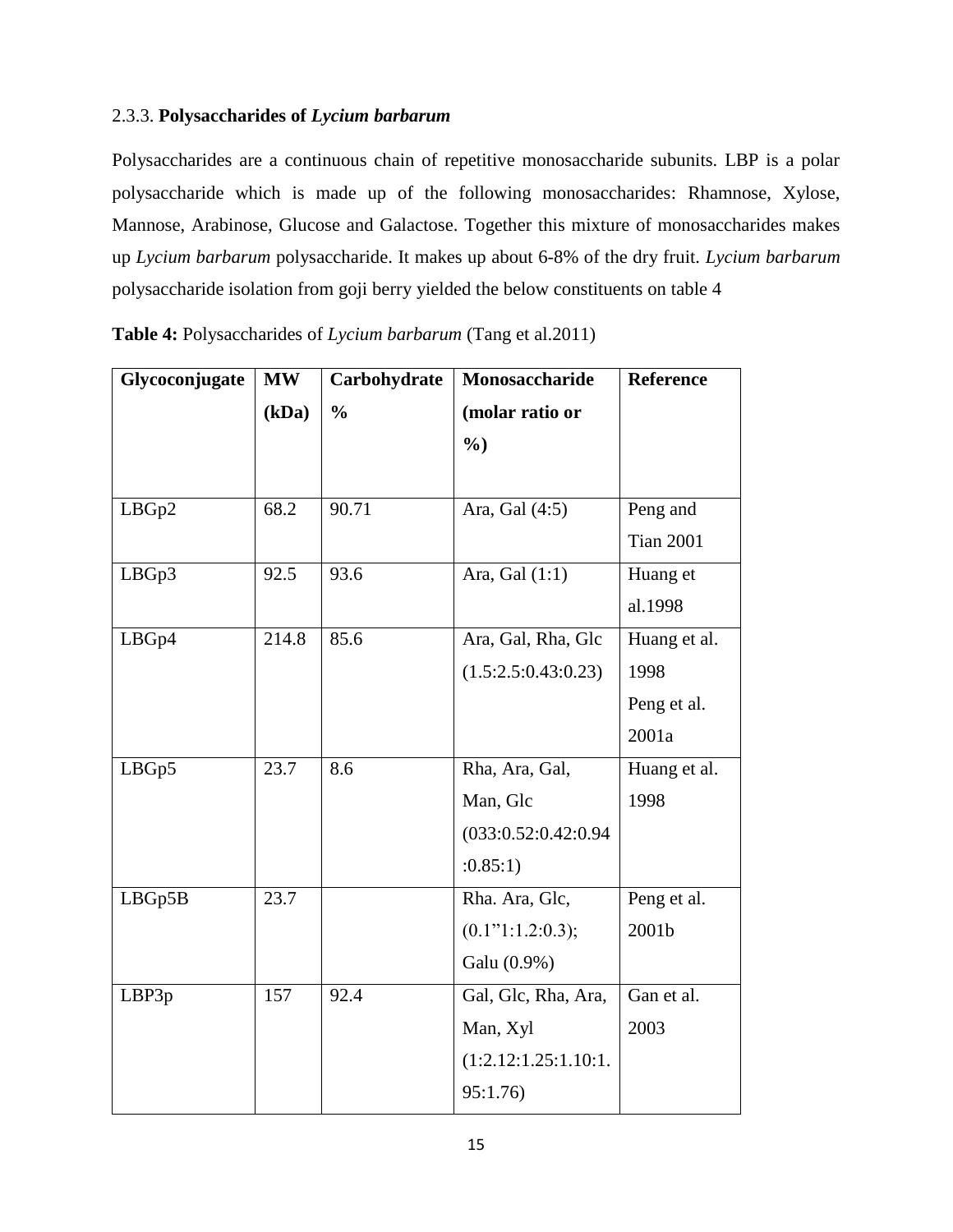| LBPA3     | 66  |      |      | Zhao et al. |
|-----------|-----|------|------|-------------|
|           |     |      |      | 1997        |
| LBP1a-1   | 115 |      | Glc  | Duan et al. |
|           |     |      |      | 2001        |
| LBP1a-2   | 94  |      | Glc  |             |
| $LBP3a-1$ | 103 |      | GalA |             |
| $LBP3a-2$ | 82  |      | GalA |             |
| LBPF1     | 150 | 48.2 |      | Chen et al. |
|           |     |      |      | 2008        |
| LBPB1     | 18  |      |      |             |
| LBPC2     | 12  |      |      |             |
| LBPC4     | 10  |      | Glc  |             |
| LBPF1     | 150 | 48.2 |      | Chen et al. |
|           |     |      |      | 2008        |
| LBPF2     | 150 | 48.2 |      |             |
| LBPF3     | 150 | 34.5 |      | Chen et al. |
| LBPF4     | 150 | 20.3 |      | 2009b       |
| LBPF5     | 290 | 23.5 |      |             |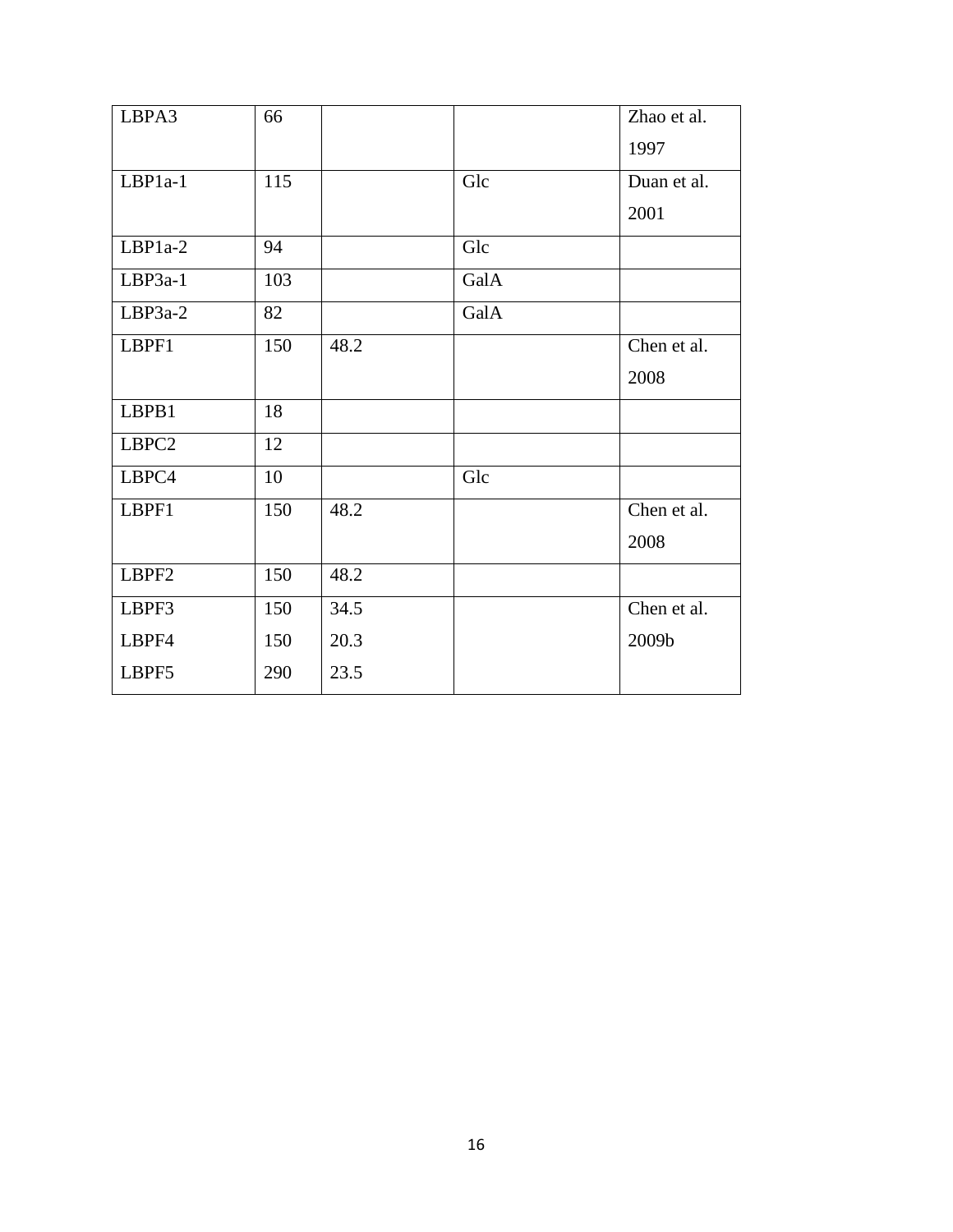### 2.4. *Lycium ferocissimum*

It is a member of the Solanaceae family, *Lycium* genus. It is mostly found in South Africa, New Zealand and Australia as a shrub. It is mostly known as "Boxthorn" and was recently declared a weed. (Yao et al.2017)

### 2.4.1 **Chemical compounds of** *Lycium ferocissimum*

Scientists have been able to isolate certain biological active compounds from *Lycium ferocissimum.* Active compounds of *Lycium ferocissimum* is given on Table 5.

| Part of plant  | Compound                | <b>Reference</b>         |
|----------------|-------------------------|--------------------------|
| Leaves         | Flavonoids, Physalins   | Dong, Lu, & Wang, 2009   |
| <b>Berries</b> | Carotenoids,            | D. Donno, et al.         |
|                | Monoterpenes,           | Luo, Yan $&$ Zhang, 2000 |
|                | Polyphenolic compounds, |                          |
|                | glycoconjugates,        |                          |
|                | glycopeptides           |                          |
| <b>Flowers</b> | Lutein                  | Dharmananda, 2007        |

**Table 5:** Active compounds of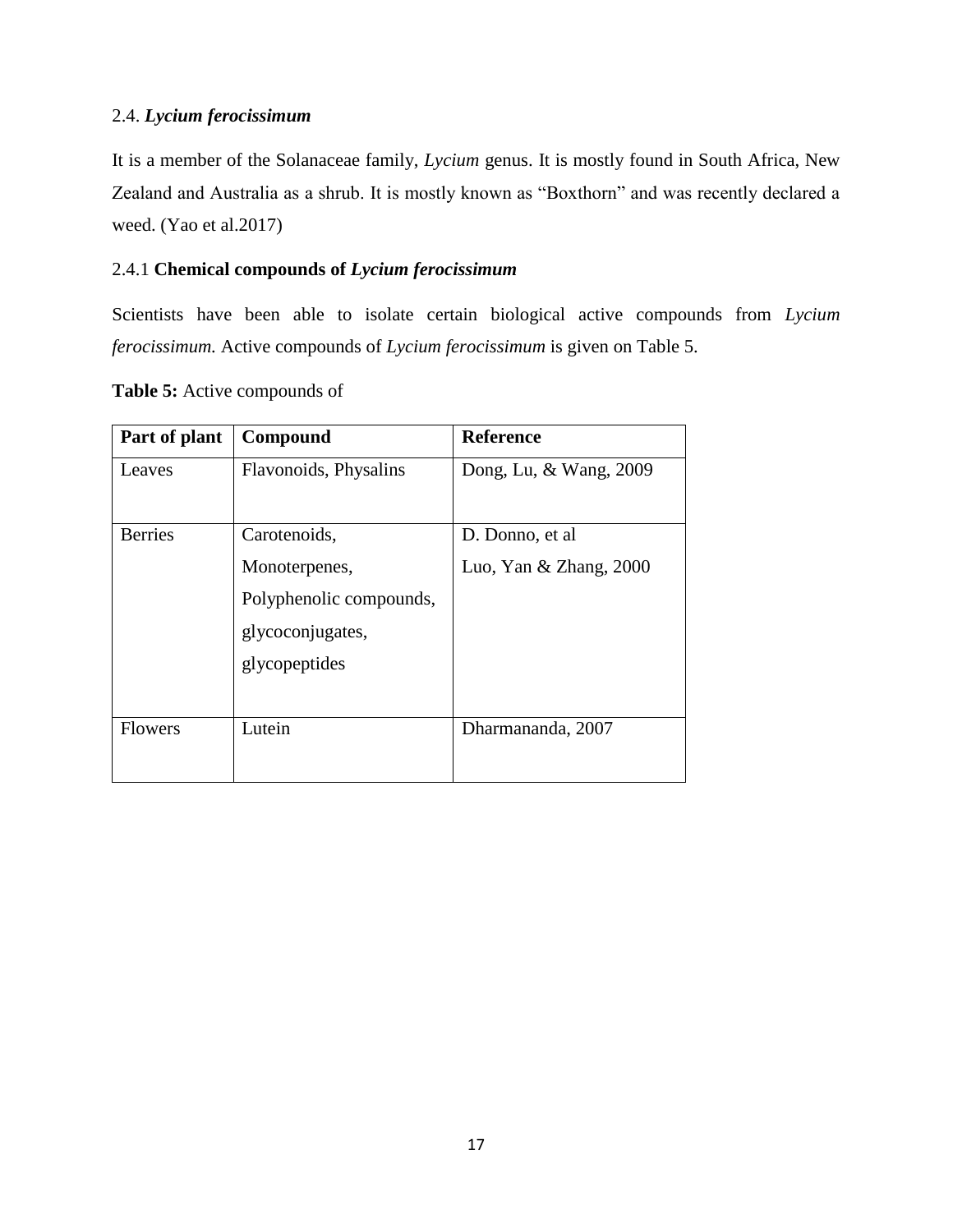### **2.5. BIOLOGICAL ACTIVITIES OF** *LYCIUM SP.*

Several clinical trials have been carried out to determine the biological activities of *Lycium sp*. Despite evidence of minimal results shown, more trials need to be carried out to determine the validity of the compounds.

### **2.5.1 Biological activities of** *Lycium barbarum*

#### 2.5.1.1.**Anti-cancer Properties**

Cancer is one of the principal roots of life loss in our society today. Cancer can be described as the abnormal and uncontrolled growth of cells that spread throughout the body of an organism. *Lycium barbarum*is known to contain compounds that are useful in the reduction of tumour cells and has been used to investigate on its anticancer properties. Some of the results are as shown on the Table 6.

| <b>Cancer</b> | <b>Observation</b>                           | <b>Reference</b>  |
|---------------|----------------------------------------------|-------------------|
| <b>Breast</b> | It was observed that LBP could reduce the    | Li et al.2009     |
|               | proliferation of estrogen receptor cells and |                   |
|               | activate extracellular signal-regulated      |                   |
|               | kinase leading to inhibition of MCF-7        |                   |
|               | cells.                                       |                   |
| Prostate      | LBP could inhibit the PC-3 cells and DU-     | Luo et al. $2009$ |
|               | 145 cells by causing DNA breaks leading      |                   |
|               | to apoptosis in the cancer.                  |                   |
| Gastric       | LBP was able to stop the advancement of      | Miao et al.2009   |
|               | cells via cell cycle arrest at the $G_0\$ G1 |                   |
|               | phase                                        |                   |
| Hepatoma      | It found that LBP could be used as a         | Zhang et al. 2013 |
|               | treatment remedy for human hepatoma          |                   |

**Table 6:** Anticancer activities of *Lycium barbarum*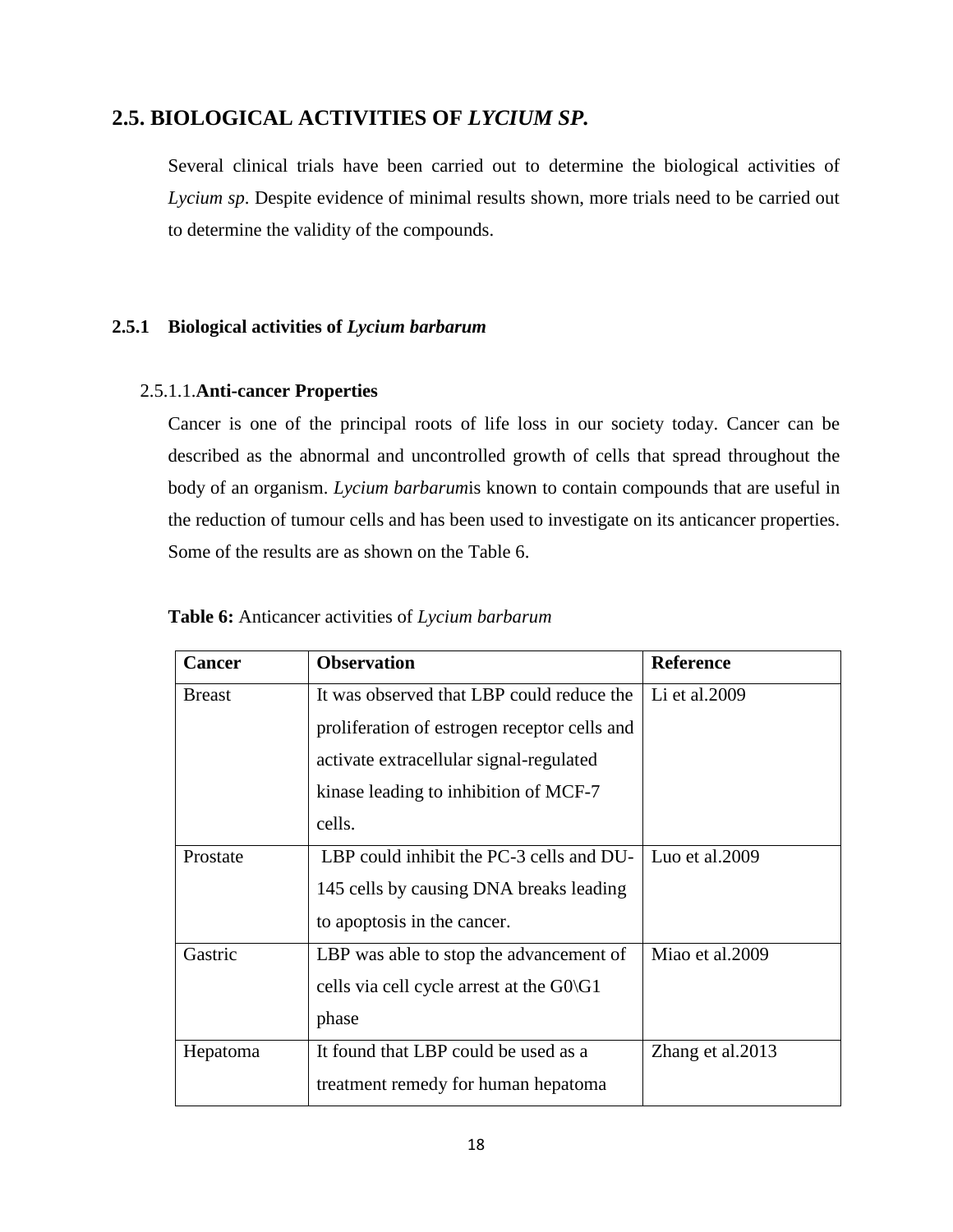|          | cancer as it caused an inhibition on the<br>tumour cells through cell arrest and<br>apoptosis was later induced.                                                                                 |                   |
|----------|--------------------------------------------------------------------------------------------------------------------------------------------------------------------------------------------------|-------------------|
| Colon    | Invested the use of LBP on colon cancer<br>cells and found that a dose dependent<br>treatment on the cancerous SW480 and<br>Caco-2 cells lead to a cell arrest cycle<br>inhibiting their growth. | Mao et al.2009    |
| Cervical | LBP was investigated on cervical cancer<br>and it was observed that its Vit C analog<br>$(AA-2\beta G)$ was able to cause cell cycle<br>arrest and apoptosis through stabilizing<br>p53 protein. | Zhang et al. 2010 |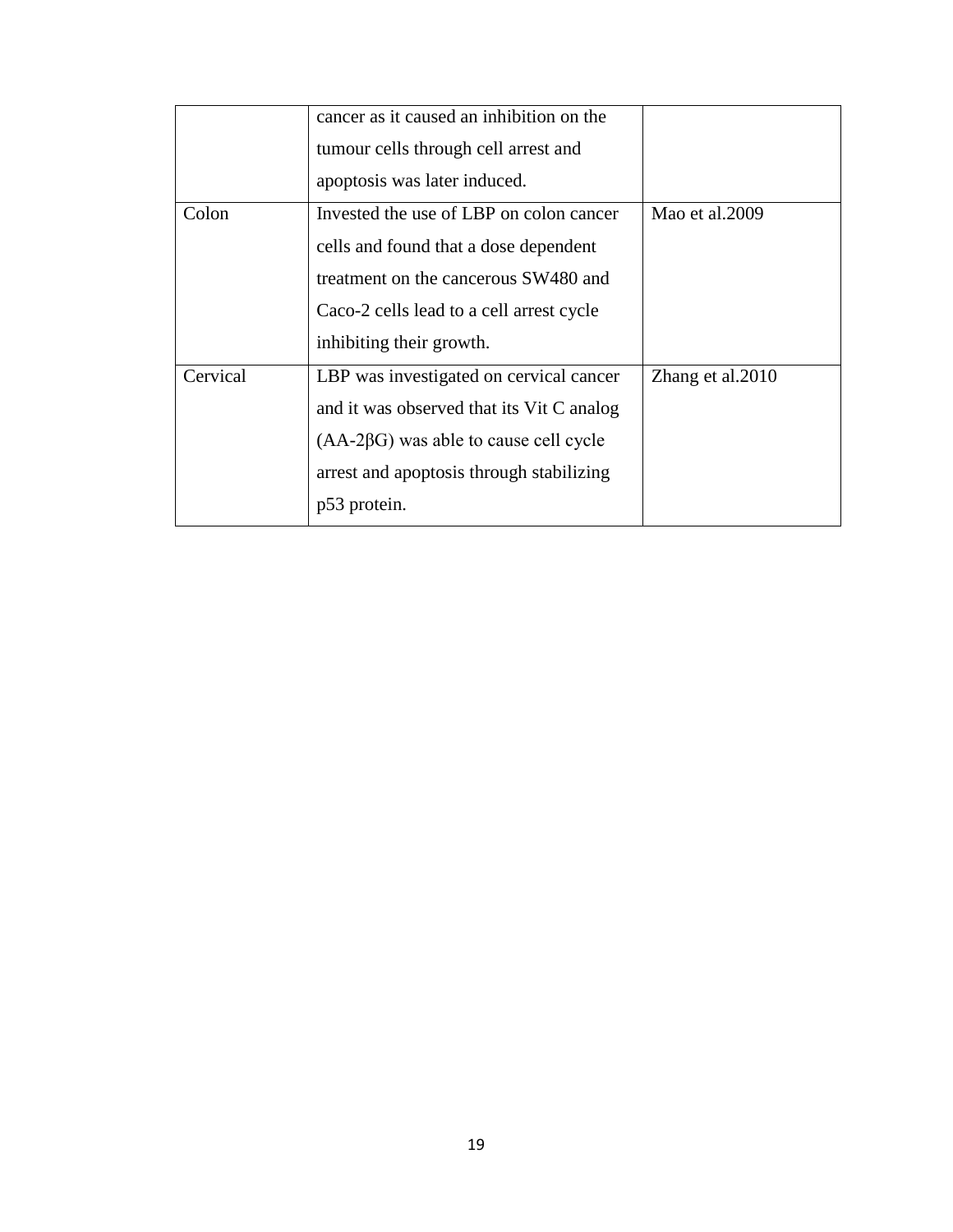### 2.5.1.2.**Anti-oxidant Properties**

Oxidative stress is mostly caused by free radicals and antioxidants are important as they are necessary to minimize the damage caused. The table below describes some of the effects of *Lycium barbarum* when it was investigated for its antioxidant properties:

| <b>Subject</b>   | <b>Observation</b>                                 | <b>Reference</b>  |
|------------------|----------------------------------------------------|-------------------|
| Human            | LBP was investigated on humans and it was          | Amagase et        |
|                  | discovered that it elevated SOD and GSH-Px         | al.2009           |
|                  | levels which are vital for fighting oxidative      |                   |
|                  | mediated damage.                                   |                   |
| High fat diet    | LBP has an influence on lipid metabolism in the    | Cui et al.2011,   |
|                  | blood where it was seen to rise the antioxidant    |                   |
|                  | activities of GSH-Px, GSH and catalase while       | Wu et al.2010,    |
|                  | lowering the levels of TC, TG and low-density      |                   |
|                  | lipoprotein which help protect the body against    | Ma et al.2009     |
|                  | lipid oxidation brought about by free radicals     |                   |
|                  | from a high fat diet meal.                         |                   |
| Mice with        | LBP was used to test its capabilities on mice      | Shan et al. 2011  |
| exhaustive       | that had undergone a physical activity inducing    |                   |
| skeletal muscles | muscle exhaustion and it was observed that it      | Niu et al. 2008   |
|                  | elevated glycogen and antioxidant enzymes          |                   |
|                  | (SOD & GSH) while decreasing MDA levels            |                   |
|                  | and creatine kinase action in the muscles of the   |                   |
|                  | mice.                                              |                   |
| Chicken          | LBP activities in vitro were studied on 2-week-    |                   |
|                  | old chickens that were injected with it and it was | Shulei et al.2013 |
|                  | observed that there was a decrease in              |                   |
|                  | malondialdehyde level which an increase was        |                   |
|                  | seen on SOD and GSH-Px levels                      |                   |

**Table 7:** Antioxidant properties of *Lycium barbarum*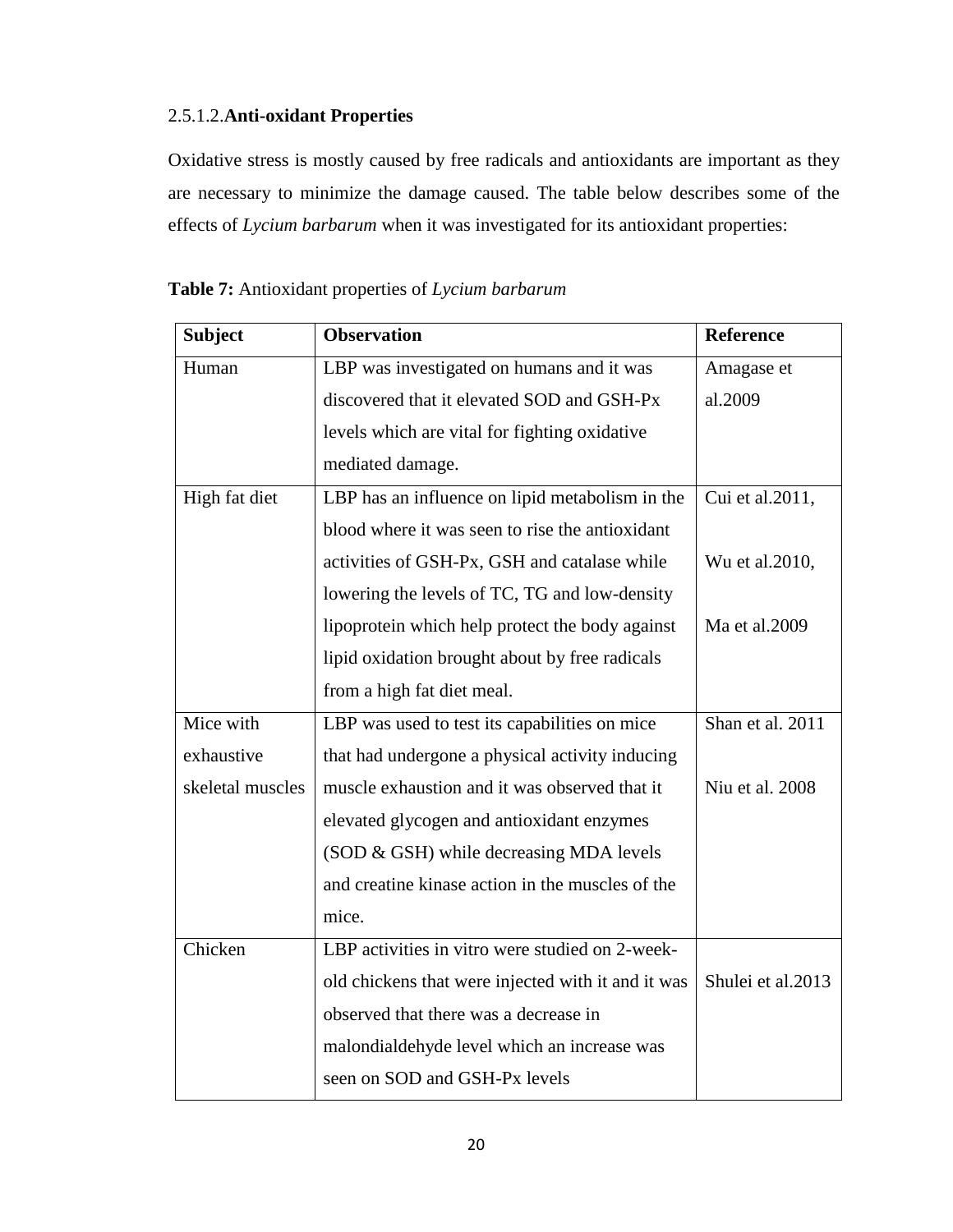| Wistar mice      | Investigated the outcome of LBP on exercise      | Niu et al.2008 |
|------------------|--------------------------------------------------|----------------|
|                  | induced oxidative stress in skeletal muscle of   |                |
|                  | Wistar mice and found that when administered     |                |
|                  | in a dose dependent manner, it would decrease    |                |
|                  | MDA levels and increase the levels of GSH-Px     |                |
|                  | and SOD in the muscle.                           |                |
|                  |                                                  |                |
| Alcohol          | investigated the effects of LBP on alcohol       | Daye Cheng and |
| induced rats     | induced oxidative stress in rats and observed    | Hong Kong      |
|                  | that it enhanced the antioxidant functions by    |                |
|                  | eliminating the free radicals brought about by   |                |
|                  | alcohol and by activating the antioxidant        |                |
|                  | enzymes that were used to treat any liver        |                |
|                  | damage that might be caused by alcohol.          |                |
|                  |                                                  |                |
| Mice with liver  | Investigated LBP on its inhibition against liver | Hua et al.2010 |
| oxidative injury | oxidative injury in high fat mice and concluded  |                |
|                  | that there was an increase in the amount of      |                |
|                  | antioxidant enzymes with a fall in the mice      |                |
|                  | MDA level.                                       |                |
| Aged mice        | LBP was investigated on aged mice that had age   | Li et al.2007  |
|                  | related oxidative stress and it was seen that it |                |
|                  | caused an elevation in the antioxidant enzymes   |                |
|                  | leading to a reduction of the lipid peroxidation |                |
|                  | MDA levels.                                      |                |
| Human            | LBP effect was investigated on damage to         | Tieying et     |
| endometrial      | human endometrial stromal cells induced by       | al.2016        |
| stromal cells    | H2O2. It was observed that it could stop death   |                |
|                  | of cells caused by H2O2, increase SOD levels     |                |
|                  | while significantly reducing the MDA levels in   |                |
|                  | the cell.                                        |                |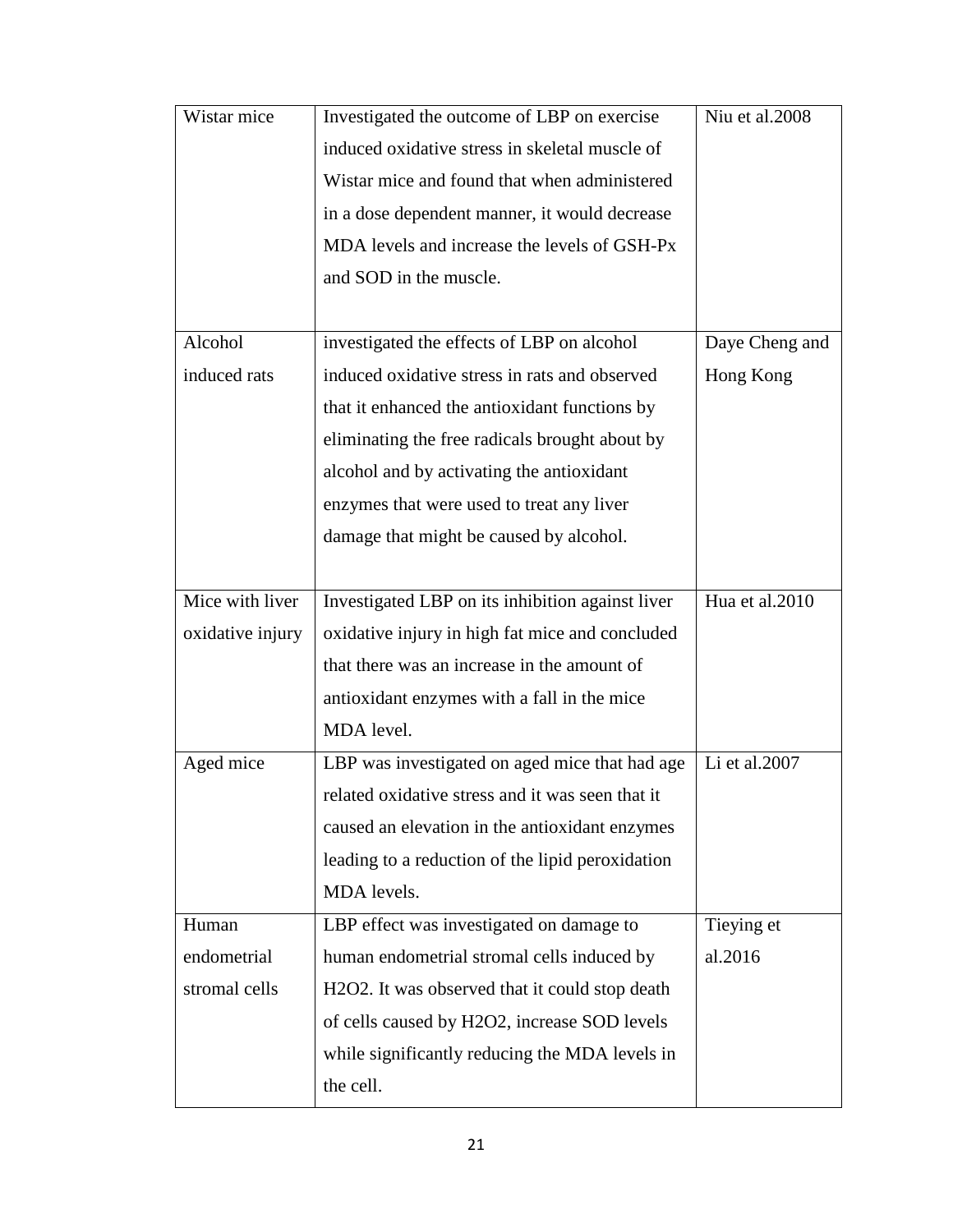| Kunming mice  | Effects of LBP were tested on Kunming mice   Li Qian & Sijiu |                   |
|---------------|--------------------------------------------------------------|-------------------|
|               | impaired by<br>spermatogenesis<br>using                      | Yu 2016           |
|               | cyclophosphamide. Cyclophosphamide<br>was                    |                   |
|               | observed to elevate nitrite oxide levels which               |                   |
|               | reduced the protein and SOD levels. LBP was                  |                   |
|               | able to alter this by increasing levels of SOD               |                   |
|               | while decreasing NO levels leading to an                     |                   |
|               | increase in protein biosynthesis.                            |                   |
| Dry eye       | LBP was used in the treatment of rats that had               | Liang et al. 2011 |
| diseased rats | dry eye disease. It was perceived to obstruct the            |                   |
|               | generation ROS, reduce the levels of MDA and                 | Li et al.2007     |
|               | increase the functional abilities of antioxidants.           |                   |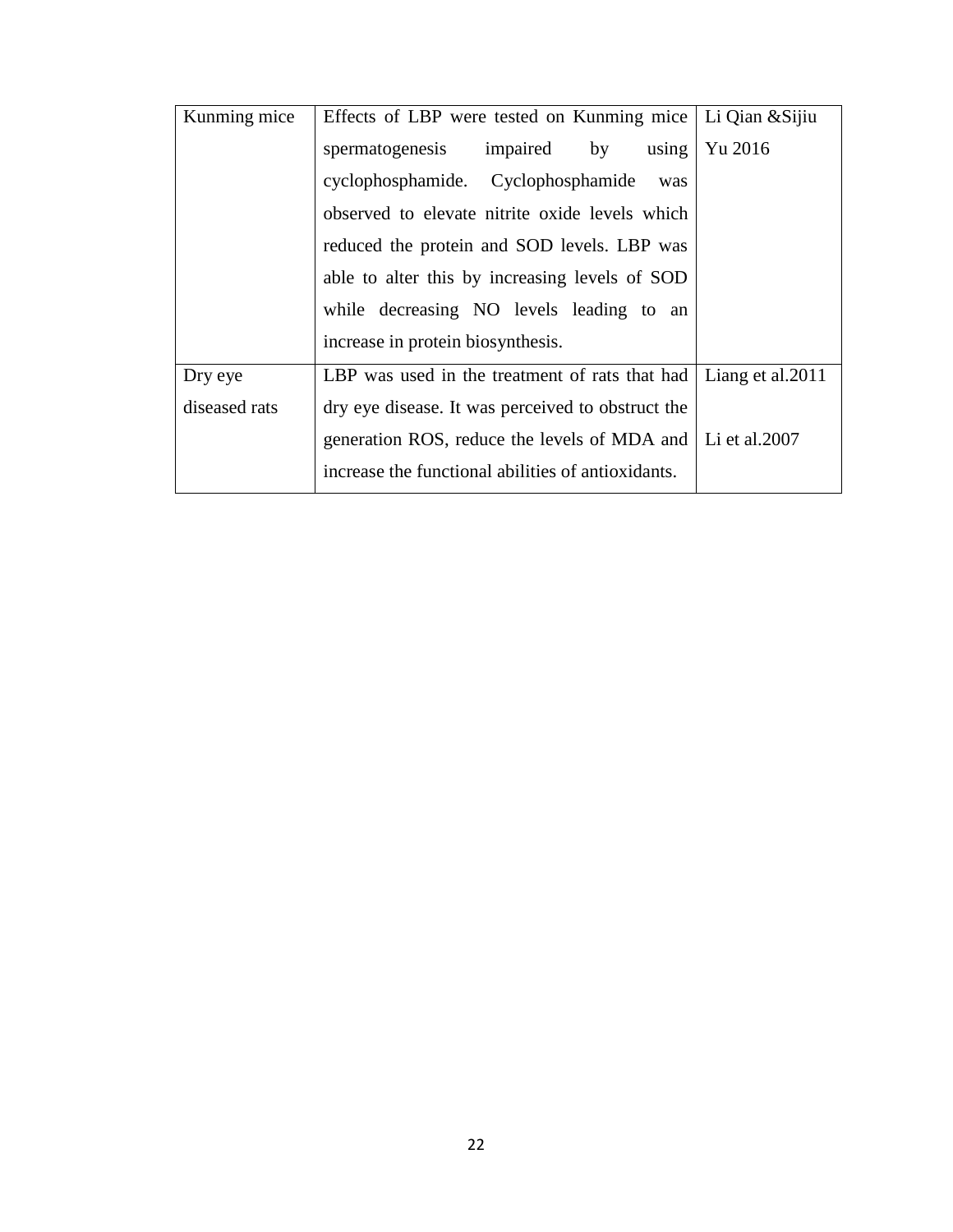### **2.5.1.4.Immunomodulating Properties**

Immunomodulators are chemical agents that are used to improve immune response or the functioning of the immune system. *Lycium barbarum* has been investigated on immunomodulating effects. Its effects are as shown on the Table 8.

| <b>Subject</b>    | <b>Observation</b>                                      | Reference        |
|-------------------|---------------------------------------------------------|------------------|
| Mice              | Investigated LBP immunomodulating effects               | Chen et al.2008  |
|                   | in mice and found out that it enhanced                  |                  |
|                   | transcription<br>factors<br>T-cells,<br>activator       | Zhang et al.2011 |
|                   | protein-1, CD25 cells that are important in             |                  |
|                   | LBPF4-OL<br>the<br>immune<br>system.<br>was             |                  |
|                   | its effects<br>investigated on<br>mice<br><sub>on</sub> |                  |
|                   | splenocyte, T cells, B cells and macrophages            |                  |
|                   | and it was seen to induce proliferation of the          |                  |
|                   | splenocyte but not proliferation on induced T           |                  |
|                   | and B lymphocytes.                                      |                  |
| Mononuclear cells | On peripheral blood mononuclear cells, it               | Gan et al.2003   |
|                   | was seen that LBP amplified the expression              |                  |
|                   | of IL-2 and TNF- $\alpha$ , which is useful in          |                  |
|                   | effective immune responses.                             |                  |
| Macrophages       | LBP effect was investigated on macrophages              | Chen et al, 2009 |
|                   | and seen to improve the endocytic and                   |                  |
|                   | phagocytic capacities in vivo. It was also              | Kang et al. 2013 |
|                   | seen to improve transcription factors and               |                  |
|                   | enhance $TNF-\alpha$ production in a dosage             |                  |
|                   | dependent manner. LBP was also seen to                  |                  |
|                   | have useful qualities in the treatment of               |                  |
|                   | neurodegenerative diseases.                             |                  |
|                   |                                                         |                  |

**Table 8:** Immunomodulating effects of *Lycium barbarum*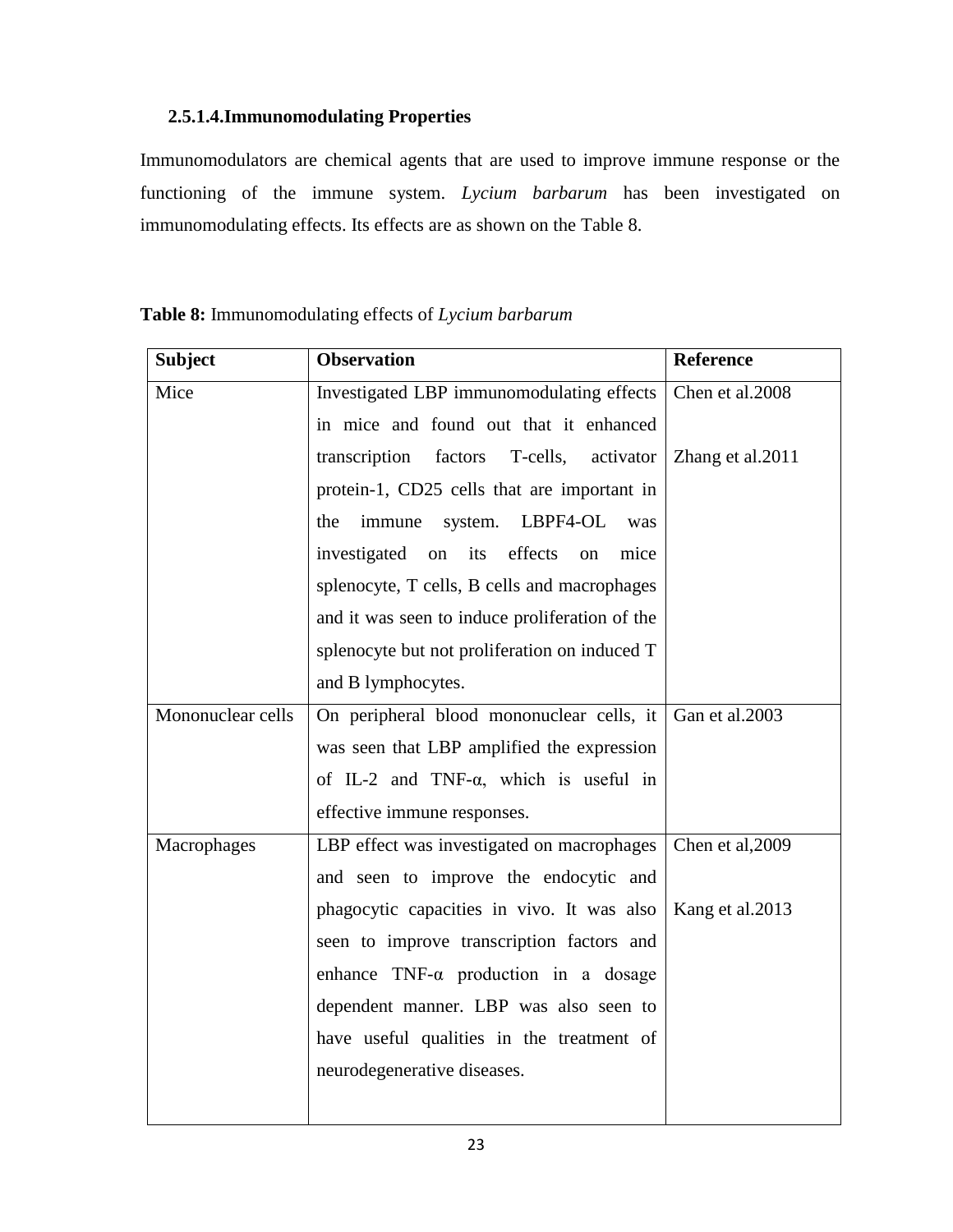| Natural killer cells | LBP was observed to help the cytotoxicity of   Huyan et al.2014 |                |
|----------------------|-----------------------------------------------------------------|----------------|
|                      | the cells by amplifying IFN-y and perforin                      |                |
|                      | secretion and adding to its receptor                            |                |
|                      | expression showing it was useful as an                          |                |
|                      | immune regulator.                                               |                |
| Dendritic cells      | On dendritic cells, LBP was shown to aid   Zhu et al. 2007      |                |
|                      | both in the phenotypic and functional                           |                |
|                      | maturation of murine BMDCs in vitro, Chen et al.2009            |                |
|                      | proved that LBP could grow the expression                       |                |
|                      | of DCs via NF-kB signaling pathway.                             |                |
| Helper T cells       | Effect of LBP on follicular helper T cells                      | Su et al. 2014 |
|                      | was probed and shown to inflate T-cell                          |                |
|                      | dependent antibody responses by being                           |                |
|                      | supportive towards T helper cells generation                    |                |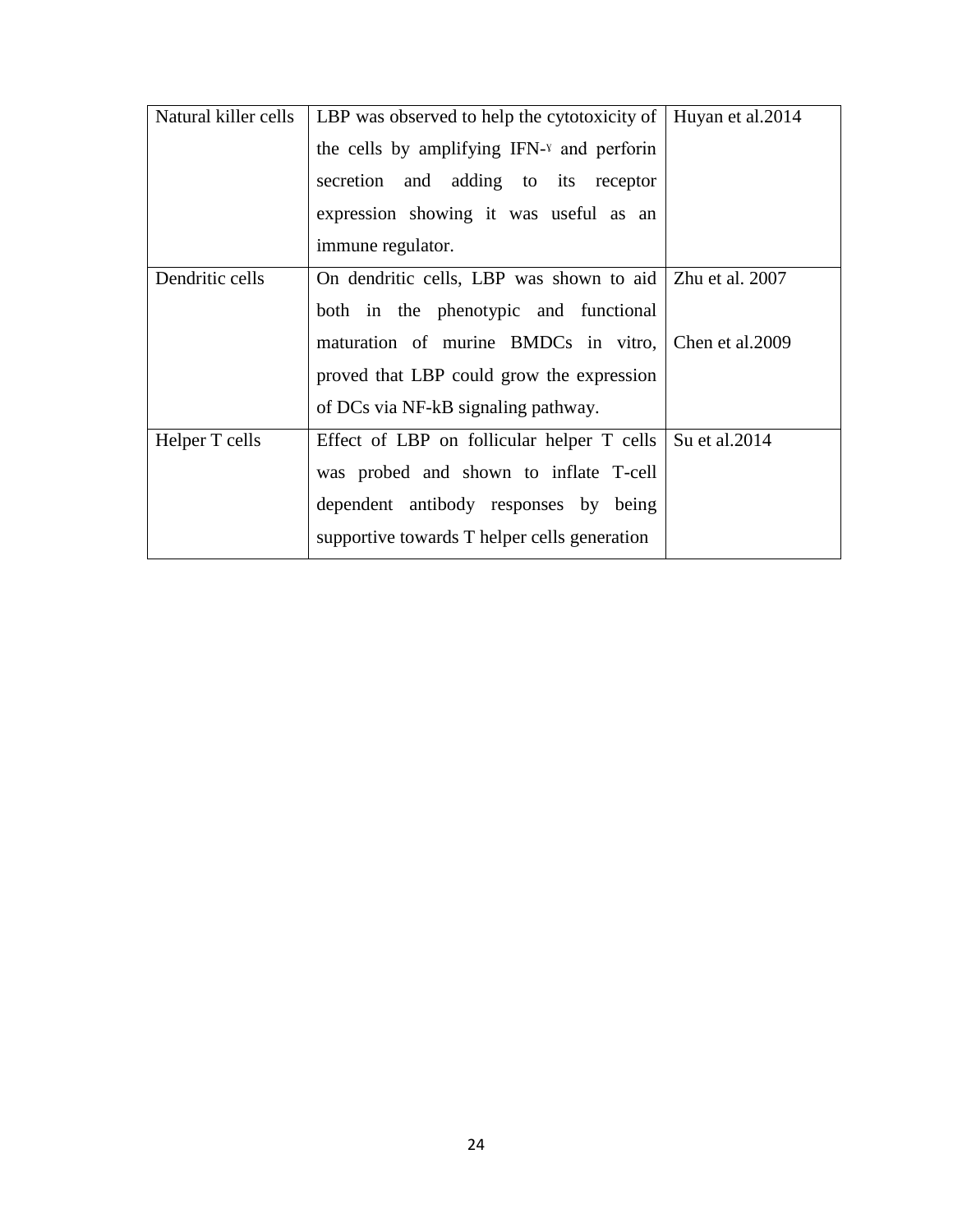### 2.5.2.**Biological activities of** *Lycium ferocissimum*

The active compounds in *Lycium ferocissimum* have been observed to have effects such as anti-cancer, antioxidant properties. Clinical trials are still ongoing to authenticate this information and show its full effects as a drug against certain diseases. The summary of its biological activities is shown on the table below:

| <b>Activity</b> | <b>Summary</b>                               | <b>Reference</b>    |
|-----------------|----------------------------------------------|---------------------|
| Antioxidant     | It was observed that it had inhibitory       | Amagase et al.2009  |
|                 | activity of superoxide scavenging ability    |                     |
|                 | mediated by peroxyl free radicals on mice.   | He et al.2012       |
|                 | On humans, it was seen to increase serum     |                     |
|                 | levels of superoxide dismutase and           | Li et al.2007       |
|                 | glutathione peroxidase which are important   |                     |
|                 | in fighting body free radicles               |                     |
| Anti-Cancer     | It was seen to increaseT cells in tumour     | Wu et al. 2006      |
|                 | infiltrating lymphocytes to relieve the      |                     |
|                 | immunosuppression and enhance the anti-      |                     |
|                 | tumour functions in the immune system.       |                     |
|                 | In prostate cancer cells, it was observed to |                     |
|                 | inhibit the growth of cells by causing       | Miao et al.2011     |
|                 | breakage of DNA strands of these 2 lines.    |                     |
|                 | In gastric cancer cells, it inhibits the     |                     |
|                 | growth of cells, with cell cycle arrest at   |                     |
|                 | G0/G1 and S phase.                           |                     |
|                 | It was also seen to have an apoptosis effect |                     |
|                 | on human breast carcinoma cellsthrough       |                     |
|                 | induction of cell cycle arrest at G0/G1      | Luo et al.2009      |
|                 | phase.                                       |                     |
| Eye Care        | It was tested on rats and observed to reduce | Liu, Li & Tso, 1995 |
|                 | the loss of ganglia cell on the retina while |                     |

**Table 9: Summary of biological activities of** *Lycium ferocissimum*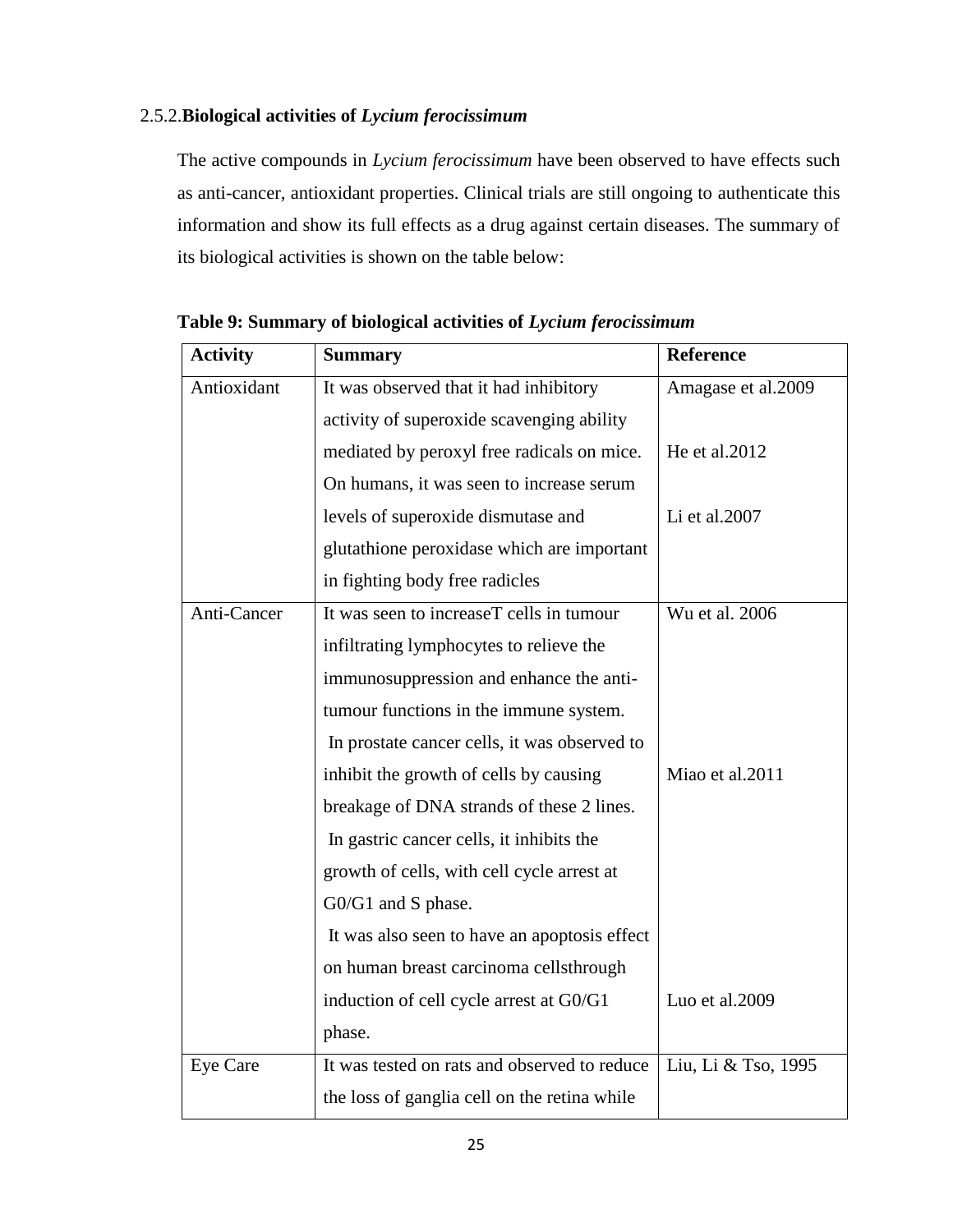| it did not alter the intraocular pressure. | Cheng et al. 2005 |
|--------------------------------------------|-------------------|
| Increase of this pressure may lead to loss |                   |
| of the retina ganglion cell.               |                   |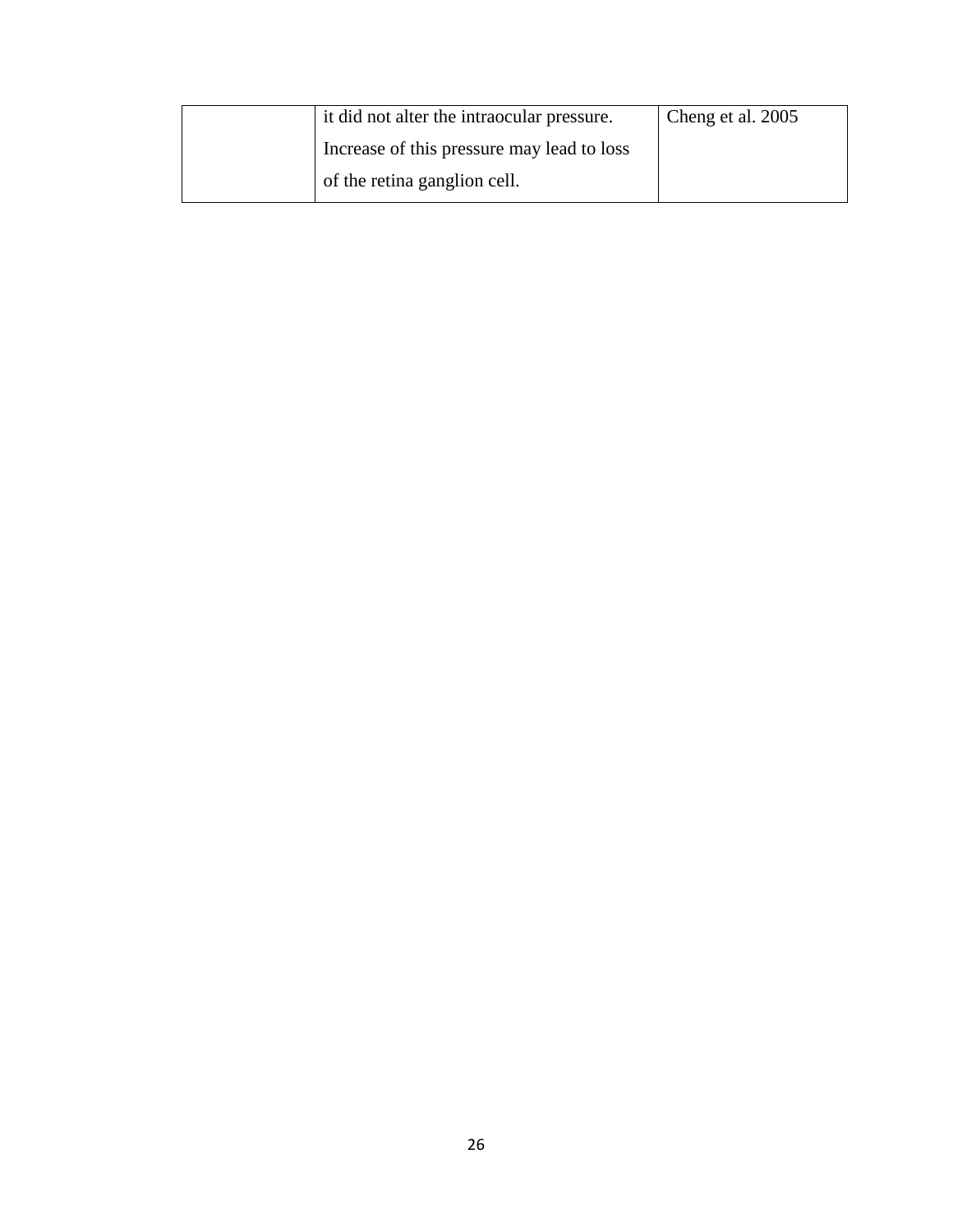### **3. MATERIALS AND METHODS**

To obtain articles on *Lycium* species, I sourced from the internet through the academic sites such as Google Scholar, PubMed, Science Direct and Scopus. Keywords were important in searching for articles. "*Lycium* species" text was used on Science Direct and Google scholar to look up articles or citations. On PubMed, texts such as "*Lycium barbarum*" and "*Lycium barbarum* polysaccharides" were used to generate various published articles that were important for this research. Texts such as "Goji berry and cancer", "Goji berry and antioxidants" and "Goji berry and immunomodulators" were also used as research methods to generate articles from the academic sites. Online articles and journals published on the internet through independent sites such as Journals of Biochemistry, Food Chemistry and the likes also aided in generating information used on this thesis. About 60 articles were used and were divided based on characteristics such as phytochemicals.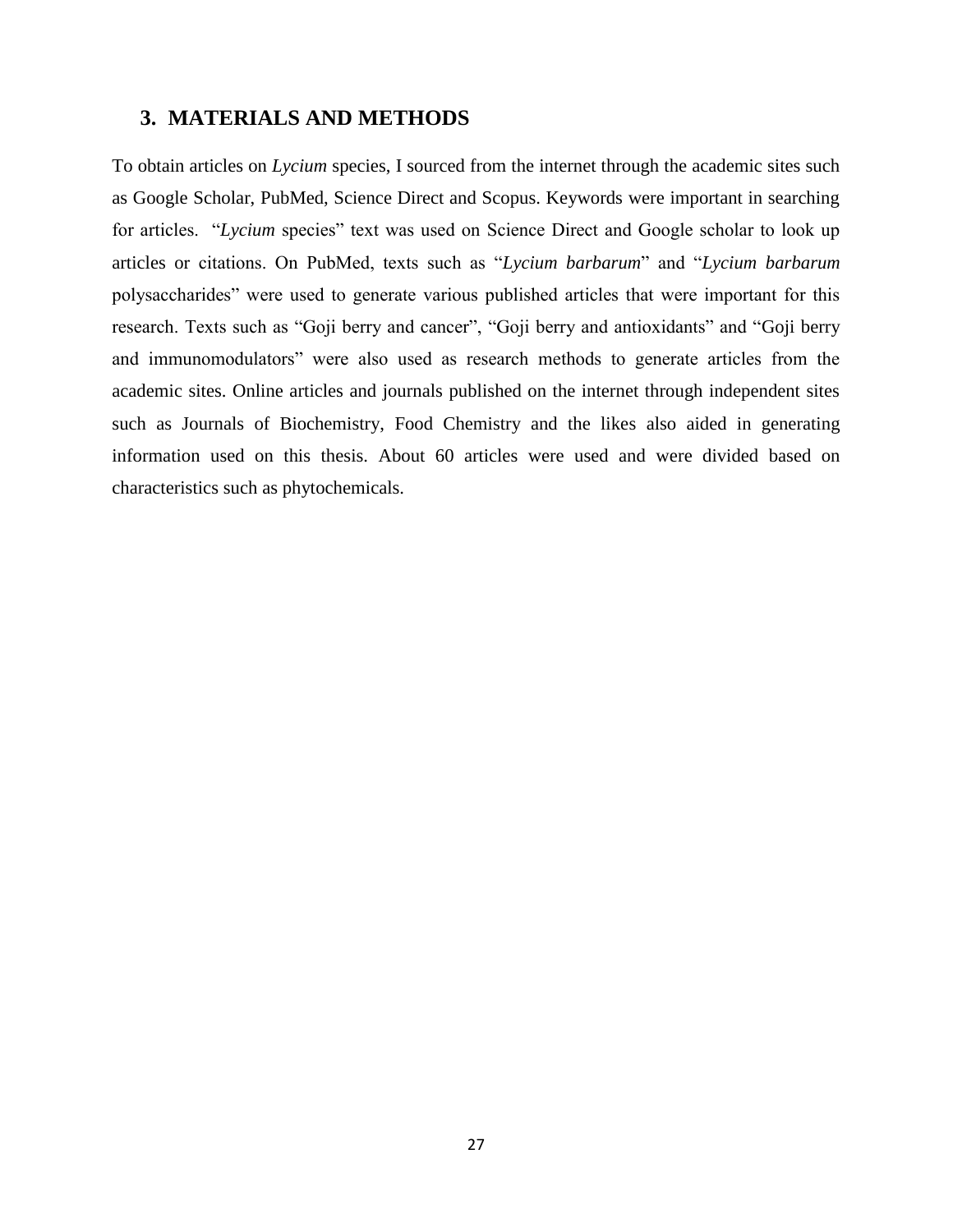#### **4. RESULTS**

The use of natural compounds extracted from plants to make drugs has been increasingly adopted over the years. Natural products have well defined 3-D structures with functional groups that have been fine turned into a precise spatial formation and for this reason contain good specific and potent molecules as compared to artificially designed drugs. Systemic characterization of active compounds in medicinal herbs has been used to determine their potency and efficiency in transformation of the herbal medicines to evidence-based medicines. The active principles of herbal extracts are important aspects of biological activities. Phenolic compounds and carotenoids have a strong antioxidant activity. Polysaccharides found in most herbal plants have an immune modulating or immune stimulating properties (Paulsen, B. S 2001). Dependent on recent results on anticancer and antioxidant activities, *Lycium barbarum* was investigated using phytochemical, in vivo and in vitro methods and by use of clinical trials.

#### *Lycium barbarum*

Clinical trials are ongoing for the use of *Lycium barbarum* as a drug-based herb to investigate its effect on various diseases. Despite this result explained below, more clinical trials are required to shed more light on the use of *Lycium barbarum* as a drug-based plant. Scientists and numerous research institutes have been extracting and using its biological active compounds as methods of treatments for various diseases we have today. Its phytochemical compounds have been investigated on various basis and data collected.

To find out about its antioxidant properties, (Chien etal.2017) used rats that were treated to different dosages of GBE an aqueous extract from *Lycium barbarum* over a period of 21 days. Atropine was injected to the rats to cause their eyes to dry and after 7 days the first dosage of GBE was injected except for the control group. Tests and reading were taken, and it was observed as shown that the eye dryness in the rats were minimally reduced at the different dosages. Schirmer's test which is used as a measurement of tear production was taken and it was observed that with each dosage level, there was a reduction of eye dryness symptoms. Tear break-up-time test is a test taken to measure the dry eye severity and it shows the overall tear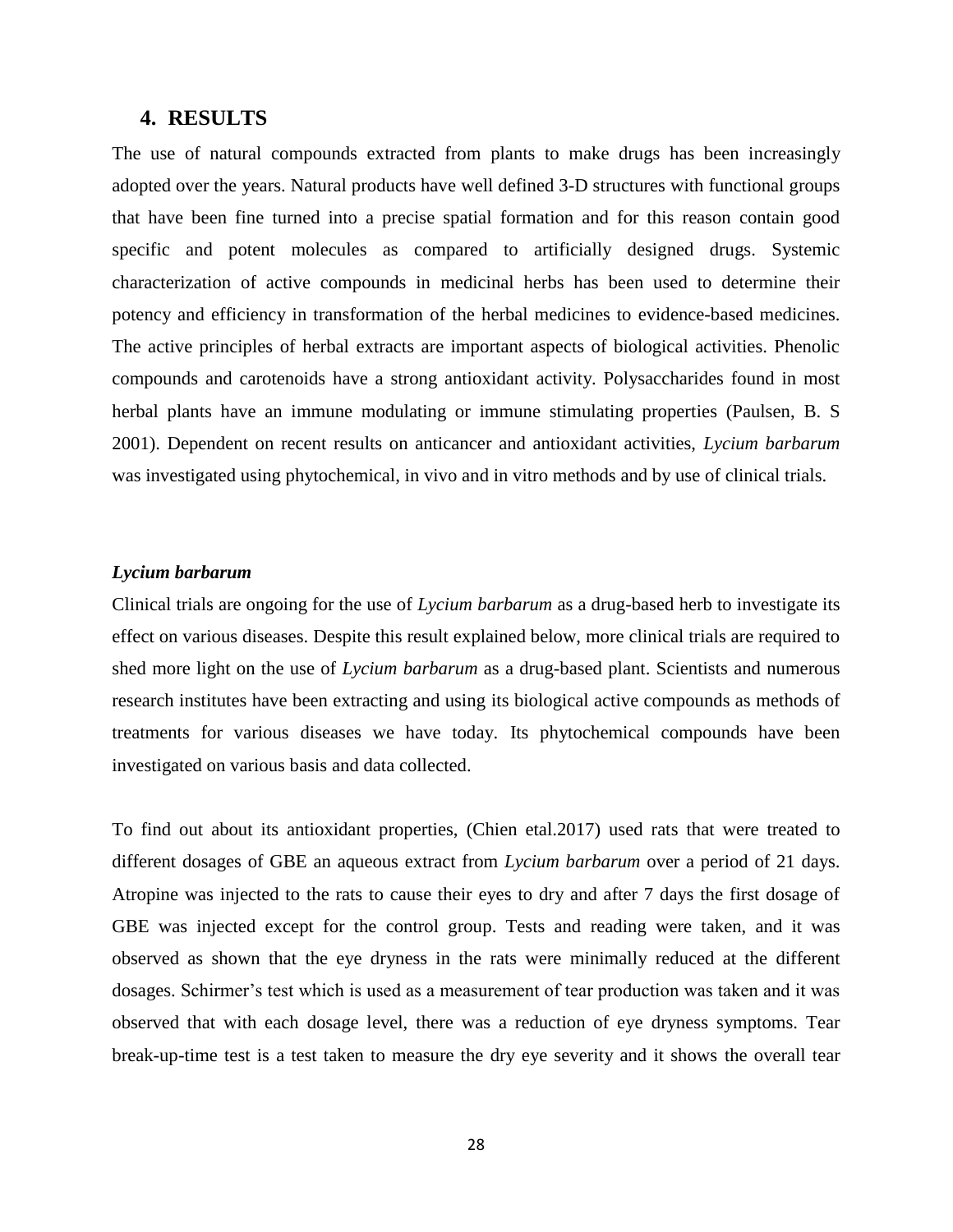quality. It was observed that when treated with GBE, at different dosages it was observed that there was a reduction of tear evaporation and a more stable tear film in the eye

Wu et al.2010 investigated 50 three-months old Kunming mice which were divided into groups of 3 (Control group, model group & LBP group) and fed on a high fat diet. They were also dose dependently fed with LBP once each dayduring the 2 months investigation. It was seen that LBP could dose dependently significantly hikedantioxidant levels and GSH levels while lowering the levels of MDA in mice groups (3-5) as compared to the model group.

Gan et al.2014 studied on the sarcoma in mice and how it is affected by LBP.They showed that under different dosages, LBP was able to enhance the level of macrophages in the mice inhibiting the growth of the sarcoma. This was under the medium dosage. They also found a reduction in lipid peroxidation in the mice.

High fat diet is linked with ailments such as obesity, diabetes, hypertension and oxidative stress in some cases. LBP was used to investigate on mice that were kept on a high fat diet. It was revealed that it had effects on blood sugar, lipid breakdown and oxidative stress. LBP could increase the antioxidant enzymes such as SOD, catalase and GSH-Px while lowering the levels of TC, TG and blood glucose. This shows that LBP can inhibit free radical formation (Cui et al.2011; Wu et al.2010; Ma et al.2009.)

LBP was investigated on Endometrial stromal cells and seen to induce apoptosis via the mitochondrial pathway by downregulating the Bcl-2 family proteins (Shan et al.2015). LBP can reduce H2O2- induced ESC damage thereby reducing the mRNA expression of Bcl-2 proteins blocking the levels of cytochrome c. This causes an increase in expression of mRNA caspace-3 protein that can trigger apoptosis in cells. It is also seen to reduce the MDA levels in the cells caused by lipid peroxidation while improving SOD activity.

Shan et al.2011; Niu et al.2008 investigated the role of LBP on exercise driven rats. Physical exercise increases the uptake of oxygen leading to the creation of ROS. It is also known to help prevent conditions such as cardiovascular diseases, hypertension and obesity. They observed that LBP lowered the levels of MDA in the rats while elevating the levels of antioxidant enzymes showing a positive effect on preventing oxidative stress.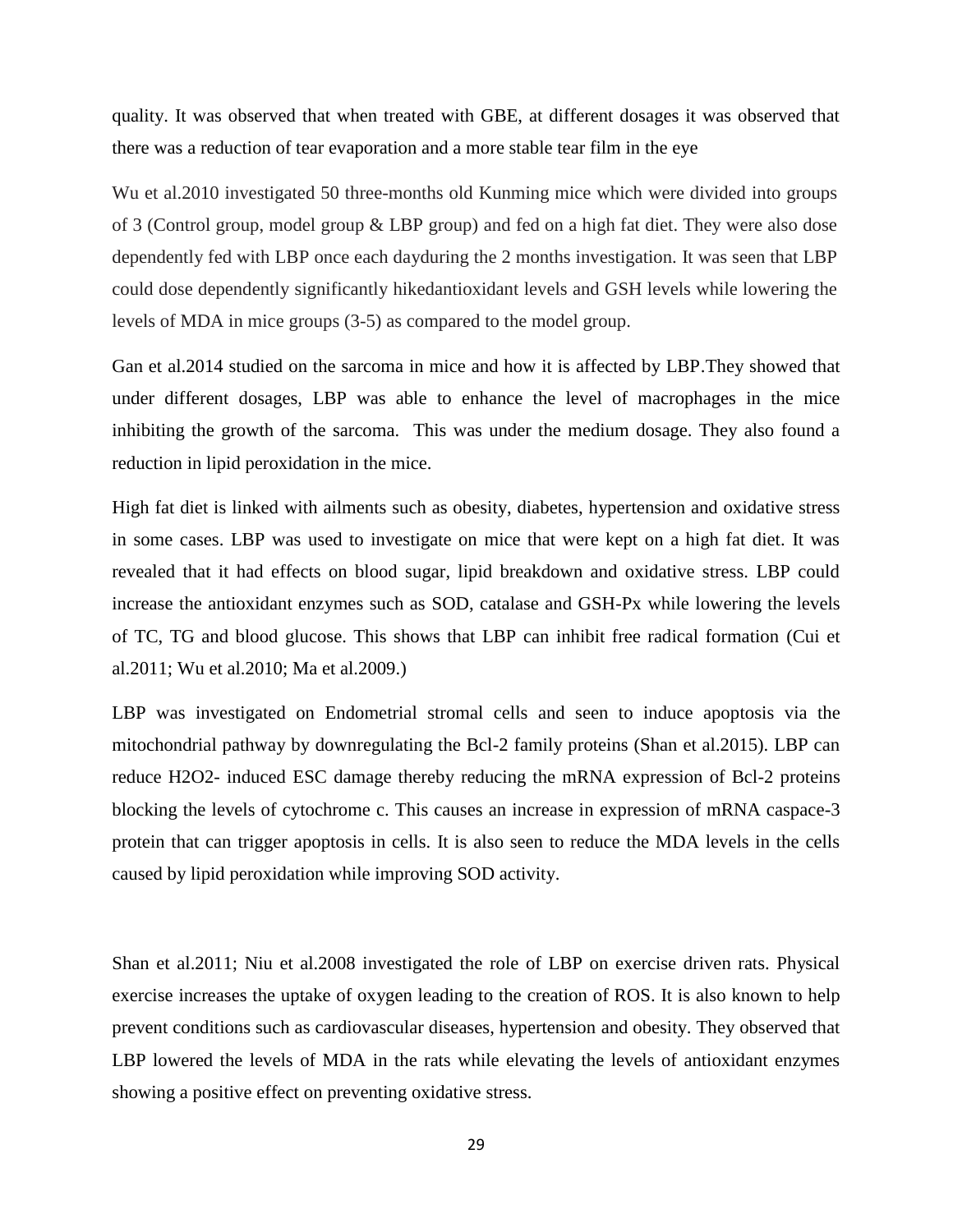Li et al.2007; Liang et al.2011 revealed that LBP had an effect of aged mice where it increased levels of SOD, CAT and GSH-Px to fight off free radicals caused by oxidative damage by aging of mice. Lipid peroxide levels were reduced by LBP showing an affirmative effect on oxidative stress.

Luo et al.2006 investigated on LBP effects on oxidative damage brought about by heat exposed to rat testis. The oxidative damage caused by the heat was inhibited by an increase in SOD levels in the rat's testis. There was also an increase in sexual hormone levels that offered protection to the testis.

Qiu et al.2013 investigated on the actions of selenylated LBPas an antioxidant on different mice for 28 days. LBP was modified by addition of sodium selenite which is a salt. There were 3 groups used in the experiment: sLBP, LBP and blank control. It was observed that levels of SOD and GSH-Px increased until day 21 before a slight drop was seen afterwards while MDA levels were shown to decrease.

LBP has also been used severally to investigate on its anti-tumour properties. Though clinical trials are still ongoing, a few characteristics have been reported for this study:

Miao et al.2009 studied the effects of LBP on gastric cancer cells and it was observed that after 5 days of treatment under different concentrations, there was an inhibition in their growth mediated by cell cycle arrestatthe S phase. This was achieved via cell apoptosis induced by decline of cyclin D, E and CDK2.

Mao et al.2010 explored the effects of LBP on colon cancer cells. Cell lines (SW 480 and Caco-2) were dose dependently treated with LBP and it was seen to decrease the growth of cancer cells. There was an S phase arrest that lead to the cell cycle arrest mediated by a reduction in level of cyclin D, E and CDK in the colon cancer cells.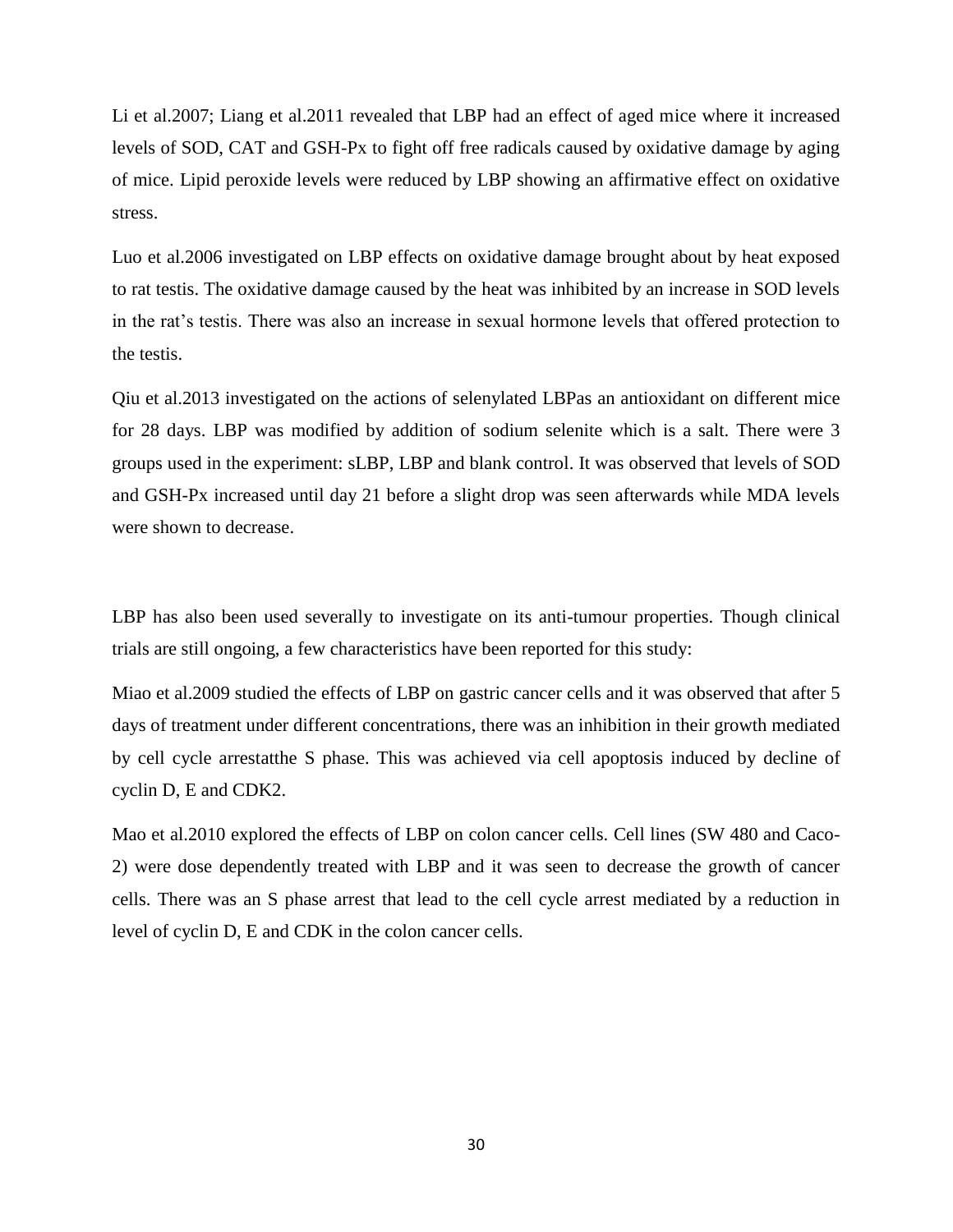Zhang et al.2013 investigated the effects of LBP on human hepatoma cells using 5 different fractions of LBP and it was seen to decrease the level of growth. LBP was able to incite cell apoptosis to stop cell growth through a G0/G1 arrest. This was brought about by damage of the DNA in S phase or by the damaging of proteins that are required for progression to G2 phase.He also saw that Ca 2+ could be useful in the apoptosis process as LBP was seen to improve its cellular concentration which is used as a signal transduction pathway of apoptosis whereby it affects the sensitivity of tumour cells to cancer agents.

Luo et al.2009 investigated the use of LBP on prostate cancer cell lines PC-3 and DU-145 and showed to encourage apoptosis of the cells. There was evidence of a reduction in the expression of Bcl/Bax protein expression after the cells were dose dependently treated with LBP. It was also observed that in vivo treatment resulted in the obstruction of PC-3 tumour growth in some mice that resulted to a reduced tumour volume and growth.

Li et al.2009 investigated the effects of LBP on breast cancer and found that under a dosedependent manner, it was able to reduce the growth of the cells by altering the metabolic pathways of estradiol. It was revealed that LBP could stop the spread of the receptor of the MCF-7 cells by modulation of estrogen metabolism which switched off the metabolic pathways.Shen and Du.2012 also found that LBP dose dependently inhibited MCF-7 cells via cell cycle arrest at the S phase. This took place through the activation of extracellular signal regulated kinase which is involved in the expression of p53.

Zhu and Zhang 2013 inspected the effects of LBP on the human cervical cancer Hela cells and revealed that after a 4-day treatment there was a decrease in the number of cells at the G0/G1 phase citing a cell arrest cycle stopping the growth of cells.Hu et al.1994 used LBP and garlic to treat mice bearing the human cervical U14 cancer cells and found that there was a cell cycle arrest at the G0/G1 phase. It was revealed that the mitochondria of the cells were injuredleading to the enlargement and degranulation of the ER.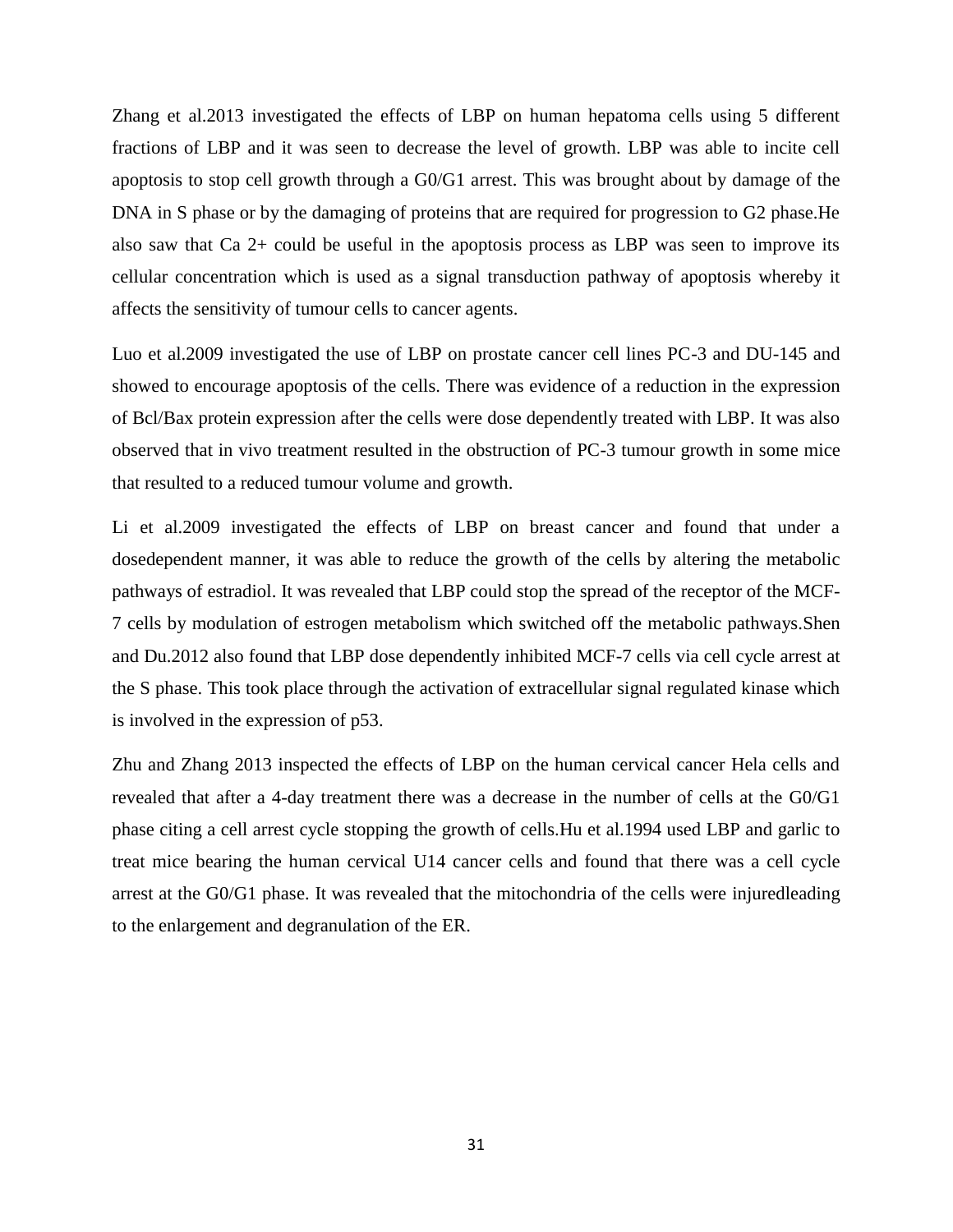#### **5. DISCUSSION**

There is no clear biochemical procedure on how LBP affects the cancer cells. LBPshindersthespreadofseveraltypesofcancercellsthroughcellcyclearrestattheG0/G1,S,orG2/Mp hase. The phases are governed by proteins called cyclins and are responsible for movement through each "checkpoint". Cyclins A, D and E are required by the cell. A complex between cyclin and cyclin dependent kinases are needed for the movement. LBP is thought to inhibit these proteins via the activation of gene regulators such as p53. p53 is an oncogene that activates p21; a cyclin dependent kinase inhibitor causing arrest at the G0/G1 phase. p21 inhibits their functions by phosphorylating the retinoblastoma tumour suppressor genes which leads to an increase in the cyclin suppressor genes inducing cells to settle at the G1 phase. p21 is known to inactivate cyclin E-CDK2 complexes and cyclin D associated kinase activity. LBPsgovernstheexpression of Bcl-2 and Bax to induce tumor cell apoptosis via increasing intracellular  $Ca^{2+}$  concentration and mitochondrial pathway. Bcl-2 are an anti-apoptotic protein block found on the outer membrane of the mitochondria. They are known to be inhibitors of cytochrome c that is part of the mitochondria pathway that leads to apoptosis. Ca2+ is important as it controls signaling pathways. With the Bcl-2 and Bax proteins regulates, the mitochondria through an apoptotic stimulus can produce cytochrome c to the cytosol. It will then bind to apoptotic protease factor 1 (Apaf-1) with ATP. This leads to the activation of caspase 9. These are cysteine proteases known to induce apoptosis. Caspase 9 then activates caspase 3 that induces apoptosis in the cell. This is summarized in figure 5.1. Caspase activation is summarized in Figure 11 below.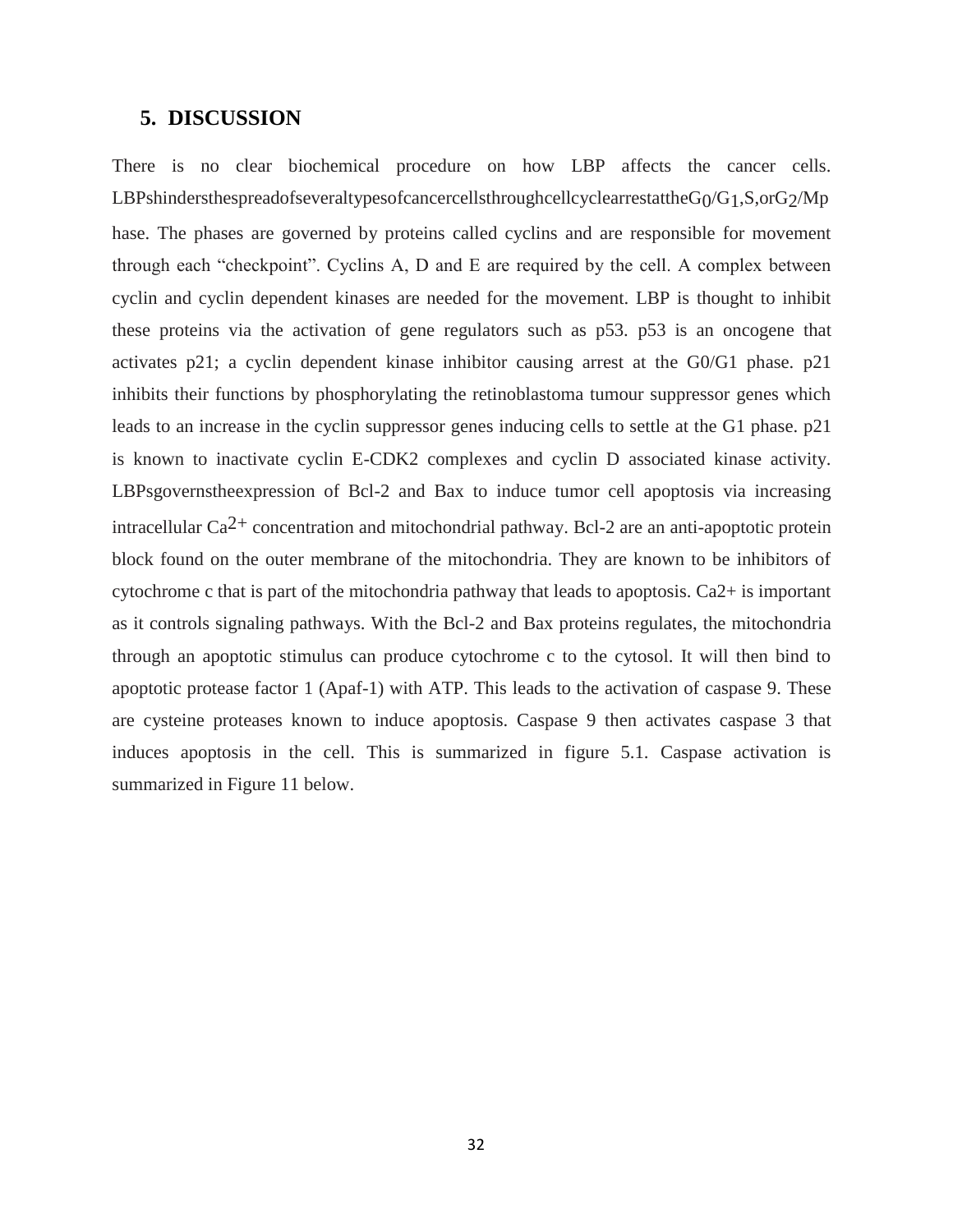**Figure 11**:Possible mechanisms for the anticancer actions of LBPs. (Cheng et al.2018)

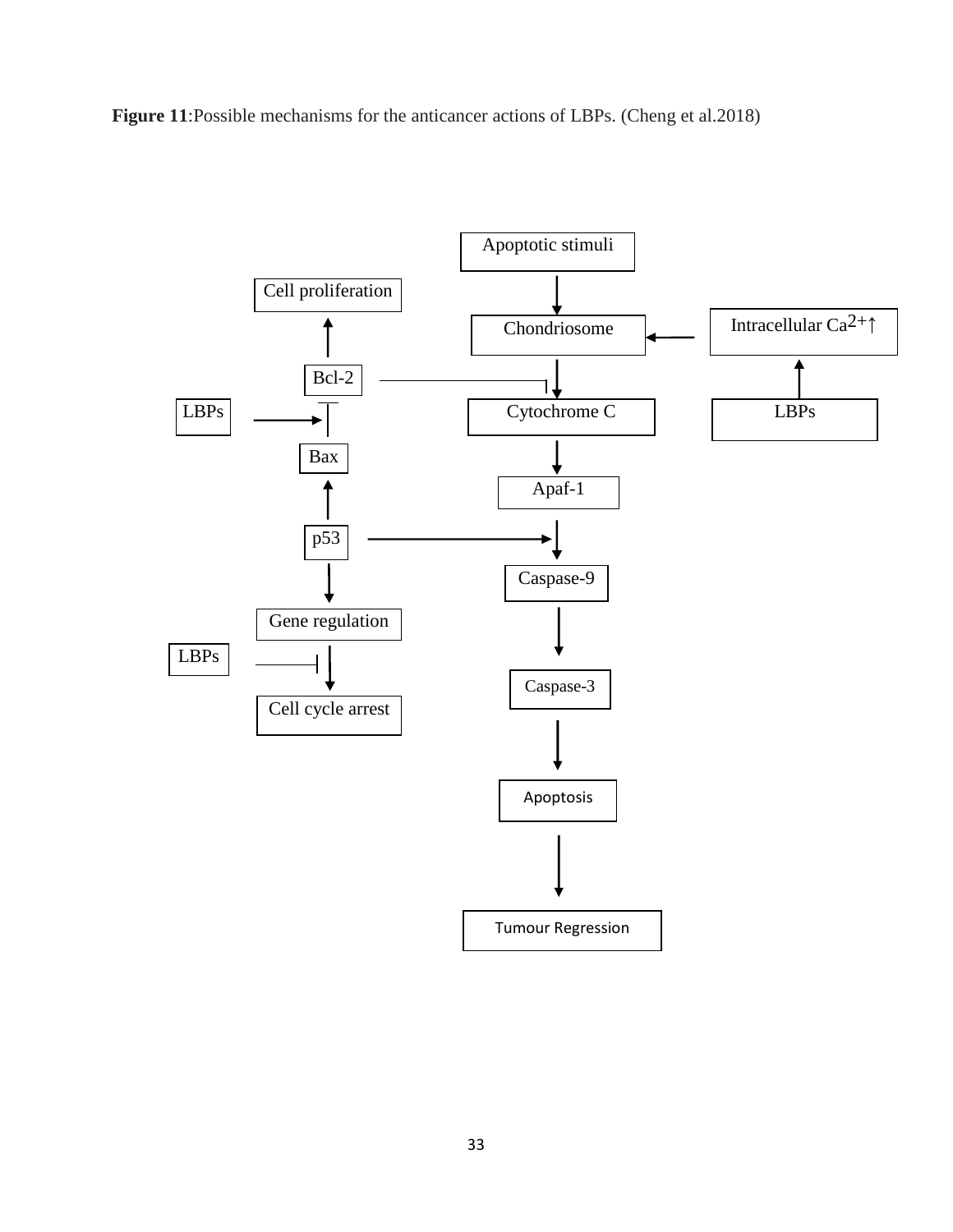

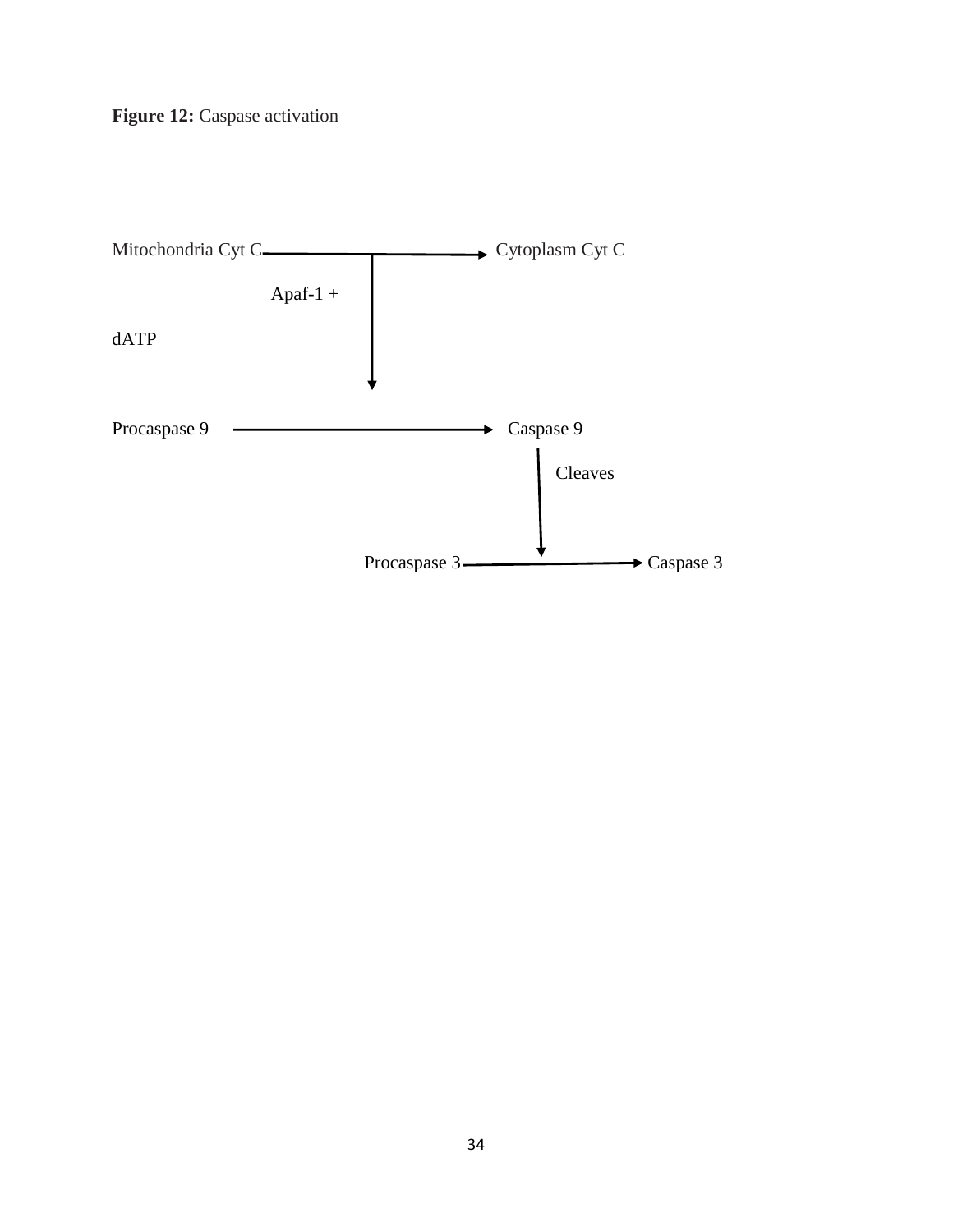LBPs increase SOD and CAT activities, thereby preventing oxidative stress-induced damage. LBPs boosts oxidative stress-induced cellular apoptosis. Oxidative stress is the imbalance between free radical manufacture and their deprivation by antioxidant systems which leads to accumulation of reactive oxygen species. ROS includes superoxide anion (O2-), hydrogen peroxide (H2O2) and hydroxyl radicals (OH-). ROS cause oxidative damage to proteins, lipids and DNA and can cause genotoxicity, cytotoxicity and carcinogenesis. Defensive mechanisms against it includes the use of enzymes such as catalase, peroxidase and superoxidase dismutase or use of antioxidants in the cells such as glutathione, tocopherols and ascorbic acid. LBP is thought to activate nuclear erythroid 2 related factor (Nrf-2); a protein that regulate the expression of antioxidant proteins that protect against oxidative damage. Expression of these proteins causes an increase in enzymes required to fight oxidative stress. ROS can cause an increase in malondialdehyde (MDA) brought about by a final product of polyunsaturated fatty acid peroxidation in the cells. DNA damage by ROS activates p53 gene regulators that leads to cell destruction. This leads to activation of p21 that activates apoptosis. P53 regulates the expression of Apaf-1 in the mitochondria and may influence the activation of mitochondria pathways activating caspase proteins that cause apoptosis.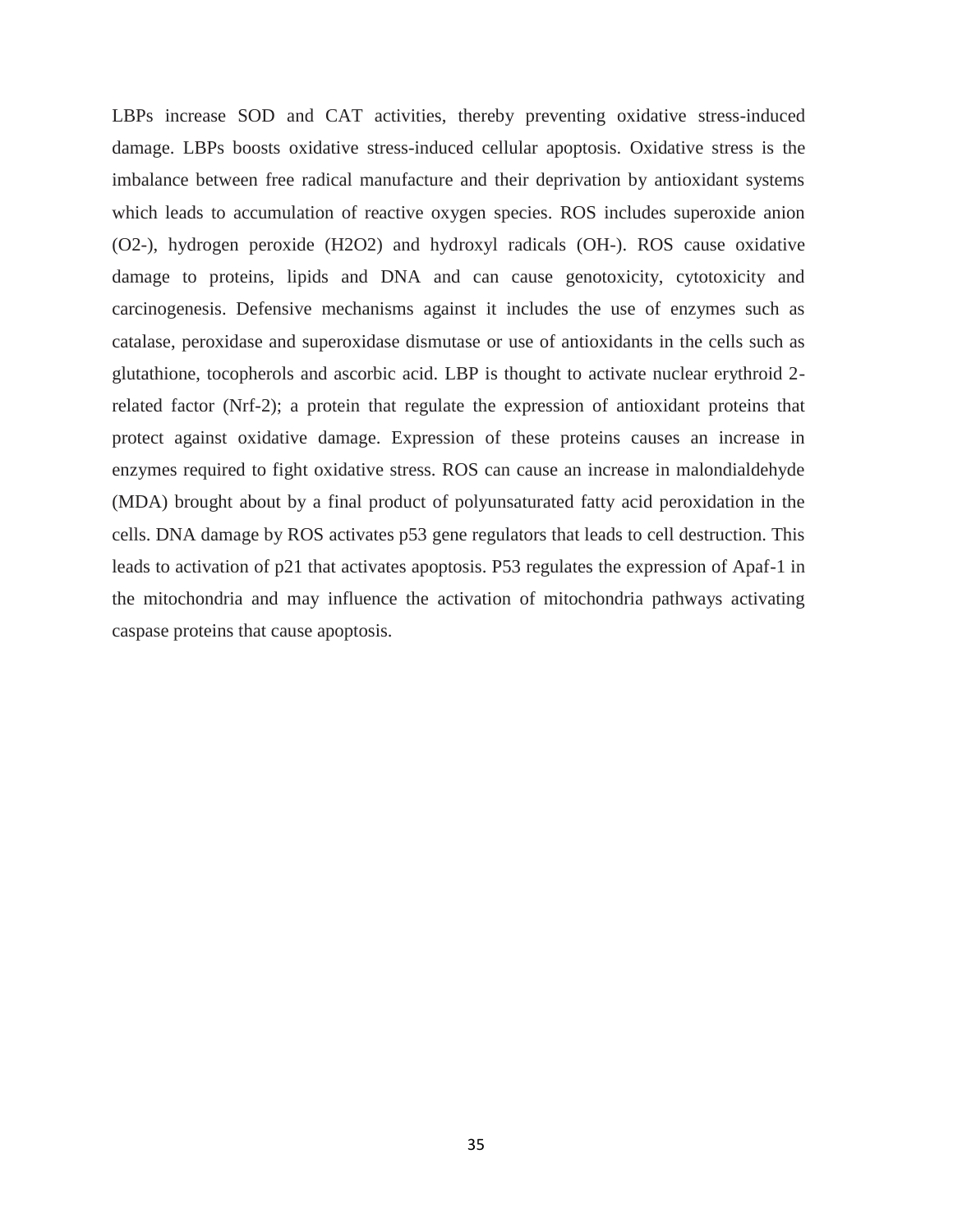

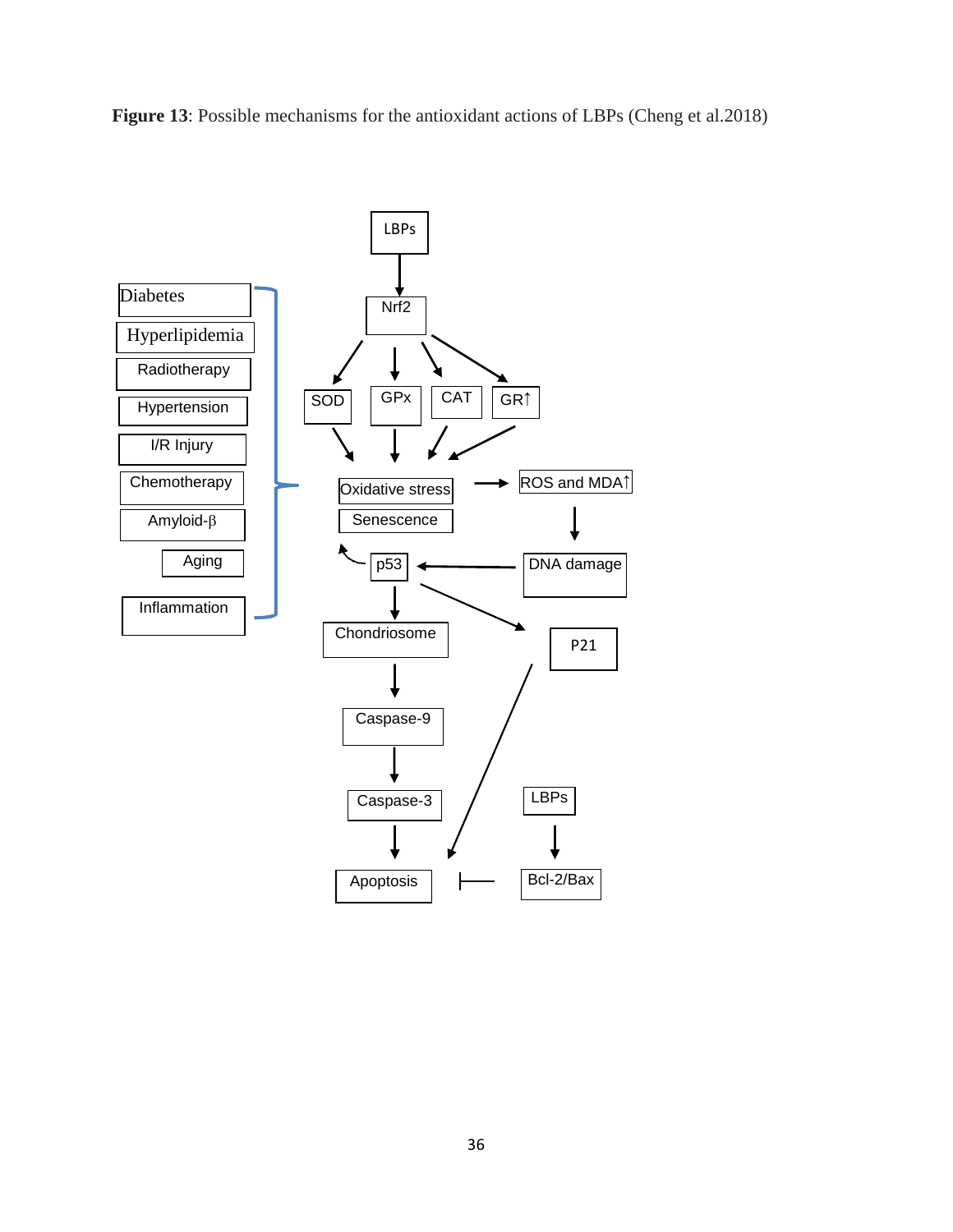### **6. CONCLUSION**

Despite the few observed clinical results from various scholars, more investigations are needed before *Lycium barbarum* can be fully accepted as a drug effective as an anti-oxidant, anti-cancer. There is some unclear information on how *Lycium barbarum* works on target cells used to investigate it. There is also little knowledge on the biochemical process that take place inside the cells to show or express how LBP interferes with normal cell activities to be effective. More research and trials will be needed on *Lycium barbarum* to support the current available literature.

*Lycium ferocissimum* belongs to the same genus as *Lycium barbarum.*It has similar phytochemicals as those found in *Lycium barbarum*. Clinical trials done on it also reveal similar results when tested on different cell lines or organisms. Results collected from different investigations show a potential of it being used to manufacture a drug or used as herbal medicine Despite being no explanation as to how it effects any change, it should be investigated and researched to give a clearer review.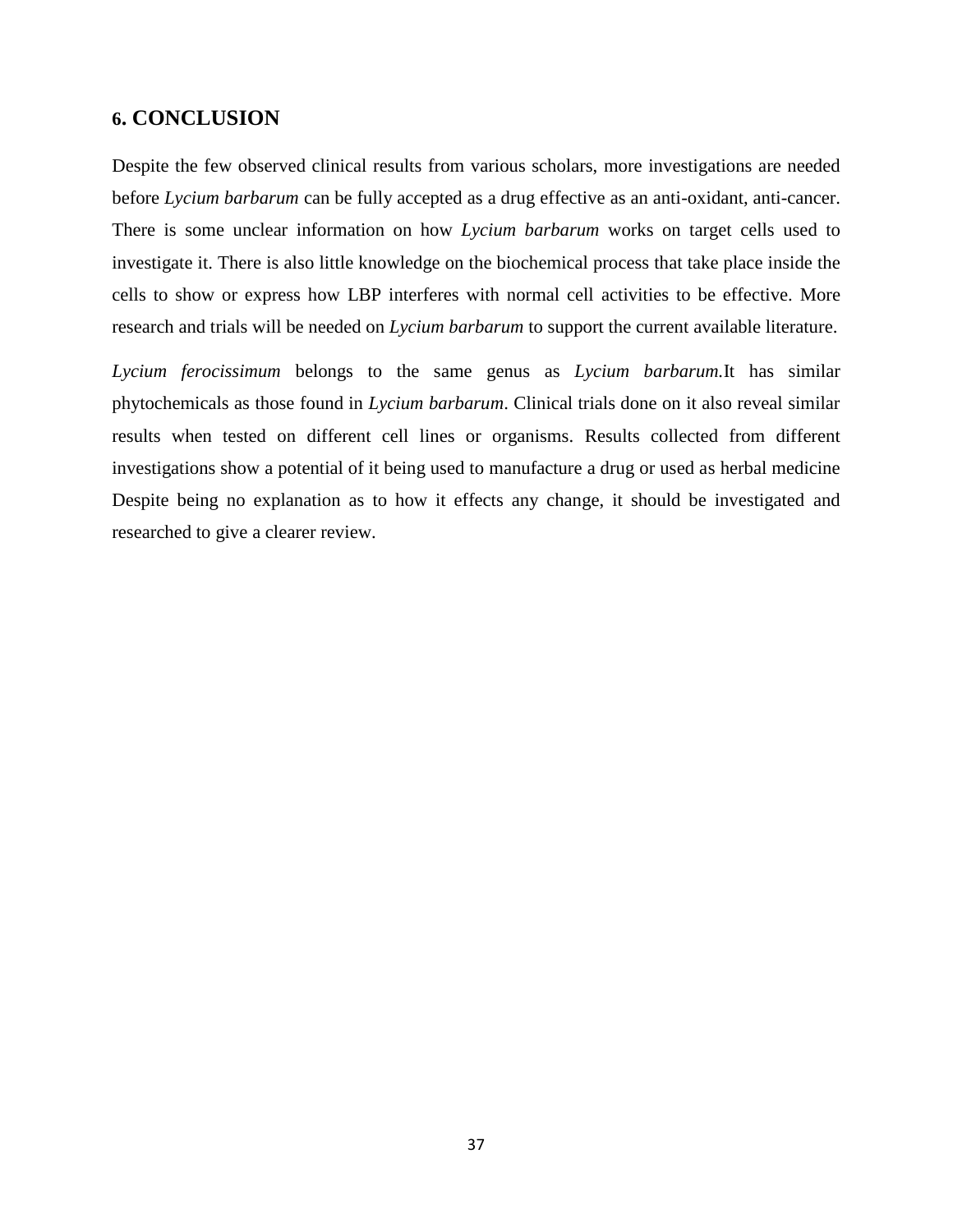#### 7. **REFERENCES**

Amagase H, Sun X, Borek C. (2009) *Lycium barbarum*juice improves in vivo antioxidant biomarkers in serum of healthy humans. *Nutrition Research Jan* 29(1):19-25

Amagase H, Farnsworth NR. (2011) A review of botanical characteristics phytochemistry clinical relevance in efficacy and safety of *Lycium barbarum* fruit. Food Res Int. 44(7):1702- 1717

Bensky D, Gamble A, Kaptchuk T. (1993) Chinese Herbal Medicine Material *Medica: Revised Edition Eastland Press*, Seattle. Pp: 70-71, 277-278,331-332

Bucheli P, Vidal K, Shen L. (2011) Goji berry effects on macular characteristics and plasma antioxidants levels. *Optom Vision Sci*. 88(2):257-262

Chang R, So K (2015). *Lycium barbarum* and Human. Springer Dordretcht

Chen Z, Tan BKH, Chan SH. (2008) Activation of T lymphocyte by polysaccharide-protein complex from *Lycium barbarum*. *L. Int* 8:1663-1667.

Chen Z, Lu J, Srinivasan N, Kwong B, Tan H et al. (2009) Polysaccharide-protein complex from *Lyciumbarbarum* is a novel stimulus of dendritic cell immunogenicity. *J Immunol*. 182:3503- 3509

Chen JR, Li EQ, Dai CQ, Yu B, Wu XL et al. (2012) The inducible effect of LBP on maturation of dendritic cells and related immune signaling pathways in hepatocellular carcinoma *Curr. Drug Deliv* 9(4):414-420

Cui HK, Liu S, Lin XJ, Wang J, Li SH et al. (2016) Effects of *Lycium barbarum* aqueous and Ethanol extract on high fat diet induced oxidative stress in rat liver tissue. *Mol* 16:9116-9128.

Dafni A, Yaniv Z. (1994). Solanaceae as medicinal plants in Israel. *J. Ethnopharmacol* 44(1):11- 18

Fang M, Zhang H.Q, Xue S.B, Li N, Wang L.N. (1998) Intracellular calcium distribution in apoptosis of HL-60 cells induced by harringtonine: intracellular accumulation and regionalization*. Cancer letters* 127 (1-2), 113-121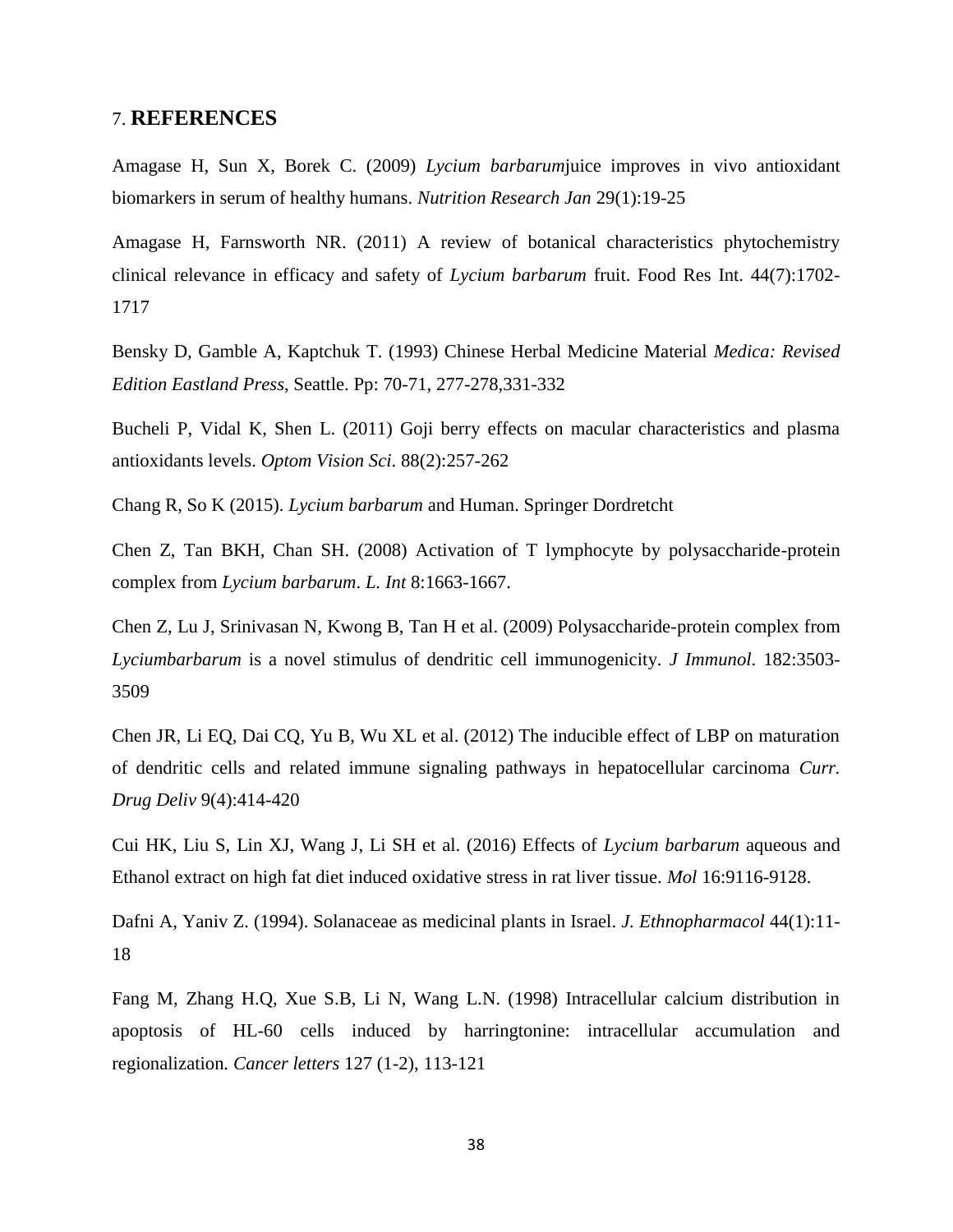Fukuda T. (2001) Phylogeny and biogeography of the genus *Lycium (Solanaceae*): inference from chloroplast DNA sequences. *Mol. Phylogenet. Evol*. 19(2): 246-258

Gan L, Zhang SH, Yang XL, Xu HB. (2014) Immunomodulation and antitumor activity by a polysaccharide-protein complex from *Lycium barbarum*. *Intl Immunopharmacol*. 563-569

Gan L, Hua Z, Liang Y, Bi X (2004) Immunomodulation and antitumor activity by a polysaccharide-protein complex from *Lycium barbarum*. *Int Immunopharmacol*. 4:563-569

He N, Yang X, Jiao Y, Tian L, Zhao Y. (2012) Characterization of antioxidant and antiproliferative acidic polysaccharides from Chinese wolfberry fruits. *Food Chem*. 133(3):978- 989

Hu Q, Gao T, Zhang Y, Xie J, Sheng L et al. (1994) The effect of active components of *Lycium barbarum* and garlic on the synthesis of DNA and ultrastructure of U14 cervix cancer cells in mice. Chi J. Cancer Res 6(4):266-273

Huyan T, Li Q, Yang H,Jin M, Zhang M et al. (2014) Protective effect of polysaccharides on stimulated microgravity-induced functional inhibition of human NK cells. *Carbohydr Polym* 101:819-827

Kim E, Kwan K, Shin B et al (2005) Scopoletin induces apoptosis in human promyeloleukemic cells accompanied by activation of nuclear factor B and caspase-3. *Life Sci* 77:824-836

Le K, Chiu F, Ng K. (2007) Identification and quantification of antioxidants in *Fructus lycii. Food Chem* 105(1):353-363

Le K, Chiu, Ng K. (2007) Identification and quantification of antioxidants in Fructus lycii. Food Chem 105:353-363

Levin R, Blanton J, Miller J.S. (2009a) Phylogenetic utility of nuclear nitrate reductase: a multilocus comparison of nuclear and chloroplast sequence data for inference of relationships among American Lycieae (Solanaceae). *Mol. PhylogenetEvol*. 50 (3):608-617

Li XM, Ma YL, Liu XJ. (2007) Effect of *Lycium barbarum* polysaccharides on age-related oxidative stress in aged mice*. J Ethnoparmacol* 111(3): 504-511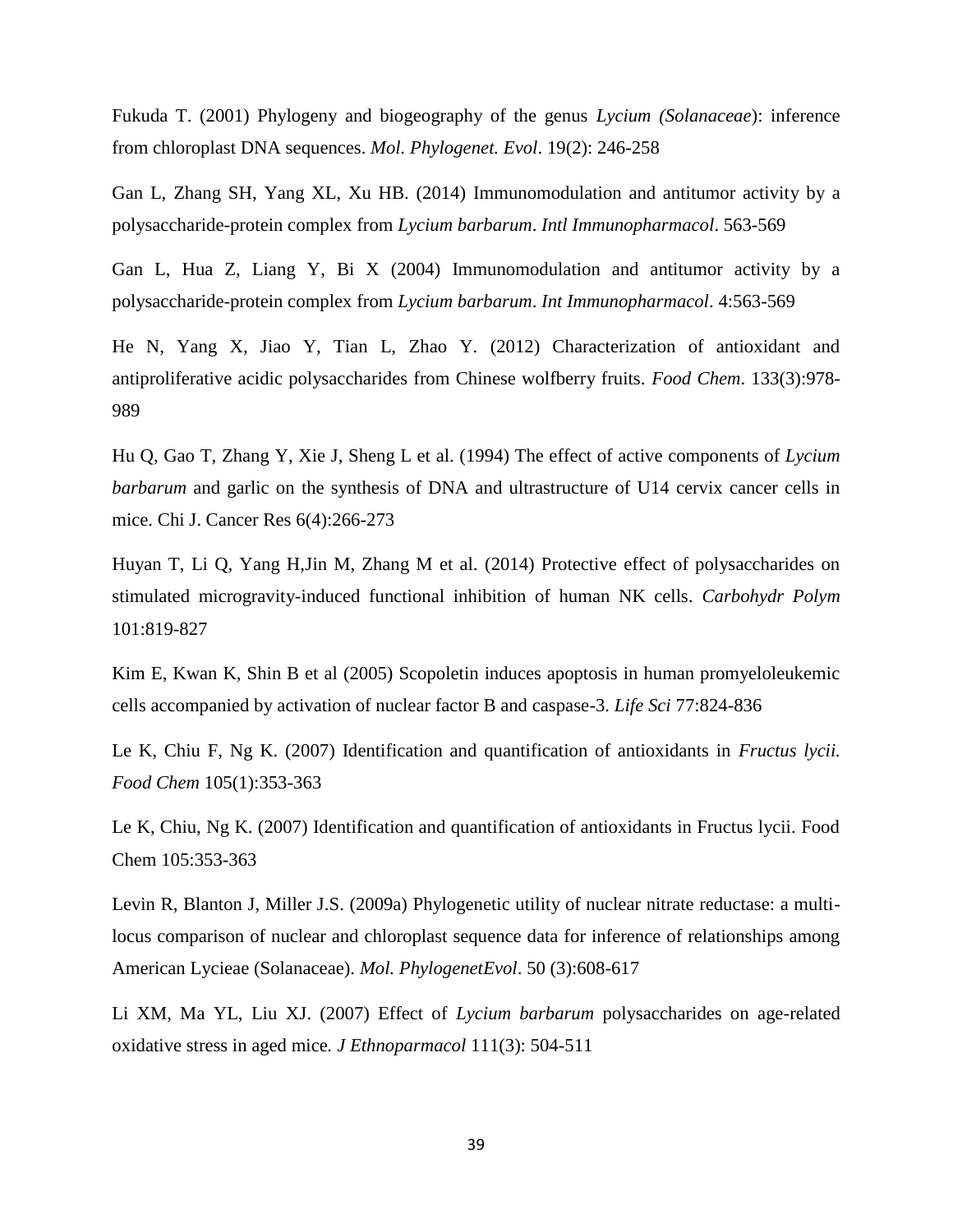Li G, Sepkovic DW, Bradlow HL, Telang NT, Wong GY. (2009) *Lycium barbarum* inhibits growth of estrogen receptor positive human breast cancer cells by favorably altering estradiol metabolism. *Nutr cancer*. 61(3):408-414.

Li X.L, Zhou A.G. (2007) Extraction of the antioxidant effects of polysaccharide extracted from *Lycium barbarum*. *Med. Chem. Res* 15(9):471-482

Linnaeus C. (1753). *Species Plantarum* 1:191-192

Liu J.L, Zhang L.H, Qian Y.K. (1996) Immune tumour- inhibition of *Lycium barbarum* polysaccharide on S 180- bearing mice. *Chinese journal of Immunology* 12:115-117

Liu X, Sun J, Li H, Zhang L, Qian B (2000) Extraction and isolation of active components for inhibiting PC3 cell proliferation in vitro from the fruit of *Lycium barbarum*. *Zhongguo Zhong Yao Za Zhi* 25:481

Luo Q, Li Z, Yan J, Zhu F, Xu RJ, Cai YZ. (2009) *Lycium barbarum* polysaccharide induce apoptosis in human prostate cancer and inhibits prostate cancer growth in a xenograft mouse model of human prostate cancer. J Med Food. 12(4):695-703.

Ma M., Liu G.H., Yu Z.H., Chen G. and Zhang, X. (2009) Effect of the *Lycium barbarum* polysaccharides administration on blood lipid metabolism and oxidative stress of mice fed highfat diet in vivo. *Food Chemistry*.113(4):872-877.

Mao F, Xiao B, Jiang Z, Zhao J, Huang X et al. (2011) Anticancer effect of *Lycium barbarum* polysaccharide on colon cancer cells involves G0/G1 phase arrest. *Med Oncol*. 28(1):121-126

Mendoza N, Fong S, Marsters J, Koeppen H, Schwall E et al. (2003) Selective cyclin-dependent kinase 2 cyclin A antagonist that differ from ATP site inhibitors block tumour growth. *Cancer Res*. 63:1020-4.

Miao Y, Xiao B, Jiang Z, Guo Y, Mao F et al. (2010) Growth inhibition and cell cycle arrest of human gastric cancer cells by *Lycium barbarum* polysaccharide. *Med oncol*. 27(3):785-790.

Miller J (2002) Phylogenetic relationship and evolution of gender dimorphism in *Lycium(Solanaceae). Syst Bot*. 27, 416-428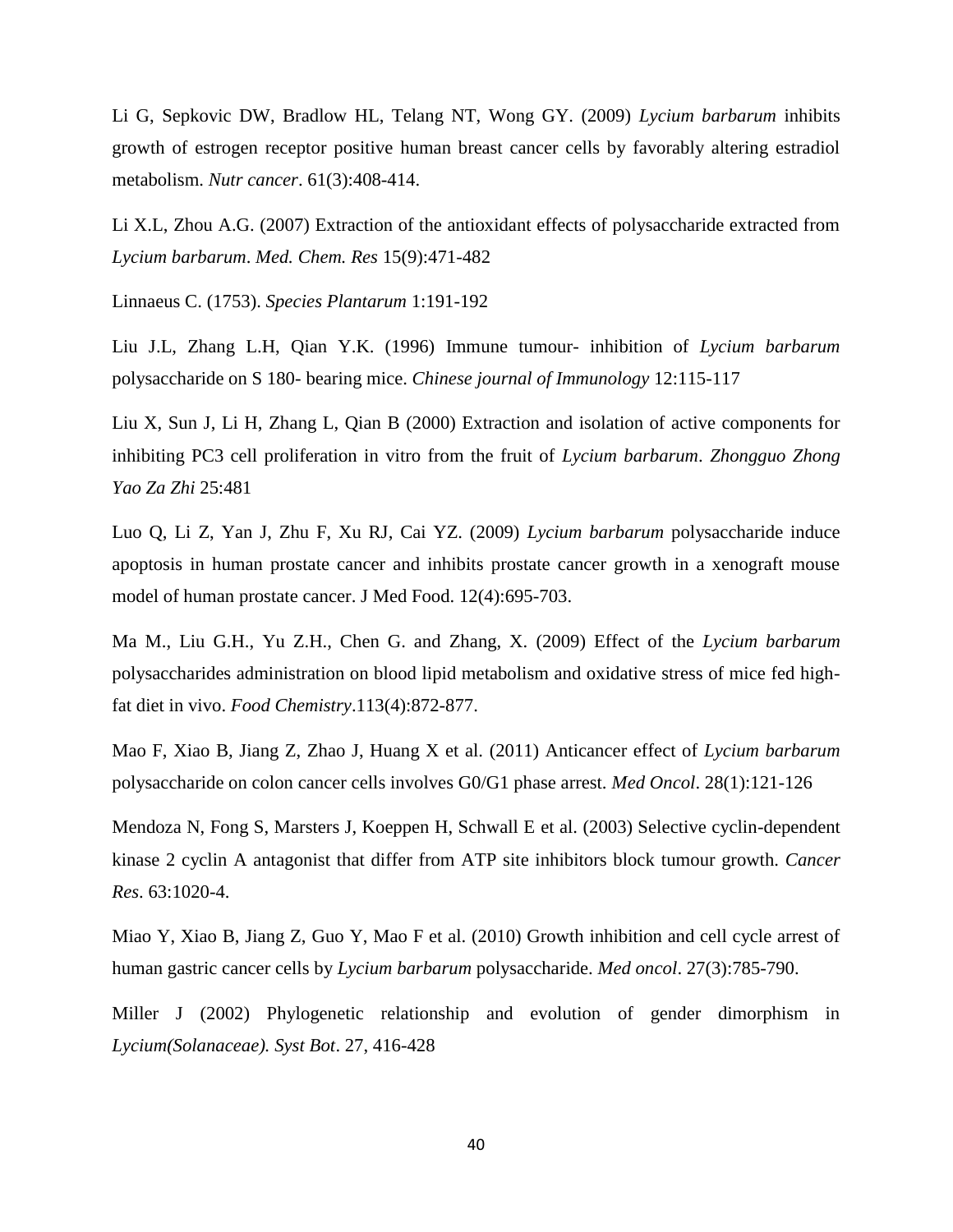Niu AJ, Wu JM, Yu DH, Wang R. (2008) Protective effect of *Lycium barbarum* polysaccharides on oxidative damage in skeletal muscle of exhaustive exercise rats. *Int J Biol Macromol*. 42(5):447-449

Oliveira E, Remero M, Silva M et al. (2001) Intracellular calcium mobilization as a target for the spasmolytic action of Scopoletin. *Planta Med* 67:605-608

Paulsen B. (2010) Plant polysaccharide with immunostimulatory activities. *Current OrganicChem* 5:939-950

Potterat O. (2010) Goji *(Lycium barbarum* and *Lycium chinense*): phytochemistry, pharmacology and safety in the presence of traditional uses and recent popularity. *Plan Med*. 76(1): 7-19

Qian D, Zhao Y, Yang G, Huang L (2017). Systematic review of chemical constituents in the genus *Lycium* (*Solanaceae*). *Molecules* 22(6), 911

Shan X, Zhou T, Ma T, Chai Q*.*(2011) *Lycium barbarum* polysaccharide reduce exerciseinduced oxidative stress. *Int J Mol. Sci* 12(2):1081-1088

Shen L, Du G. (2012) *Lycium barbarum* polysaccharide stimulates proliferation of MCF-7 cells by the ERK pathway. *Life sci*. 91(9-10):353-357.

Su CX, Duan XG, Liang LJ, Feng W, Zheng J, et al. (2014) *Lycium barbarum* polysaccharides as an adjuvant for recombinant vaccine through the enhancement of humoral immunity by activating T fh cells. *Vet Immunolpathol*. 158:98-104

Tang WM, Chan E, Kwok C, Lee CY, Wu JH et al. (2011) A review of anticancer and immunomodulatory effects of *Lycium barbarum* fruit. *Inflammopharmacology* 20(6):307-314

Toyoda-ono Y, Maeda M, Nakao M, Yoshimura M, Sugiura N et al. (2004) 2-O-β-D-Glucopyranosyl-L-Ascorbic acid, a novel ascorbic acid analogue isolated from *Lycium barbarum*. *J Agric Food Chem* 52:2092-2096

Wagner H, Bauer R, Melchart D, Xiao P, Staudingeret A. (2011). Chromatographic fingerprint analysis of herbal medicines. *Springer. Berlin* pp 511-534

Wanga C, Changa S, Chen B (2009) Chromatographic determination of polysaccharides in *Lycium barbarum* Linnaeus. 116:595-603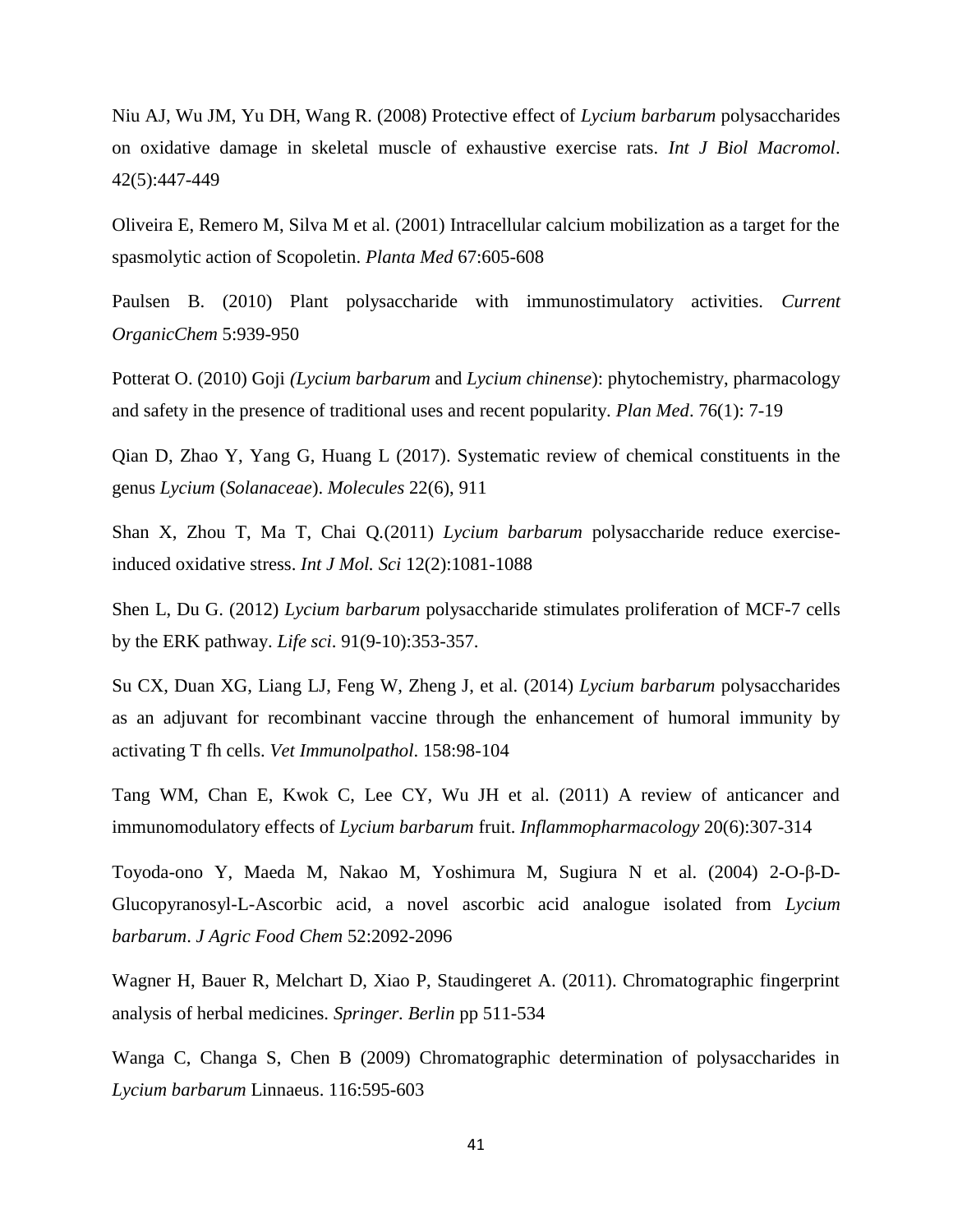Wolfe D (2010) Superfoods: The Food and Medicine of the Future. North Atlantic Books California.

Wu HT, He XJ, Hong YK, Ma T, Xu YP, Li HH. (2010) Chemical characterization of *Lycium barbarum* polysaccharides and its inhibition against liver oxidative injury of high-fat mice. *Int JBiol Macromol.* 46(5):540-543

Wu HT, He XJ, Hong YK, Ma T, Xu YP et al. (2010) Chemical characterization of Lycium barbarum polysaccharides and its inhibition against liver oxidative injury of high fat mice. *International Journal of Biological Macromolecules* 46:540-543.

Yao M, Heinrich M, Caroline S. (2017) The genus *Lycium* as food and medicine: A botanical, ethnobotanical and history view. *Journal of Ethnopharmacology*

Yao R, Heinrich M, Weckerle C. (2017) The genus *Lycium* as food and medicine: A botanical, ethnobotanical and historical review. *Journal of Ethnopharmacology* 212:50-66.

Yao X, Peng Y, Xu L, Li L, Wu Q et al. (2011) Phytochemical and biological studies of *Lycium* medicinal plants. *Chem. Biodivers* 8(6):976-1010

Yin G, Dang Y. (2008) Optimization of extraction technology of the *Lycium barbarum* polysaccharides by Box-Behnken statistical design. *Carbohydr Polym* 74:603-610

Zhang M, Chen H, Huang J, Li Z, Zhu C, Zhang S. (2005) Effect of *Lycium barbarum* polysaccharide on human hepatomaQGY7703 cell: inhibition of proliferation and induction of apoptosis. *Life Sci*. 76:2115-24.

Zhang Z, Liu X, Wu T, Liu J, Zhang X et al. (2010) Selective suppression of cervical cancer Hela cells by 2-O-β-D-Glucopyranosyl-L-Ascorbic acid isolated from the fruit of *Lycium barbarum.Arch Pharm Res*. 34:801-810

Zhu C, Zhang S, Xiao J (2010) Morphological study on Hela cells apoptosis induced by *Lycium barbarum* polysaccharides. *Food Sci* 31:329-334

Zhu S. (2008) JiuhuangBencao with Annotation. China Agriculture Press, Beijing. Pp 277-278

Zhu Y (1998) Chinese Materia Medica Chemistry, Pharmacology and Applications. Harwood Academic Publishers, Amsterdam